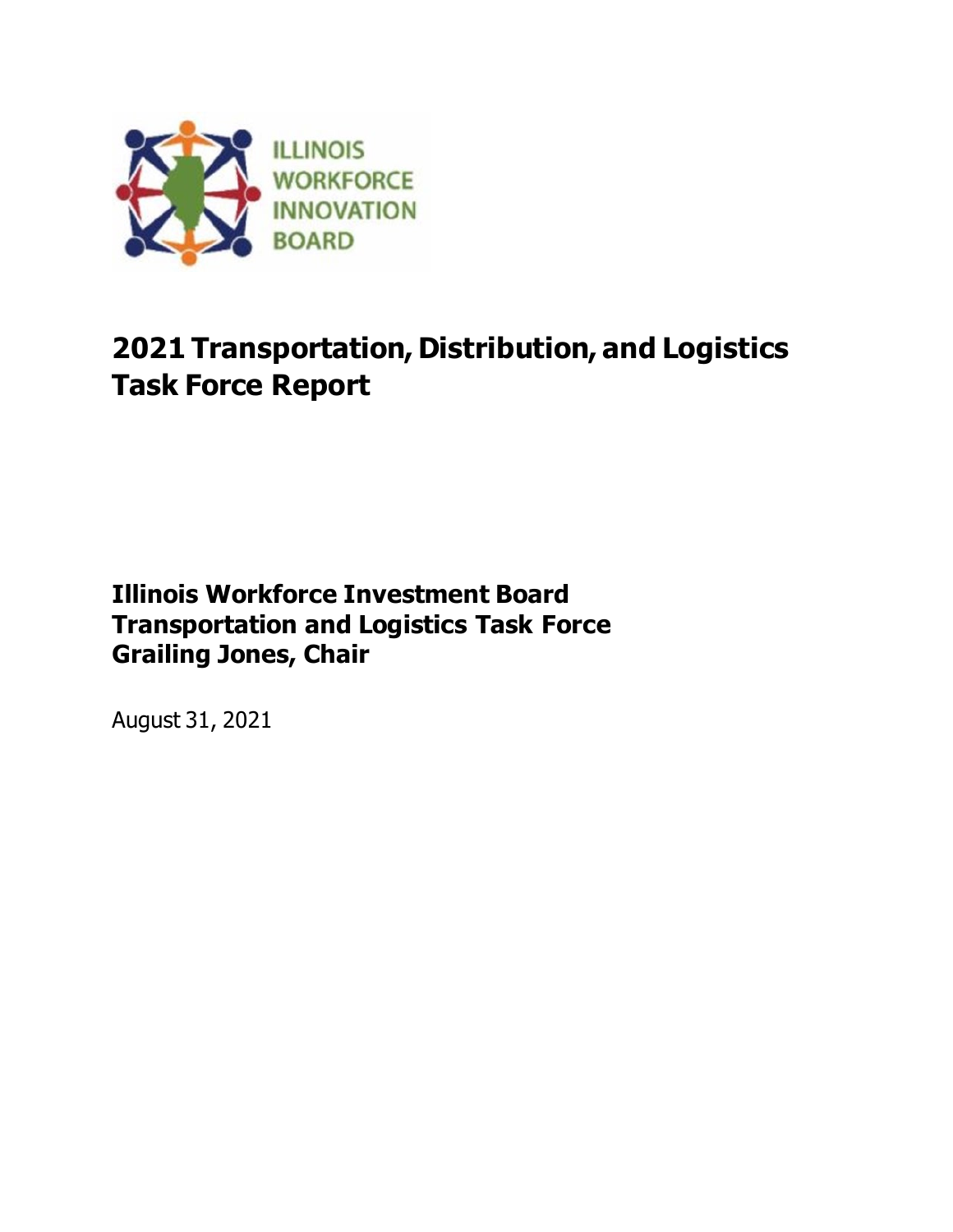## **Introduction:**

The Illinois Workforce Investment Board (IWIB) reconvened the Transportation and Logistics Task Force on January 1, 2021 to develop recommendations for addressing the causes of worker shortages in transportation, distribution, and logistics sector. The task force was asked to focus on issues that required state level action.

The Illinois Workforce Investment Board (IWIB) established this task force because of the critical importance of the transportation and logistics industry to the future economic development of the state and its regions. Illinois is at a critical crossroads in promoting the future growth of the transportation and logistics industry. Illinois currently has the advantages of location and a well-developed physical infrastructure. However, to retain these advantages, Illinois must take immediate actions to upgrade and expand the capacity of its infrastructure. Illinois must also address some critical workforce challenges that threaten the future growth of the industry. The task force focused on addressing these critical workforce challenges and making recommendations on what Illinois must do to support the continued growth of the transportation and logistics industry in Illinois.

This report summarizes the major findings and recommendations of the Transportation, Distribution, and Logistics Task Force. The first section provides background information on the formation of the task force, task force meetings, and the major issues addressed. The second section provides a definition of transportation and logistics and provides basic facts on the size and importance of the sector in Illinois. This section also highlights the major worker shortages. The final section summarizes the task force findings and recommendations and proposed next steps.

### **Background:**

The TDL task force was chaired by Mr. Grailing Jones, who has over 41 years of experience in the transportation industry. The task force included representatives from various industry experts and employers representing different segments of transportation and logistics, community colleges, state education, workforce development, and economic development agencies. The task force members are listed in Appendix A.

The task force met 4 times between May 2021 and August 2021. All meetings were held virtually via Webex to accommodate Covid-19 safety guidelines. The task force chair presented interim reports to the IWIB periodically throughout the process.

### **First Meeting**

The task force members reviewed the 2006 Transportation and Logistics Task Force Report. The task force also reviewed the findings from this report, focusing on the root causes of shortages and analyzed the 5 major issues from this report.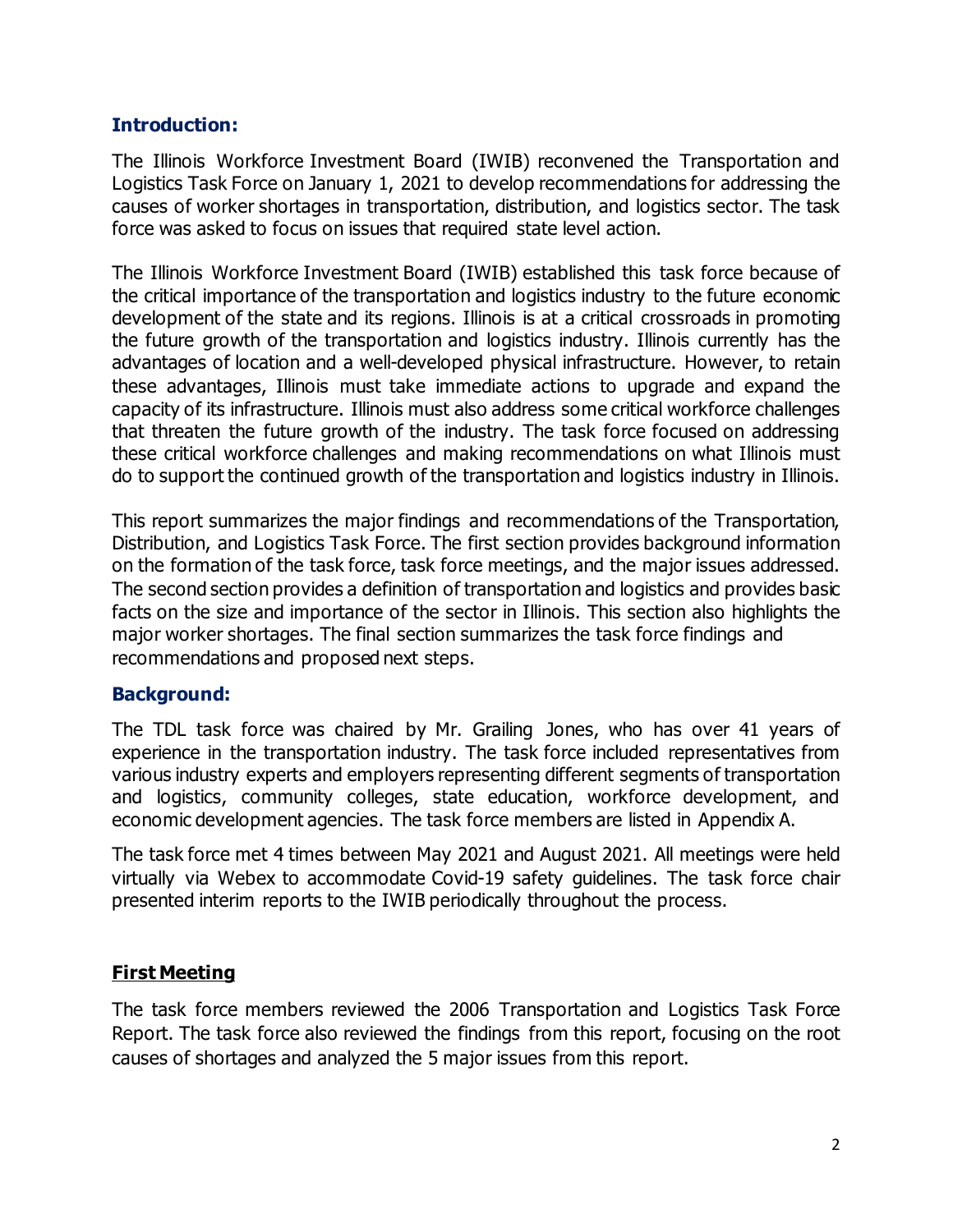## **1. Industry Visibility and Image**:

Increasing awareness and understanding of the importance of the industry to the Illinois economy

## **2. Career Awareness:**

Increasing awareness among adults and youth of the wide variety of career opportunities and how to prepare for these careers

## **3. Retention of Truck Drivers:**

Improving the retention of truck drivers

## **4. Workplace Skills Preparation:**

Improving the basic workplace skills of

youth and adults including basic academic skills, soft skills, and employability skills.

## **5. Capacity and Alignment of Education and Training Programs:**

Improving the capacity and alignment of training programs at all levels—K-12, community colleges, and universities—to address the current and future needs of the TDL industries

Major discussion questions followed from these findings that the current task force further analyzed. These questions included the following:

- What issues from the 2006 report remain relevant?
- What do you think is the biggest contributing factor to worker shortage?
- From where do you recruit your best talent?
- What steps have you taken to establish or strengthen talent pipelines?
- How can the TDL industry collaborate with the workforce & education systems in the short-term and long-term to address these barriers/ issues?
- Other business concerns and opportunities?

## **Second Meeting**,

The task force addressed the need for a statewide and regional awareness campaign of WIOA system funding and LWIA WorkNet Centers. Questions from the previous meeting were further discussed, unpacking root causes of the shortage of TDL workers. Most all issues from the 2006 TDL Report remained relevant to the 2021 Task Force. A unanimous theme consisted among the group regarding the lack of supply in TDL for employers to hire from. Recruitment strategies have adapted to fit current industry expectations for employers due to the lack of eligible employees in the TDL sector. This supply gap was further explained and analyzed in subsequent meetings.

The TDL industry can collaborate with LWIA and Talent Pipeline Management programs that would better the relationships between employers and employees. The TPM infrastructure and programs were explained in the next meetings.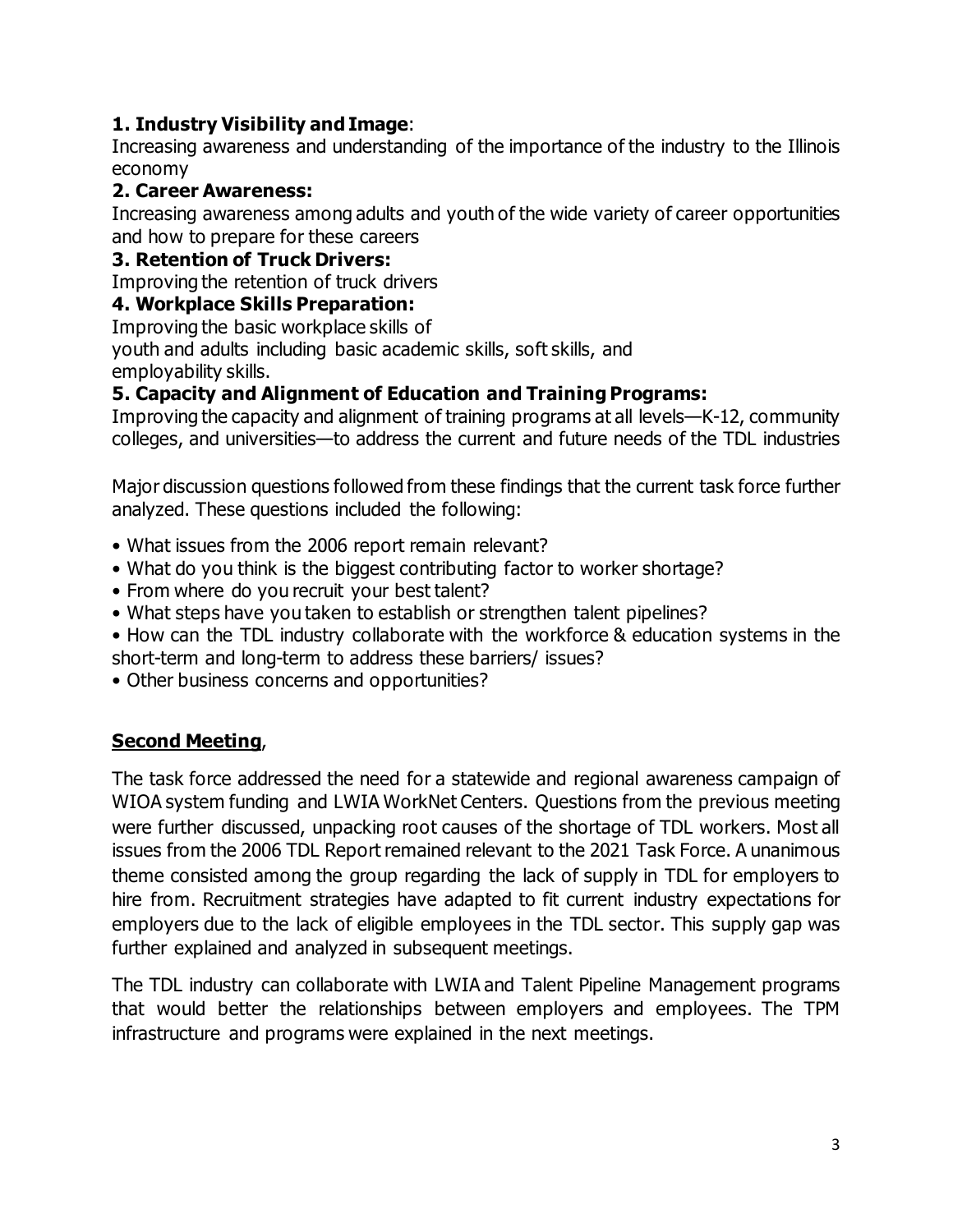## **Third meeting:**

The third meeting informed task force members of the occupational supply and demand analysis.

### **Fourth meeting:**

The group reviewed the draft report of findings and recommendations and received a presentation on the US Chamber of Commerce Talent Pipeline Management initiative.

## **Transportation, Distribution and Logistics in Illinois**

The transportation and logistics industry is a large and growing component of the Illinois economy in all major regions of the State. Illinois is uniquely positioned to support the continuing growth of the transportation and logistics industry.

## **Illinois Transportation and Logistics Infrastructure**

Illinois is centrally located at the crossroads of all major transportation networks and has an excellent transportation infrastructure. The Illinois transportation system utilizes air, ground, rail, and waterways to provide direct routes to every U.S. market and international port.

Illinois lies at the heart of the nation's interstate highway system. Three coast-to-coast interstates (I-70, I-80, and I-90) pass through Illinois. These are joined by major north-south interstates, including I-39, I-55, and I-57; major east-west interstates that include I-24, I-64, and I-74; as well as I-72, I-88, I-94 and I-155. In all, 2,164 miles of interstate highway serve Illinois. Only two states have more interstate miles. Illinois also benefits from major east-west and north-south interchanges located in more than a dozen communities around the state. In addition to the interstates there are over 35,000 miles of state highways, making the interstate routes accessible from every region of Illinois.

Illinois is the center of the nation's rail network with Chicago being the largest rail hub in the nation. Other major rail centers are located in East St. Louis and Galesburg. In all, 56 railroads are able to provide service from Illinois to every part of the United States. The Union Pacific's new Global III Intermodal Facility in Rochelle is the industry's newest state-of-the-art terminal. This new facility offers customers multiple business advantages, including direct interstate highway routes with easy access to major east-west and north-south markets, the efficient interchange of shipments to and from rail connections, and expedited operations of over 25 trains and 3,000 containers daily. New and expanded intermodal facilities are also planned for Joliet and other locations in the southern part of the Chicago area.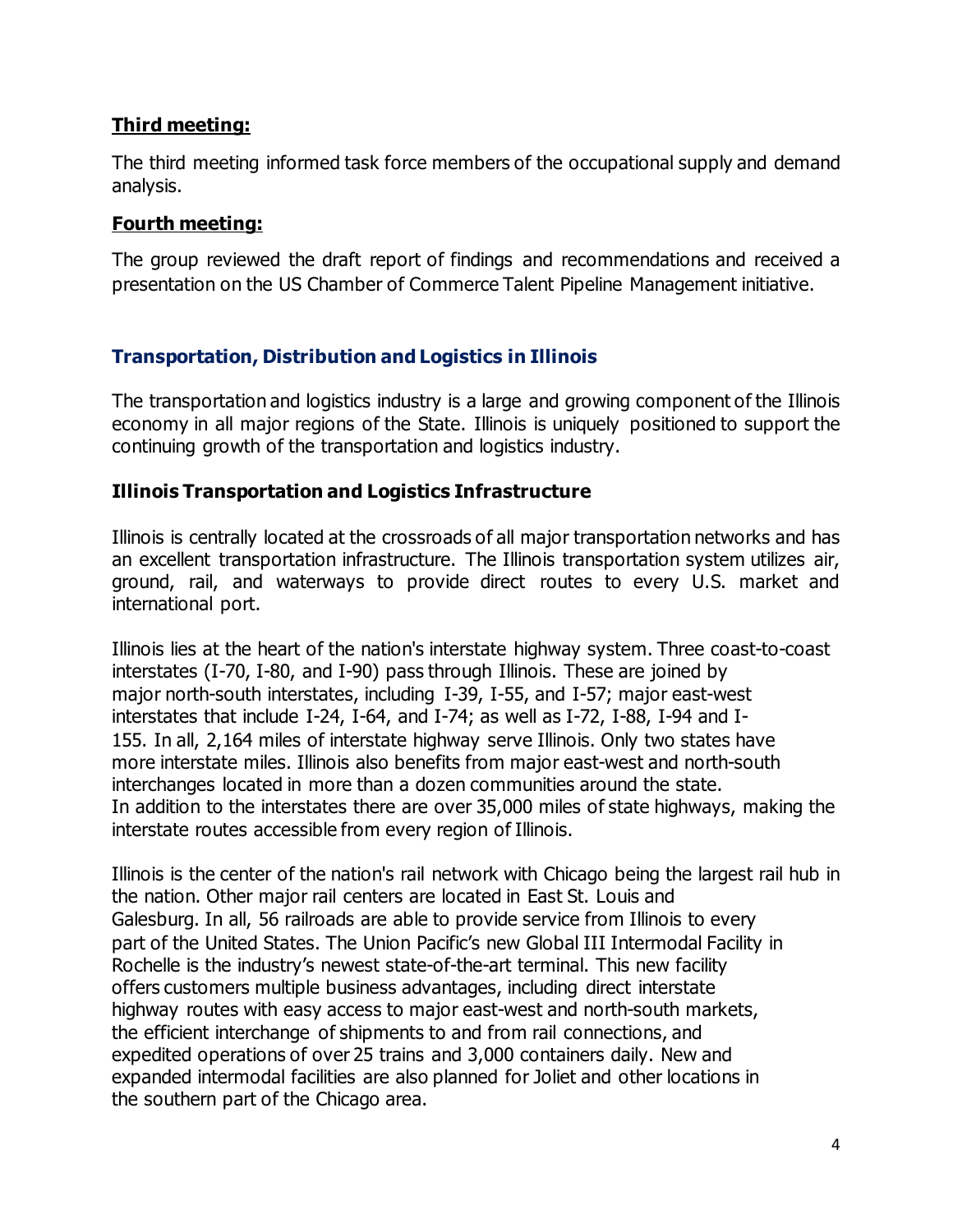Illinois' central location makes it a natural hub for air travel. Home to Chicago's O'Hare International Airport one of the world's busiest airports, as well as a major commuter hub at Midway Airport, and with more than 118 public use airports, 273 heliports, and over 1,000 aviation facilities, Illinois is convenient location for those needing air transport. In fact, an airport with commercial airline service or the capability to handle business jets serves virtually every Illinois city with a population exceeding 30,000. According to the most recent Federal Aviation Administration (FAA) figures, O'Hare reported 3.9 million tons of cargo and approximately 20 million passengers annually. O'Hare has more than one arrival or departure every minute. The FAA reports that Midway serves 4.2 million passengers and three downstate airports serve between 100,000 to 400,000 passengers. Two other airports outside of the City of Chicago also report significant cargo figures-Rockford with 1.3 million tons and Peoria with 64,500 tons per year.

Illinois has 1,118 miles of navigable waterways bordering or passing through the state. These waterways provide Illinois with a link between the Atlantic Ocean (through the St. Lawrence Seaway and Great Lakes) and the Gulf of Mexico. The Port of Chicago provides terminals that handle ocean and lake vessels, as well as barges. The Port of Chicago is the world's third largest intermodal port and offers shippers two large multi-ship facilities. The port is also served by seven railroads with direct access to Interstates 90 and 94. Twelve other port districts are located along Illinois rivers. The Illinois International Port District in Chicago, the Heart of Illinois Regional Port District in Peoria, and the Tri-City Regional Port District near St. Louis are Foreign Trade Zones. There are also Foreign Trade Zones in Rockford, the Quad Cities and Lawrenceville.

## **TDL Industry Snapshot**

As shown in Appendix B, the transportation and logistics industry include:

- Wholesale trade in both durable and non-durable goods
- Transportation operations including air, rail, water, truck, mass transit, and pipeline transportation as well as direct support activities such as equipment leasing and servicing
- Warehousing and distribution center operations including distribution centers for major manufacturers and retailers
- Logistics planning and management services and related management and technical consulting services including third-party logistics providers
- Postal and messenger services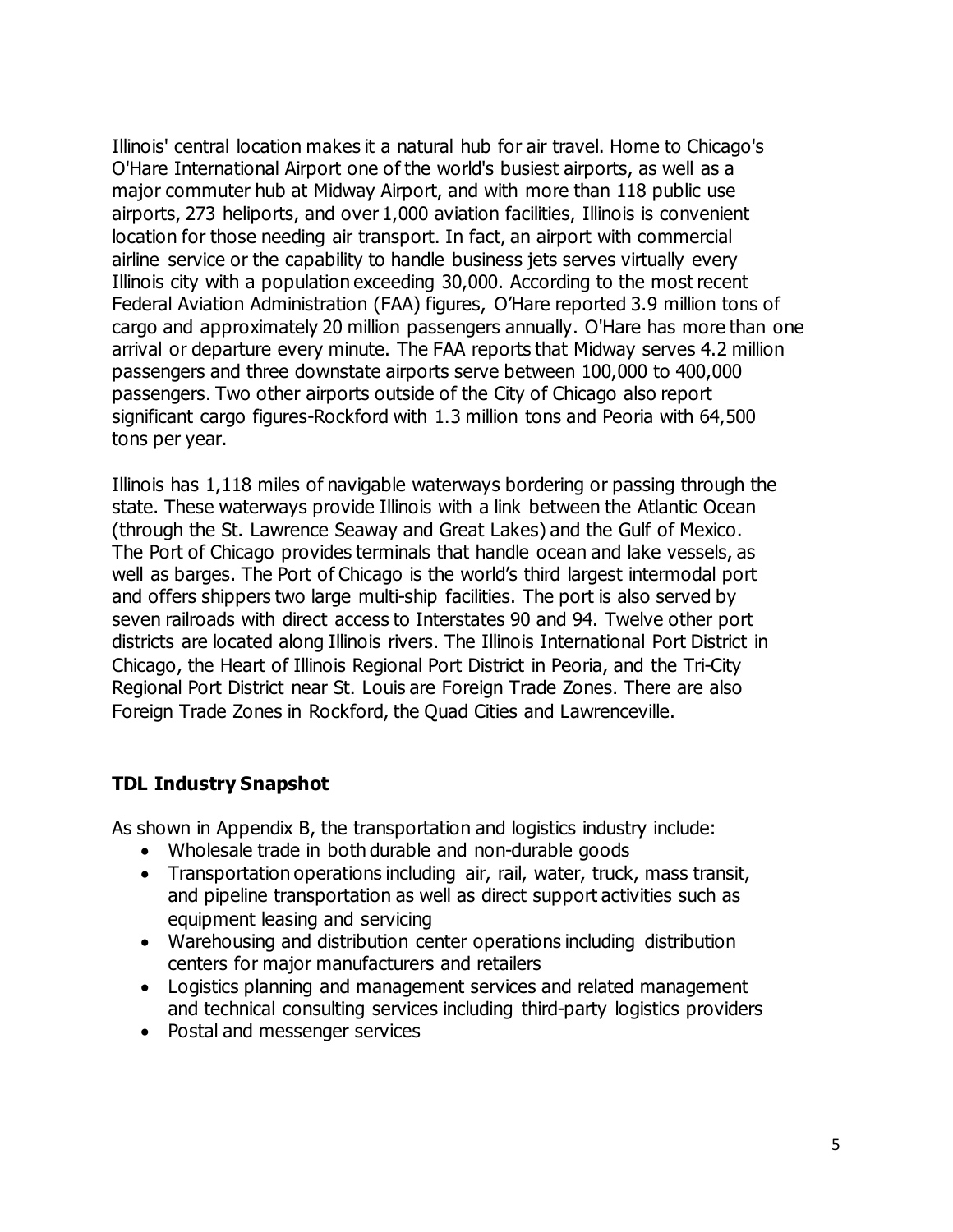The approximately 701,000 TDL jobs in Illinois make up nearly 12% of total employment. These jobs fall into one of three main industries within the sector: 1) Transportation & Warehousing, 2) Wholesale Trade and 3) Management, Scientific & Technical Services.

| <b>Industry</b>                 | TDL<br><b>Jobs</b><br><b>Base</b> | $%$ of<br><b>State</b> | $%$ of<br><b>Sector</b> |
|---------------------------------|-----------------------------------|------------------------|-------------------------|
| Transportation & Warehousing    | 319,000                           | 5.6%                   | 45.5%                   |
| <b>Wholesale Trade</b>          | 295,000                           | 4.8%                   | 42.1%                   |
| Mgt, Scientific & Tech Services | 87,000                            | 1.4%                   | 12.4%                   |
|                                 |                                   |                        |                         |
| 'otal                           | 701,000                           | 11.9%                  | 100.0%                  |

TDL sector employment is expected to grow 3.4% over the next ten years, from about 701,000 jobs to over 725,000 jobs. Over the same period, the State's overall increase in

jobs is expected to be approximately 1.0%.

Within the TDL sector, the Management and Tech Services industry is expected to grow the most, adding approximately 18,000 jobs over<br>the next decade. Transportation and the next decade. Transportation and Warehousing is expected to add approximately 10,000 jobs over this period, while declines are expected for Wholesale Trade, which will shed about 3,000 jobs over the next decade.



### **TDL Occupations Snapshot**

Occupations within the TDL sectorfall into several categories: Transportation Ops, (Truck Drivers), Material Handling (Stock Clerks/Order Fillers), Machinery Maintenance (Industrial Machinery Mechanics), Supervisors/Managers (Supervisor of Production), Transportation Maintenance (Automotive Service Technicians), and Administrative/Operations Support (Customer Service Reps,).

Figures 1 and 2 represent those top occupations within the State of Illinois TDL industry that are expected to experience the most average annual job openings. Figure 2 displays both total average annual job openings and experienced annual wages. The top of the wage range is \$60,650 for Truck Drivers, Heavy & Tractor-Trailer, and the lowest point of \$33,839 for Packers & Package Handlers.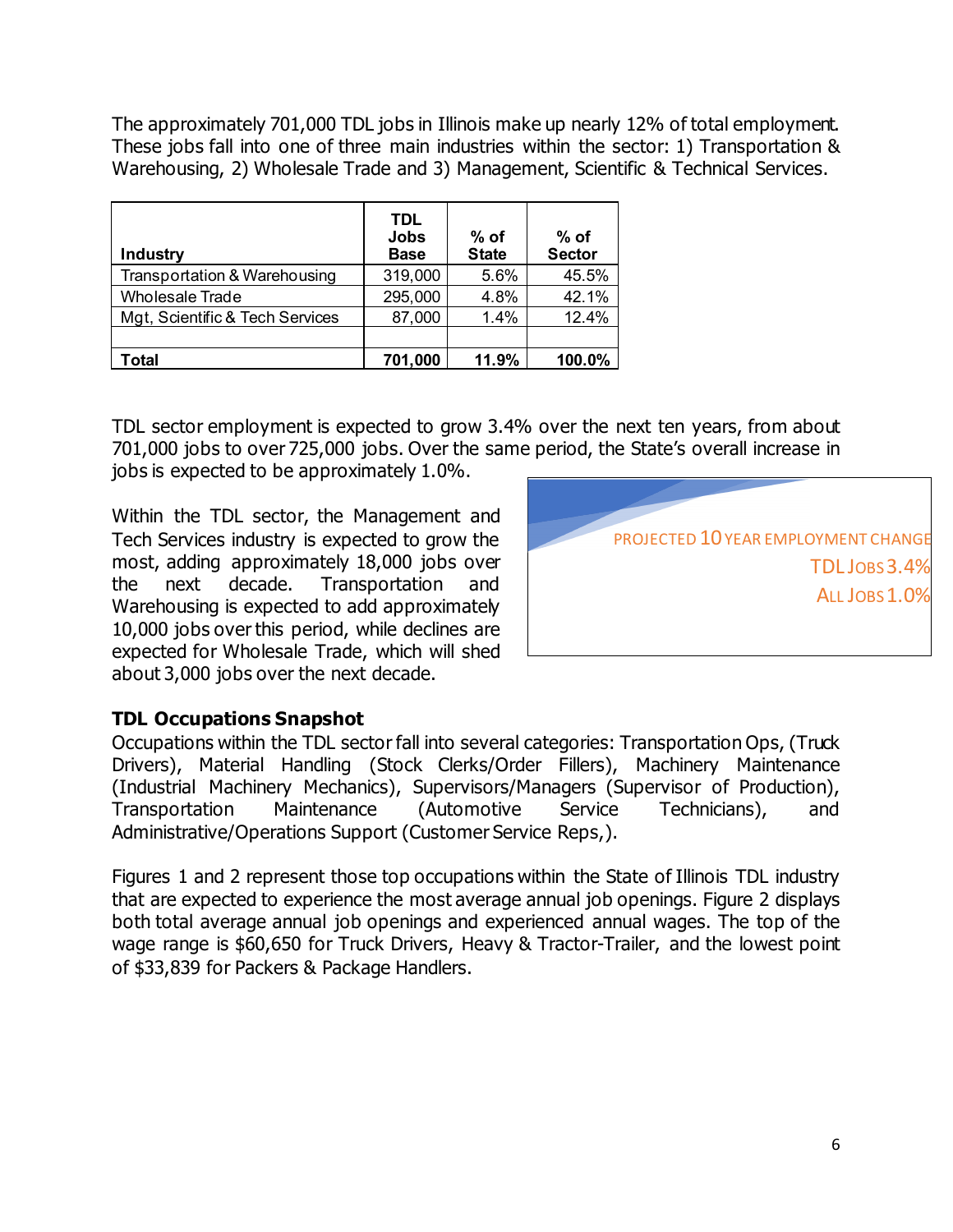#### *Figure 1*

|                                            | <b>Total Ave. Annual</b> | <b>Experienced Annual</b> |
|--------------------------------------------|--------------------------|---------------------------|
| Occupation                                 | <b>Job Openings</b>      | <b>Wages</b>              |
| Laborers/ Freight/ Stock & Material Movers | 23,309                   | \$38,357                  |
| <b>Customer Service Representatives</b>    | 15,099                   | \$47,363                  |
| Stock Clerks & Order Fillers               | 13,756                   | \$35,699                  |
| Truck Drivers, Heavy & Tractor-Trailer     | 9,075                    | \$60,650                  |
| Packers & Packagers, Hand                  | 7,281                    | \$33,839                  |
| Maintenance & Repair Workers, General      | 6,508                    | \$56,197                  |
| Truck Drivers, Light or Delivery Services  | 6,415                    | \$57,103                  |
| Industrial Truck & Tractor Operators       | 3,571                    | \$45,073                  |
| Shipping, Receiving & Traffic Clerks       | 3,161                    | \$44,992                  |
| <b>Automotive Service Techs/ Mechanics</b> | 2,855                    | \$59,705                  |

*Figure 2*



## **Truck Drivers and Active Commercial Driver's Licenses**

Overall, the state of Illinois has seen an increase in the number of active commercial driver's licenses issued. There are nearly 20,000 more active CDL's in 2020 than in 2016,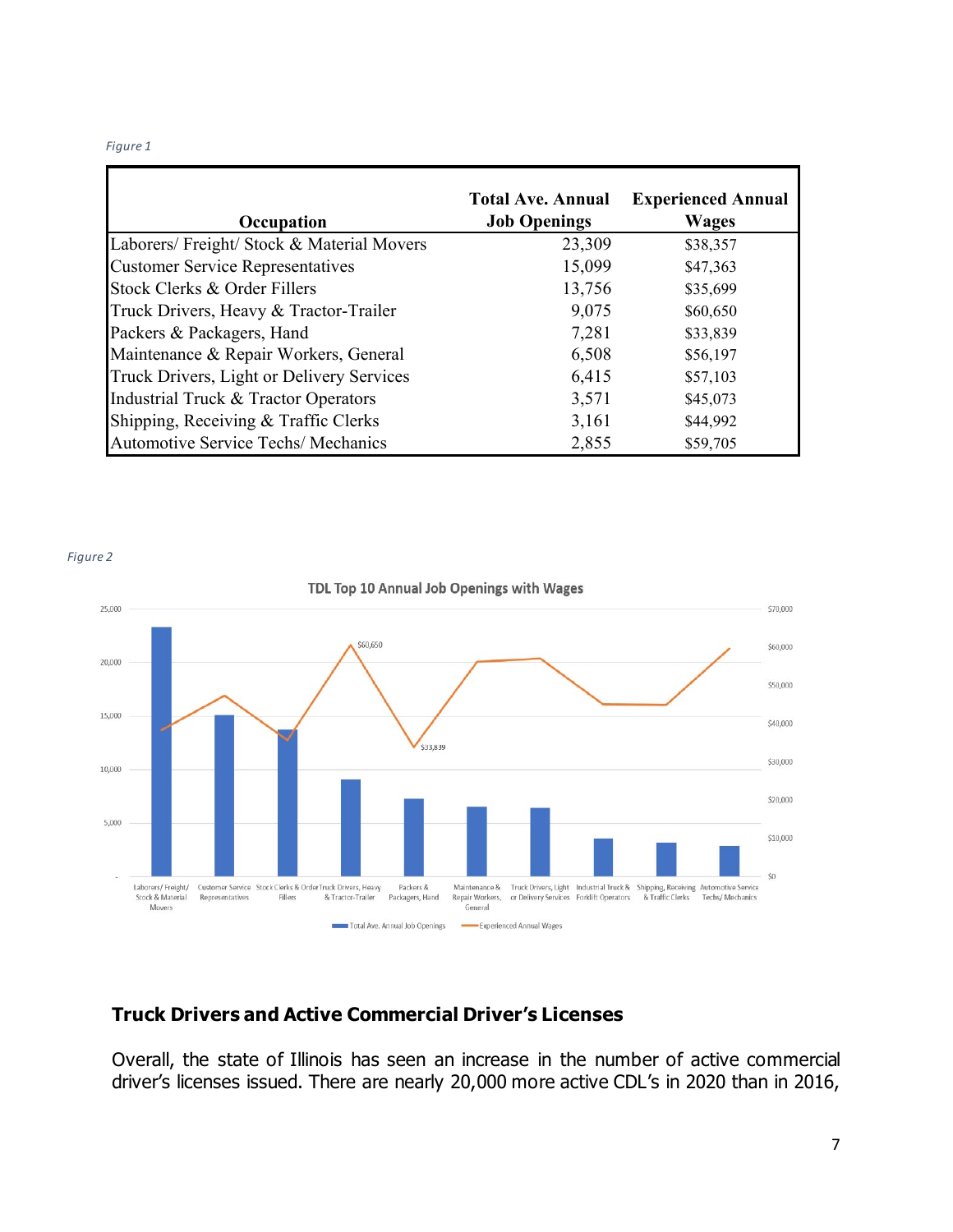

an increase of 4.2%. At the end of 2020, there were 468,000 licensed truck drivers in Illinois.

*Figure 3*

As the Active Commercial Driver's Licenses chart indicates in Figure 3, there has been a steady increase in the number of licensed truck drivers in Illinois. However, the continued influx of new drivers is not meeting demand. Trucking companies continue to struggle filling vacancies. The main strategies to attract drivers continue to include signing bonuses, generous wage rates and increased emphasis on work / life balance to allow drivers to have more predictable schedules and more time at home to reduce driver attrition rates. Continued progress in all these areas is necessary to if companies hope to meet the ever-growing demand for drivers.

## **Supply and Demand - Gap Ratio**

In an effort to better understand the supply and demand for TDL occupations, this report calculated a supply gap ratio to highlight how supply relates to demand for selected occupations. The analysis bears out anecdotal evidence from sector businesses - this sector is facing significant shortages of workers. The gap ratio helps to better illustrate the degree to which occupations face the severest shortages when compared to other occupations in the industry.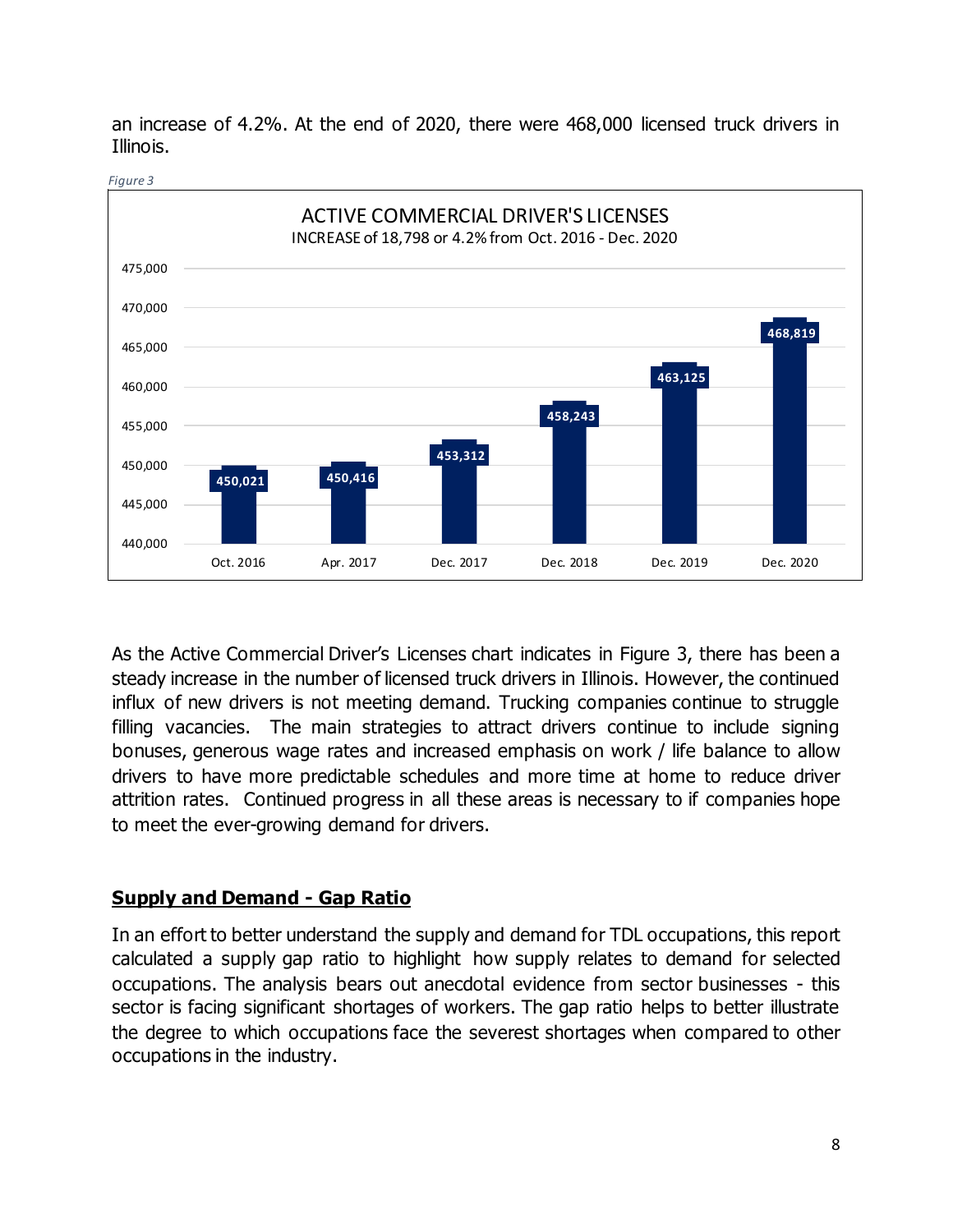Supply from this report includes the number of completers of training programs for that occupation from either a WIOA provider or educational institution such as a university or community college, and the estimated number of workers from that occupation who were unemployed as of June 2021. Figure 4 represents the total supply for these occupations.

Demand is measured by the projected average annual openings for these occupations. Note that by referring to average annual openings, we refer to several components that impact the employment levels. These include jobs added due to overall industry growth, transfers of employees into other occupations, and exits of employees due to withdrawal from the workforce. Figure 5 displays the number of total Supply vs. Demand for the top occupations in the industry.

In Figure 6, when reviewing the ratios, any value over '1' signifies there are more workers than openings, while any value under '1' suggests there is a shortage of workers trained for those job openings. Gap ratio is the difference between total Supply and total Demand for each of these occupations.



#### *Figure 4- WIOA Completers, IBHE Completes, UI Claimants*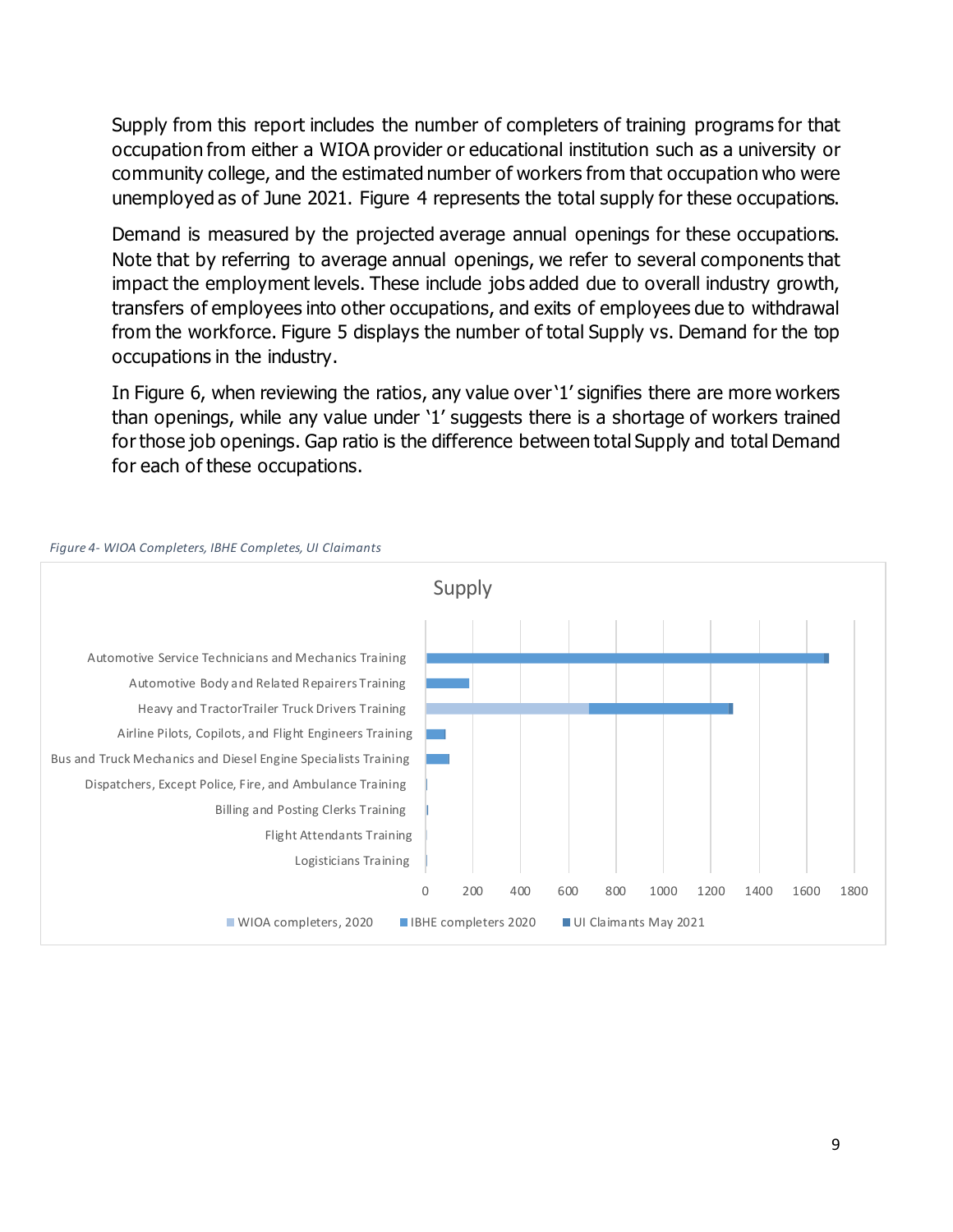#### *Figure 5*



*Figure 6*

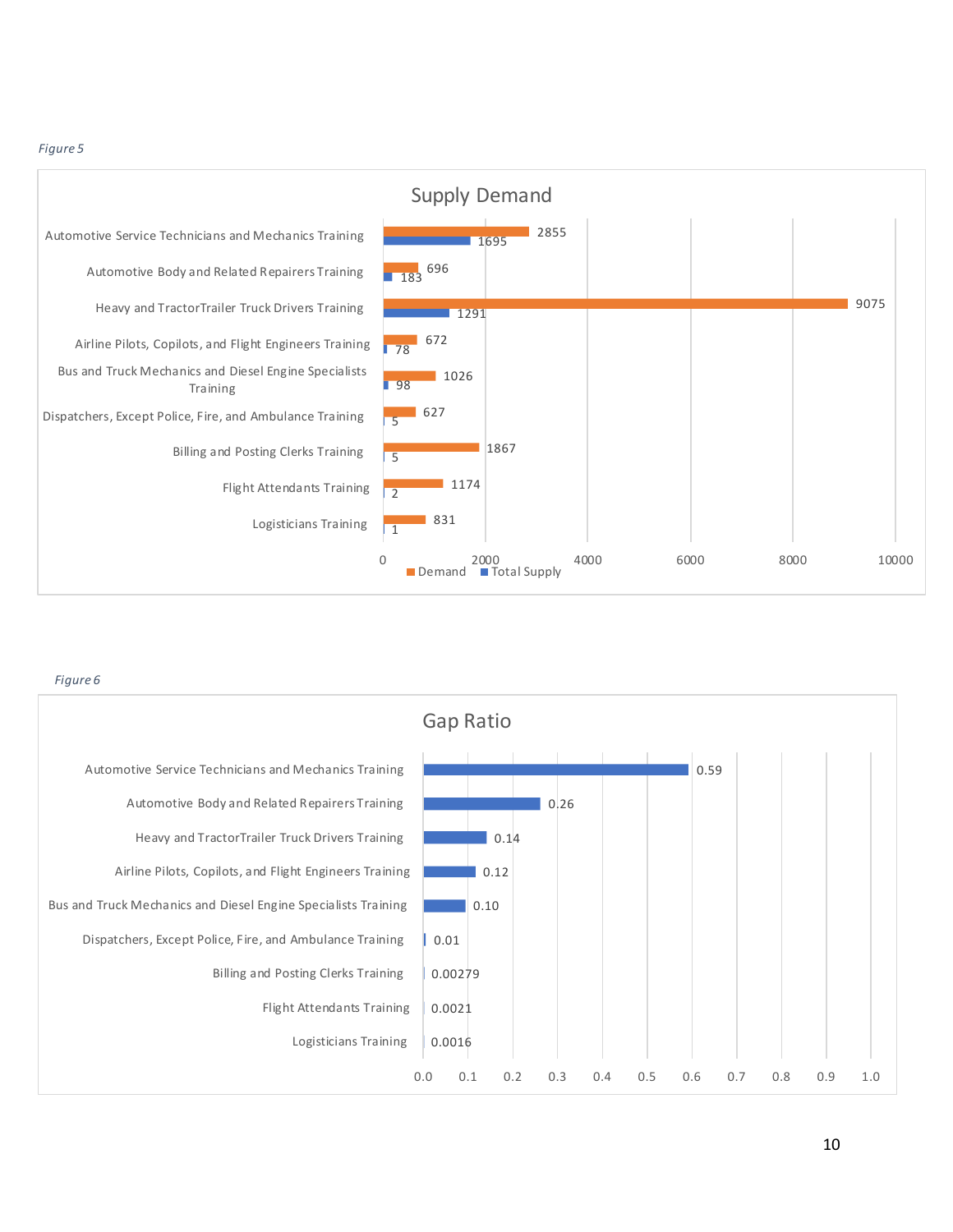## **WIOA/WIA Funded Commercial Driver's License Training Volume & Outcomes**

Illinois has seen a significant improvement in the percentage of CDL's earned by WIOA participants. Figure 7 below shows WIOA participants from PY14-PY20 that completed

training (blue), earned a credential (orange), earned a CDL (grey), and entered training related employment (yellow). Notice how the gap between completing training and earning a certificate of completion compares to earning a CDL and entering training-related employment. Since PY14 the gap has narrowed significantly, and now nearly all WIOA completers are entering training-related employment.



Figure 8 indicates the percentage of overall WIOA participants in the same categories. Note that in PY14, less than 40 percent of completers went on to obtain a CDL and less than 50 percent entered related employment. By PY20, this improved to over 70 percent earning a CDL and entering related employment.



This is a strong indicator of the importance of tracking the meaningful metric. Note how the percent of completers earning a diploma has never dipped below 90 percent; but the percent entering employment went up in step with the percent earning a CDL.

Figure 9 illustrates the how the number of

WIOA participants has varied by calendar quarter since PY14. The Q3 number in PY19 is an anomaly due to the effect of the Covid-19 pandemic.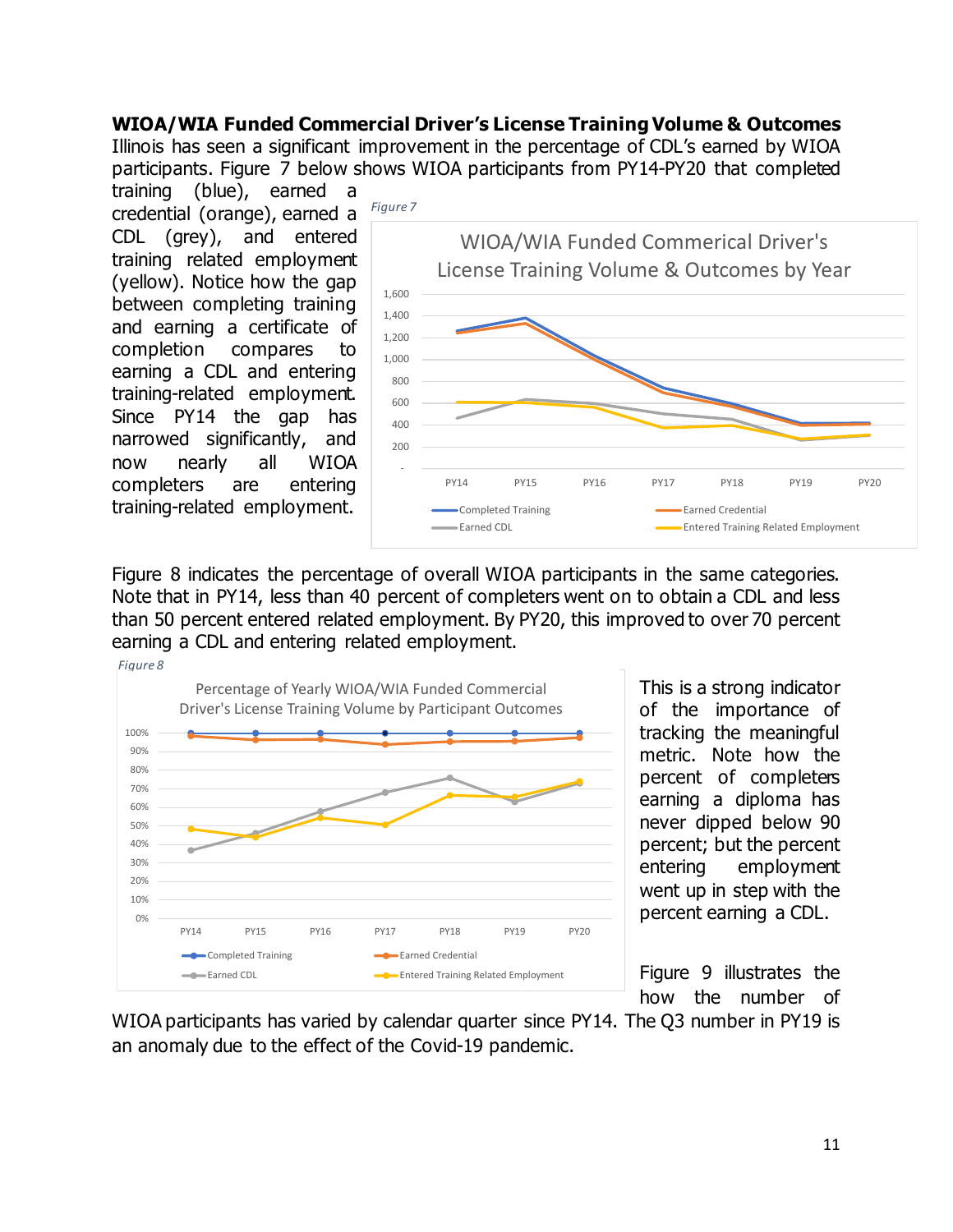



The latest validated data from the Illinois State Board of Education indicates just over 43 thousand K-12 students are enrolled in classes linked to one of five key TDL occupations. Illinois must continue to track enrollment and outcomes for TDL students, ensure alignment with demand skills and post-secondary education and training. See Appendix F for the breakout.

The Illinois Community College system recognizes several TDL-related programs at the various community colleges across the state. See Appendix F for the full list.

| <b>Total Number of Programs</b>     |  |
|-------------------------------------|--|
| Associate of Applied Science Degree |  |
| Certificate Programs                |  |
| 2020 Academic Year Completers       |  |

## **TDL Worker Data**

The data in Appendix D provide insight into the current make up of TDL sector workers in Illinois. The charts include the following:

- 1. Job Qualifications by Years of Experience
- 2. Salary Overall
- 3. Salary by Education
- 4. Salary by Experience
- 5. Race Breakdown
- 6. Gender Breakdown
- 7. Age Breakdown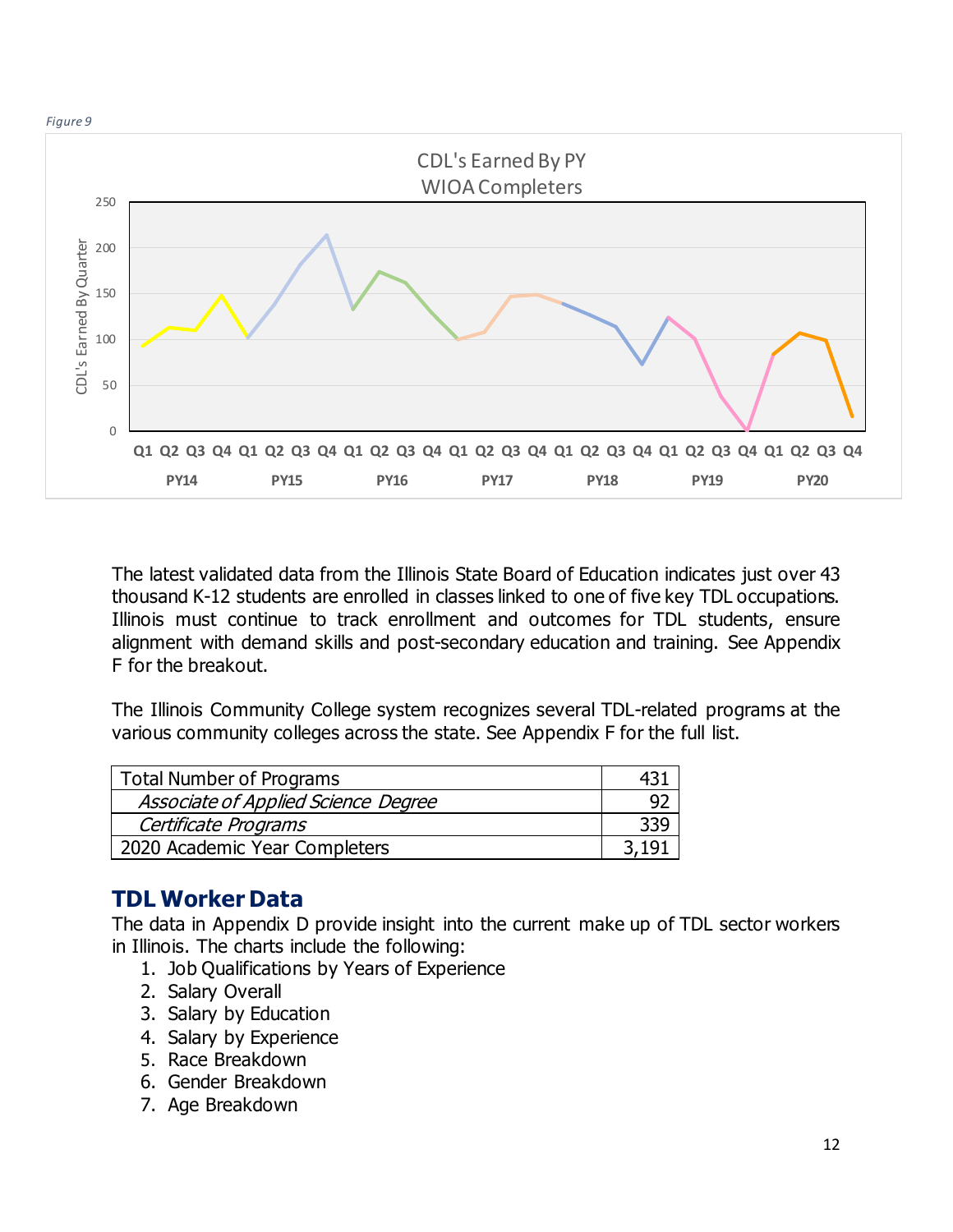Appendix G shows a Burning Glass analysis of online job postings for selected TDL occupations in Illinois with the average number of days the postings for each were active from March 2020 through July 2021. Overall, in this time period, job postings were active for a month. At the extremes, the average life was a mere 12 days for Couriers and Messengers and 43 days for Supervisors of Sales Workers.

The economic impact of the COVID-19 pandemic continues to evolve rapidly. Hard data will take some time to become available, but the recent overarching labor market trends of 1) increasing worker quit rates and 2) increasing wages and benefits for low and midskilled workers are cause for concern for TDL companies to meet their talent needs. The developing national supply chain disruption highlights the vital role of TDL companies and workers in the national economy and their often unnoticed impact on the lives of all Americans.

## **Findings and Recommendations**

## **Increasing Awareness of the Industry**

The transportation and logistics industry is not well known or understood in Illinois. This is a main reason why employers are facing serious problems in recruiting qualified workers and educational institutions are facing challenges in establishing and expanding programs and recruiting students for these programs. Illinois must take immediate steps to increase public awareness of the industry by launching statewide and regional awareness campaigns.

### **Recommendations**

Illinois should launch a statewide and regional awareness campaign to increase awareness and understanding of transportation, distribution, and logistics at the state and local levels. This campaign should be designed to achieve specific objectives for two major audiences:

- General Public and Private Leaders. The campaign should be designed to increase awareness in the general public and among public and private leaders at the state and local levels. The campaign should have a theme that conveys the importance of the industry to the Illinois economy and provides the basis for a unifying brand identity
- Current and Future Job Seekers. The campaign should also be designed to increase awareness among current and future job seekers. This should be done at two levels. The campaign should first focus on the educators, guidance counselors, and workforce development professionals that provide information and career guidance to adult and youth job seekers. The campaign objectives should be that this targeted audience should have awareness and knowledge of the industry and major employers in their regions and communities and should be able to identify the major types of career opportunities for job seekers and what types of education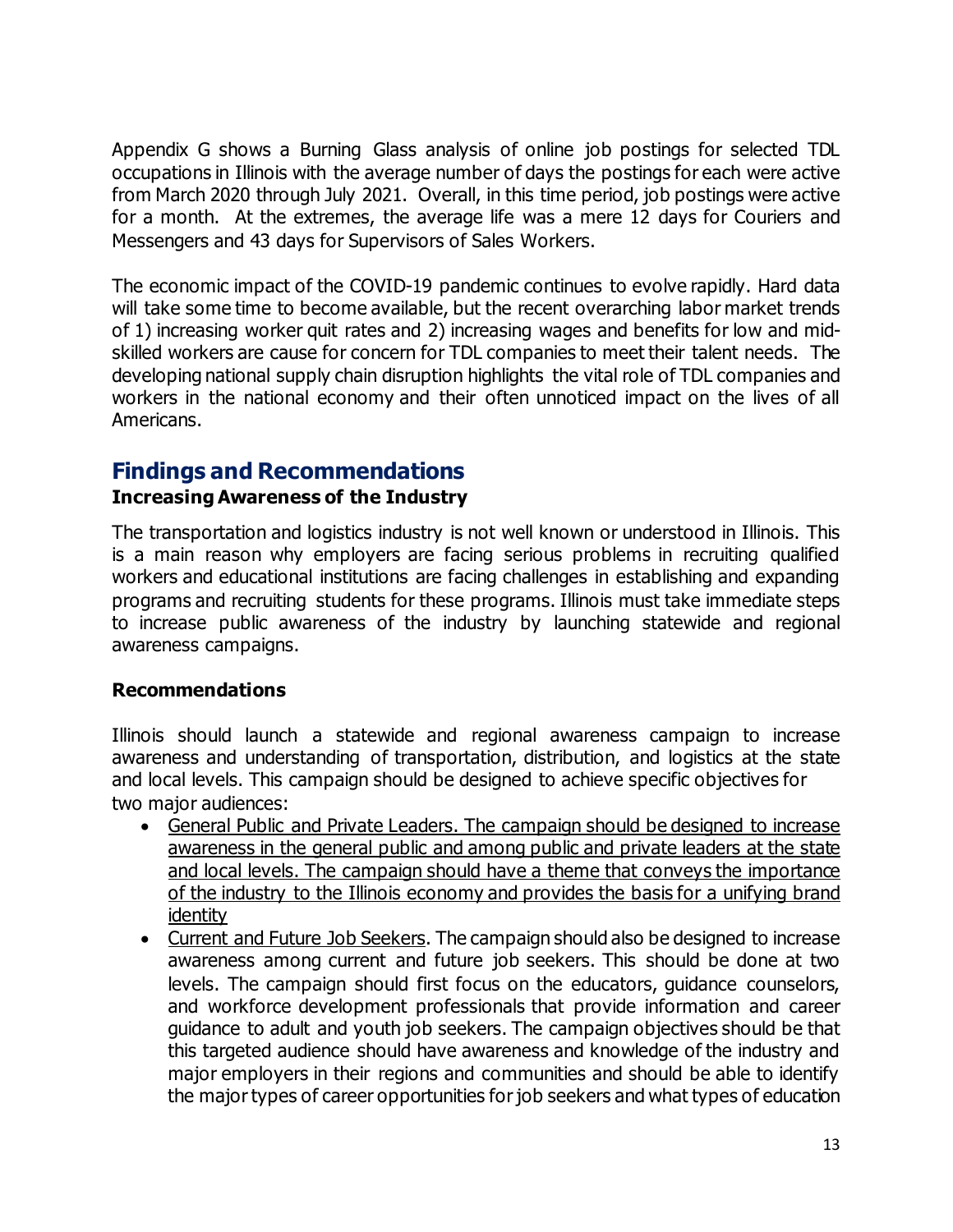and training are required. The campaign should then focus on student and adult job seekers using the same campaign objectives. These efforts should be evaluated based on their success in increasing career interests and enrollments in targeted transportation and logistics education and training programs.

### **K-12 Career Awareness**

As described earlier, one major cause of worker shortages in the transportation and logistics industry is the lack of awareness of career opportunities, specifically among younger students in Illinois. The proposed statewide and regional awareness campaign is a good first step in improving career awareness among K-12 students and their parents. Providing TDL industry awareness in these schools should captivate students which will in turn also promote the industry to their parents.

Some industries, such as healthcare, have promoted career opportunities in their industries by developing and supporting career development curriculum materials that provide students with hands-on learning experiences and K-12 classroom activities. Taking such efforts to fully engage students in exploring careers and improving their academic, technical, and workplace skills in the process can help this shortage. These industry efforts are instructive models for transportation, distribution, and logistics.

## **Recommendations**

Illinois should develop and pilot-test a comprehensive set of career development materials based on problem-based learning scenarios that allow students to explore careers in the transportation and logistics industry. These materials should be designed for use in a career exploration or orientation course or as instructional models within existing mathematics, science, and career and technical education courses. These materials should be based on the national career clusters framework and be supported by career awareness materials developed for the statewide and regional career awareness campaign.

These classroom-based career development materials should be pilot-tested in two to three regions that have the strongest industry and education support for promoting career opportunities in the transportation and logistics industry. Regions should be selected based on commitments from regional industry leaders and employers, universities, community colleges, and schools that they will work together to develop and pilot-test these materials using problem-based scenarios developed in cooperation with regional employers. Illinois should then evaluate the results from the pilot-test regions, make necessary modifications, and expand the use of a comprehensive set of career development materials in all regions of the state as part of the ongoing awareness campaign.

Illinois should also develop a sustainability plan to maintain and update these career development materials and support their use in schools throughout Illinois as part of a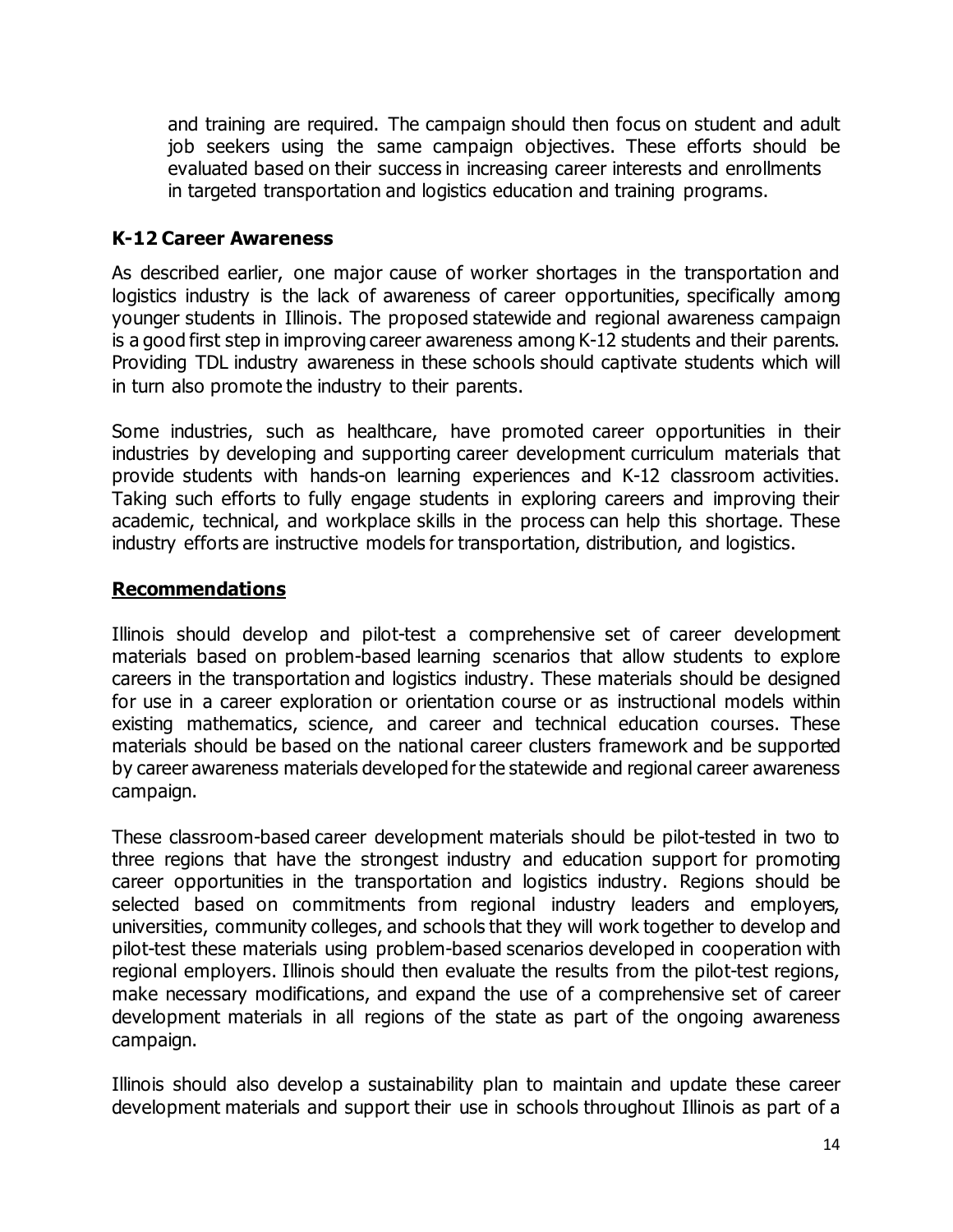larger K-12 career development system in Illinois. This sustainability plan should address how to raise and maintain adequate public and private funding for: (1) creating and updating career development materials, (2) teacher training, and (3) engaging industry and postsecondary partners in K-12 career development activities. This plan should also specify who will be accountable for setting and achieving annual goals on: (1) how many schools and students will participate in career development activities, and (2) how many students who participate in these activities are successful in attaining the academic skills necessary for success in transportation and logistics careers and enrolling in secondary and postsecondary programs in transportation and logistics. This plan should require annual reporting of results to determine whether this career development effort is successful in reaching the goals. This plan should be part of a larger strategic plan for expanding K-12 career development opportunities for all career areas in Illinois.

## **Addressing Truck Driver Shortages**

Truck transportation is a large and growing component of the transportation and logistics industry in Illinois. Illinois, like other states, is facing a severe shortage of truck drivers. This shortage is, in part, due to the rapid growth of the truck transportation industry relative to the capacity of training programs in Illinois. Another reason for the shortage is the high turnover rate of truck drivers. Also, the lasting impacts of the Covid-19 virus have hindered the TDL sector's ability to grow and keep up with the changing industry needs. A preliminary analysis of program completers from community college programs and programs funded by Workforce Investment Act (WIA) funds show high rates of turnover.

Illinois must take steps to expand the capacity of training programs and increase the number of truck drivers being trained and licensed and entering employment in transportation and logistics, but this will not be enough. Illinois will not be effective in addressing this shortage unless employers and other industry representatives work cooperatively with government and education to address the root causes of high turnover rates among truck drivers. The task force discussed barriers to providing youth opportunities to pursue careers as truck drivers. Currently, federal law requires that most truck drivers be 21 years of age or older. In addition, some employers only hire truck drivers with experience because of insurance issues. This makes it difficult for recent high school graduates or youth between 18 and 21 to pursue training to be a truck driver. The task force discussed one possible solution. Employers could work with industry and education partners to establish and promote clearly defined career pathways for both youth and adults to work in the industry before entering truck driver training programs. One promising career pathway is for workers to start their careers in distribution centers where they can learn more about trucking and distribution center operations and then enter truck driving programs after they become 21 years old. Another potential avenue to explore are the internship opportunities employers can initiate to start these career paths at a younger age while encouraging a longer career in TDL.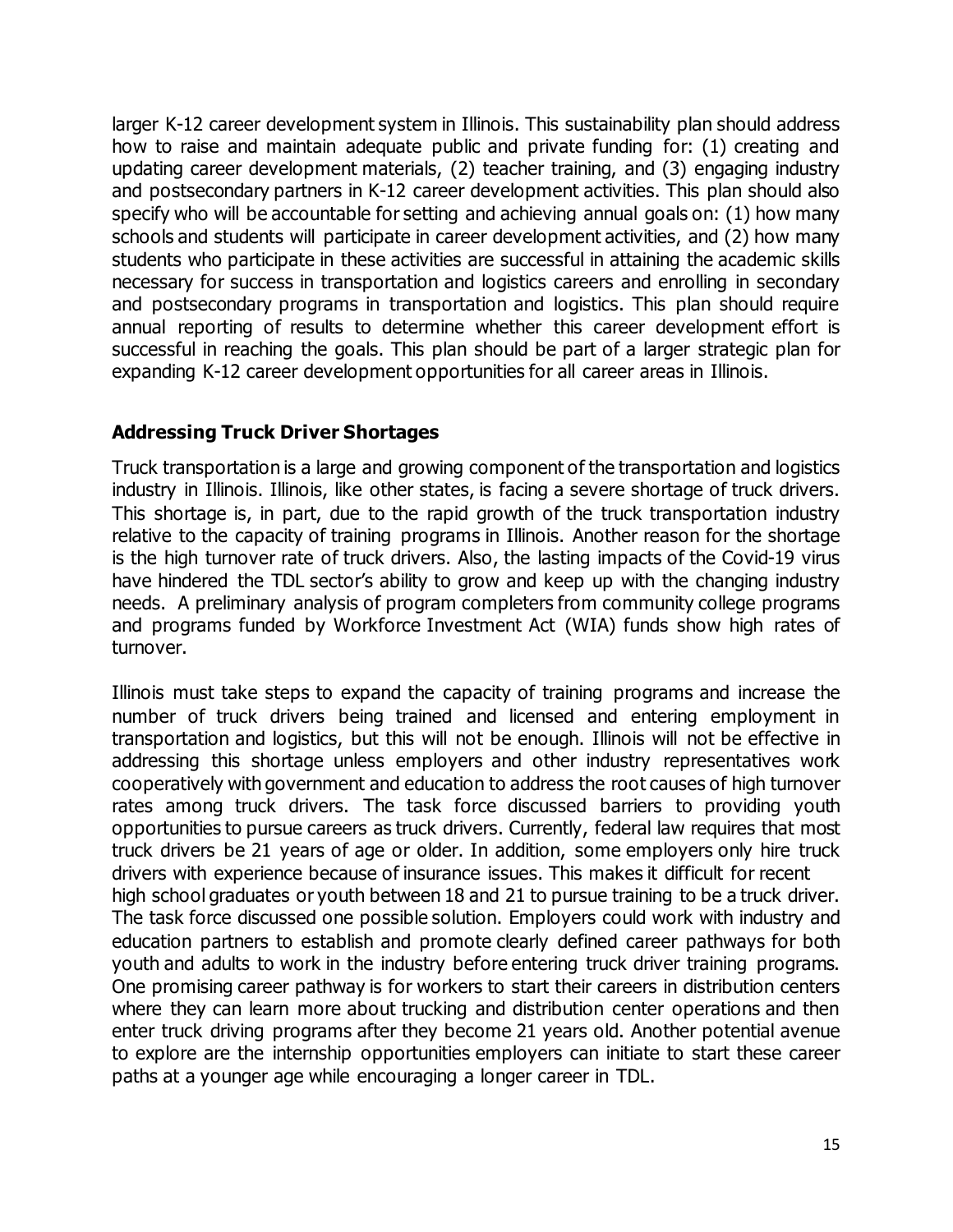The task force identified two major areas that should be explored in identifying the most important root causes and developing strategies for reducing truck driver turnover: (1) employer practices in recruiting, utilizing, and retaining truck drivers and (2) education and training provider practices in recruiting, screening, and educating students to make sure that they are fully prepared for the realities of being a truck driver.

## **Recommendations**

Illinois should develop more precise estimates of statewide and regional shortages of truck drivers and the contributions of turnover and other types of leakages to shortages by improving the capacity to identify and track students completing training programs and receiving their licenses in Illinois. Illinois should then promote the use of leading employer and training provider practices through industry and education forums and the promotion of a cooperative employment approach where businesses, training providers and the workforce system collaborate to guide students and program participants into employment.

Illinois should promote the implementation of these leading employer practices by providing training funds to employers to assist in recruiting, utilizing and retaining truck drivers. Illinois should then evaluate the effectiveness of these leading practices in reducing turnover and provide training funds for practices that have been proven effective. Illinois should also promote leading practices with training providers in recruiting, screening, and educating students to make sure that they are fully prepared for the realities of being a truck driver. Illinois should then evaluate the effectiveness of these leading practices in reducing turnover and refine these strategies.

## **Capacity and Alignment of Education and Training Programs**

The transportation and logistics industry is a critical mainstay of the Illinois economy that must be supported so it can continue to grow and provide key services to other integral industries such as manufacturing. The transportation, distribution, and logistics industry is facing serious problems in recruiting and retaining qualified workers. These shortages will become more serious in the future if Illinois does not increase the capacity and improve the alignment of secondary and postsecondary education programs at the state and regional levels including private sector training programs such as union apprenticeship and training programs. These shortages also will become more serious if we do not expand opportunities for more workers to pursue careers in this critical sector, including women and minorities.

Another example of this is in LWIA 22 at Madison County Employment and Training where a comprehensive regional effort to expand the TDL initiative is being implemented. This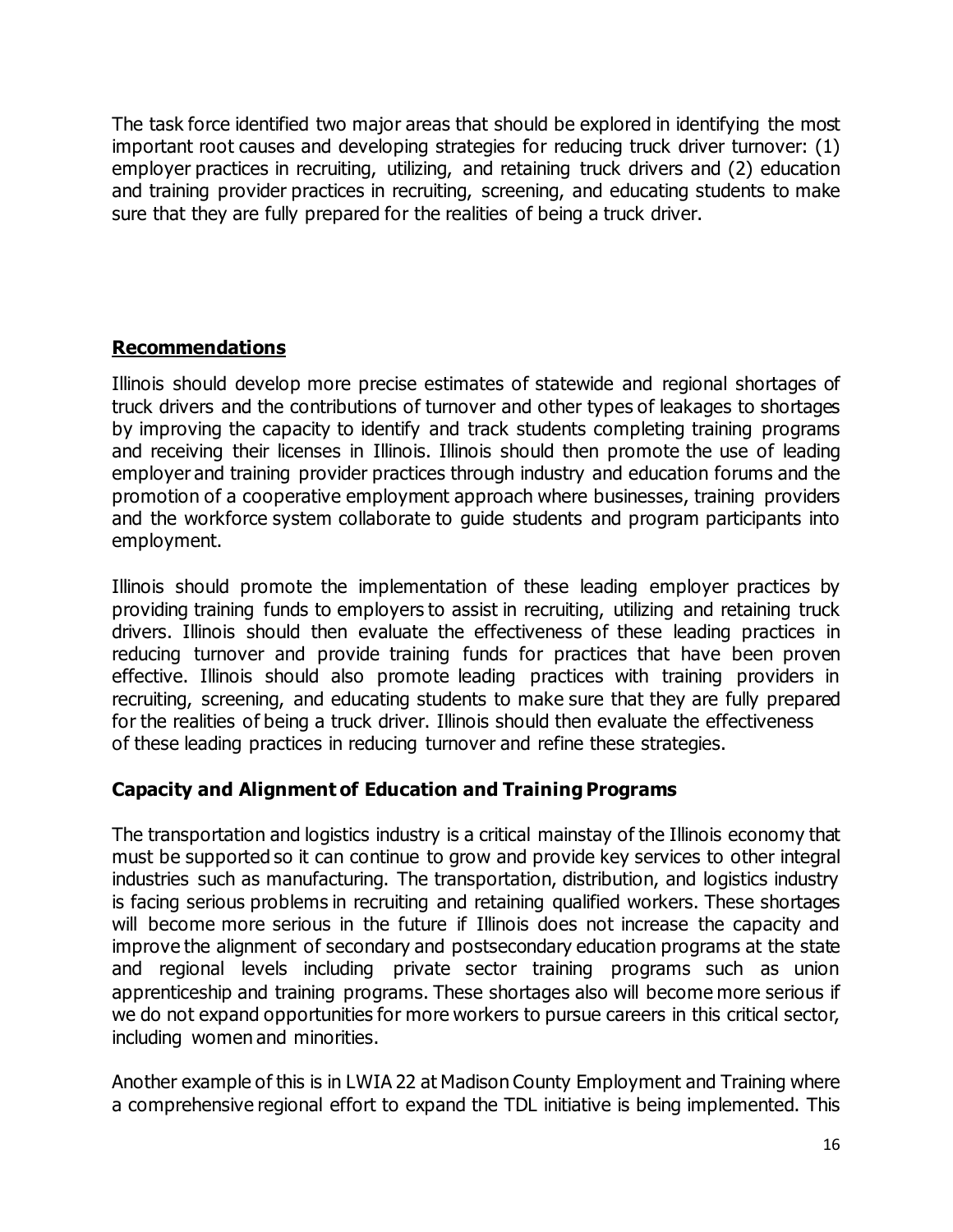project focuses on supply chain and logistics coordinated training projects throughout the southwest region, working with partners such as Southern Illinois University Edwardsville, Southwestern Illinois College, Kaskaskia College, Lewis & Clark Community College, and Madison and St. Clair Counties. This project was initiated to create a coordinated education and training system for individuals seeking careers in the supply chain/ logistics sector. Individuals will be able to receive education training to enter or progress in the supply chain / logistics sector to provide a trained and skilled workforce to meet the needs of the ever-growing employment opportunities in the Southwestern IL region. The project consisted of three training phases to include short term training of 200 current front-line employees of regional supply chain and logistics companies, a coordinated education training plan developed and executed by the four educational partners, and outreach and education to high school and grade school students on the careers and opportunities in the supply chain and logistics industries.

Chicago/Cook Workforce Partnership is working with Morton College in another expansion of the TDL initiative to introduce private partnerships with the local LWIA to provide truck driver training to eligible students. The TDL initiative also included a TDL Sector Center Speaker Video Series which provides resources to the TDL industry and business owners. The HIRE Chicago Virtual Event for TDL will be held in August of 2021 and efforts have been put in place to collaborate with the next generation of TDL sector partnerships to re-introduce them to several employer partners. The Morton college Partnership efforts have secured and established referral and placement collaboration for the CDL Program offered with All Pro Trucking School through the college.

However, there still remain many unanswered questions about the capacity and alignment of programs in Illinois and whether these programs can meet the growing need for qualified workers in Illinois. What is the proper number and mix of programs in different regions of the state? Are we focusing in the most critical areas to promote regional economic development and provide career opportunities? Are we effectively reaching out to the entire workforce? Are we really providing access to opportunities for all workers to pursue careers including women and minorities?

In particular, there still remain major questions about whether Illinois is providing people with the opportunities to acquire basic workplace skills necessary to enter growing employment opportunities in entry-level positions. Many employers are finding it difficult to find job seekers for these entry-level positions, such as distribution center jobs, who have these basic workplace skills including basic literacy, computer, safety, work readiness, teamwork, and related soft skills. In addition, employers are having difficulty finding workers who can pass drug tests to work in a drug-free workplace. This severe shortage in qualified workers for entry-level positions is a major area that must be addressed.

### **Recommendations**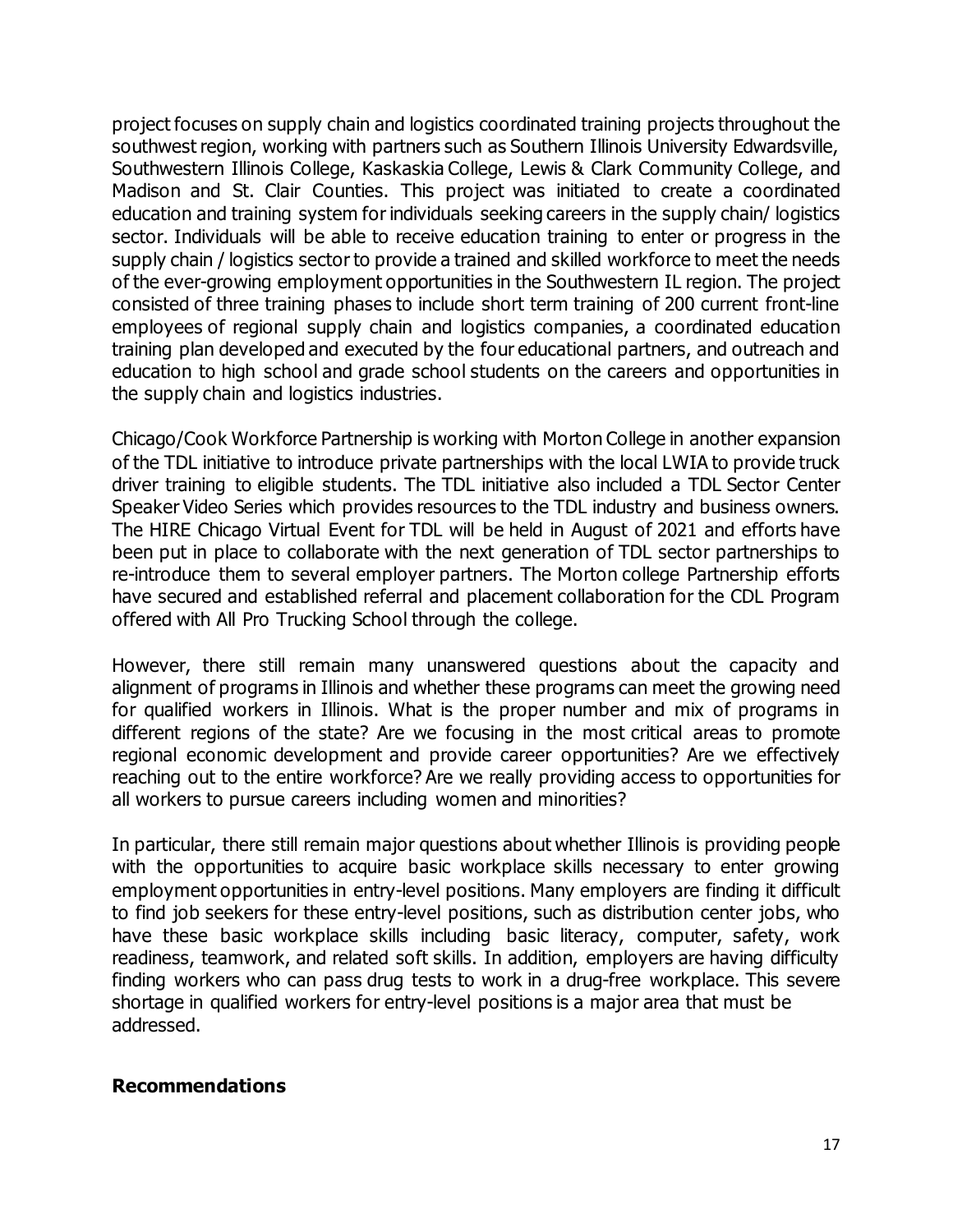Analyze the gap ratio created from this task force to determine whether the state and regions have the right size and mix of programs to address projected demand, supply and shortages for major types of occupations and occupational areas. This gap analysis should promote the exchange of information and program models between regions and provide recommendations for expanding program capacity and improving alignment. Illinois also should use this baseline inventory and gap analysis to develop more accurate estimates of the demand and supply of truck drivers and the size of the shortage at the state and regional levels.

Illinois should engage local workforce investment boards, universities, community colleges, schools and employers and unions in conducting regional baseline and gap analyses. They should also be asked to develop and implement plans to expand the capacity and improve the alignment of education and training programs serving the transportation and logistics industry. These plans should address how to expand access and participation for a larger share of the Illinois workforce, especially women and minorities, based on leading national and state models. This effort should focus on making transportation and logistics bridge programs available in every region of the state.

## **Cooperative Employment Approach to Develop Talent Pipelines**

Developing a robust talent pipeline requires a collaborative effort between the education systems, workforce system, training providers and businesses. Businesses must clearly and effectively communicate their talent needs to their suppliers, the education and workforce systems. Working together, they can develop and implement effective strategies for improved career awareness, training for relevant skills, promoting workbased learning where students and participants can learn and earn and employers can grow their own talent from within their region.

## **Recommendations**

Use a sector strategies approach to improve communication between businesses and the workforce & education system to create regional talent pipelines. Expansion of workbased learning, such as incumbent worker training, apprenticeships and internships could prove helpful for companies to meet their talent development needs. Evolve job fairs into hiring events, with program participants / graduates pre-screened to interview with hiring companies.

## **Recap of Recommendations**

## **1. Industry Visibility and Image**:

Increasing awareness and understanding of the importance of the industry to the Illinois economy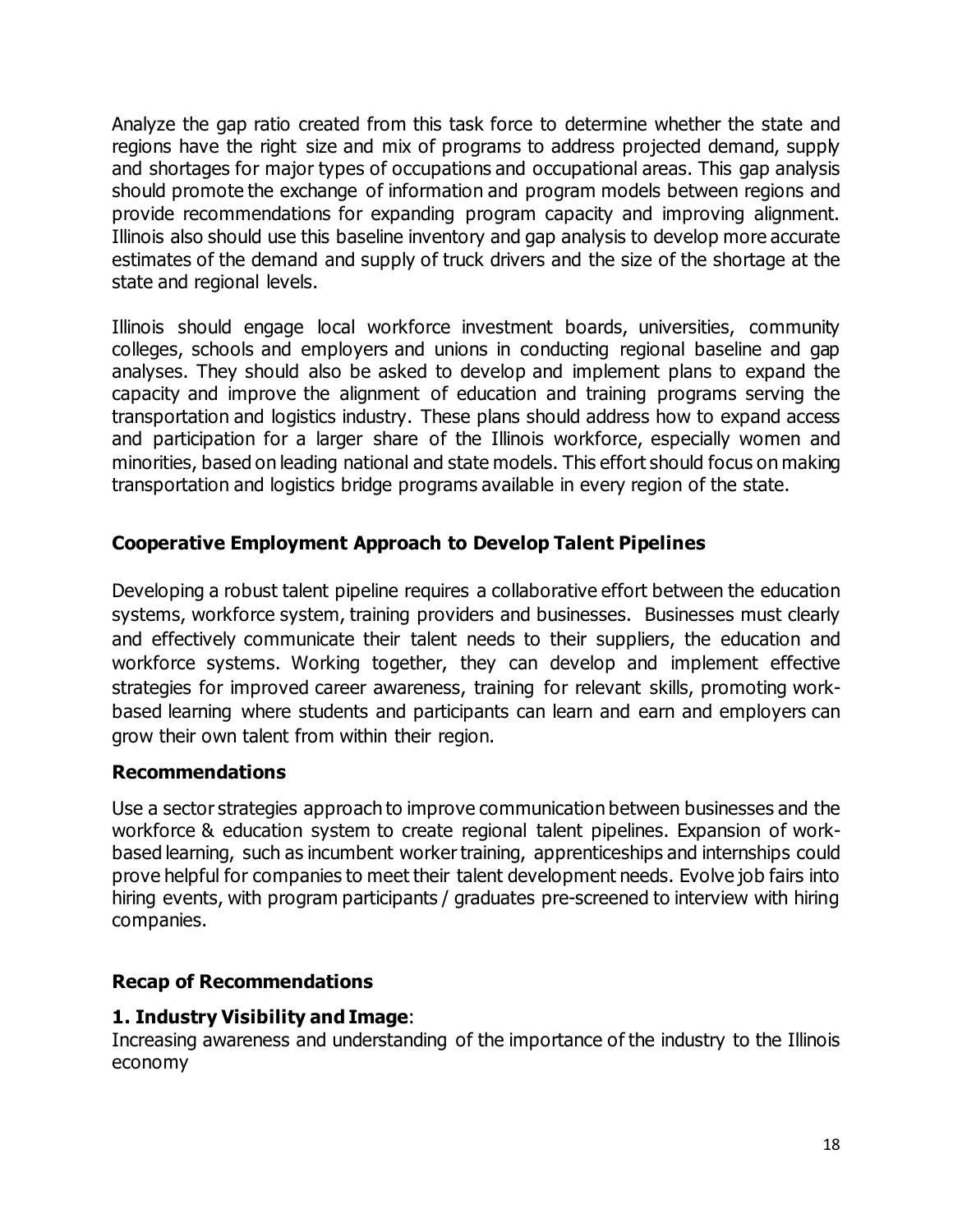Recommendations: Statewide public awareness campaign targeted at two key audiences, Public & private leaders and Current and future jobseekers, and include the following components:

a) hold regional forums and employer-sponsored open houses with companies, economic development organizations and local workforce boards to promote greater understanding of industry issues and opportunities

b) promote media coverage to inform the public of TDL-related activities

c) sponsor career fairs & job hiring fairs to reach current and future jobseekers

## **2. Career Awareness:**

Increasing awareness among adults and youth of the wide variety of career opportunities and how to prepare for these careers

Recommendations: Use the National Career Cluster Framework for Transportation careers to embed information on the sector into educational curricula for improved K-12 career awareness, including partnering with businesses to engage teachers and students through classroom-based career development projects.

## **3. Retention of Truck Drivers:**

Improving the retention of truck drivers

Recommendations: Identify (1) employer practices in recruiting, utilizing, and retaining truck drivers contributing to turnover and (2) education and training provider practices in recruiting, screening, and educating students to make sure that they are fully prepared for the realities of being a truck driver.

## **4. Capacity and Alignment of Education and Training Programs:**

Improving the capacity and alignment of training programs at all levels—K-12, community colleges, and universities—to address the current and future needs of the TDL industries Recommendations: Conduct a baseline analysis of current public and private education and training opportunities relevant for TDL careers to determine where they are available, if they provide for smooth transition to the next highest level and are they preparing students for employment, particularly to earn industry recognized credentials.

## **5. Cooperative Employment Approach to Develop Talent Pipelines**

Employers, training providers and the workforce system must expand efforts to work cohesively to train for in-demand skills and place WIOA participants and student graduates into a TDL careers.

## Recommendations:

Use a sector strategies approach to improve communication between businesses and the workforce & education system to create regional talent pipelines. Expansion of workbased learning, such as incumbent worker training, apprenticeships and internships could prove helpful for companies to meet their talent development needs. Evolve job fairs into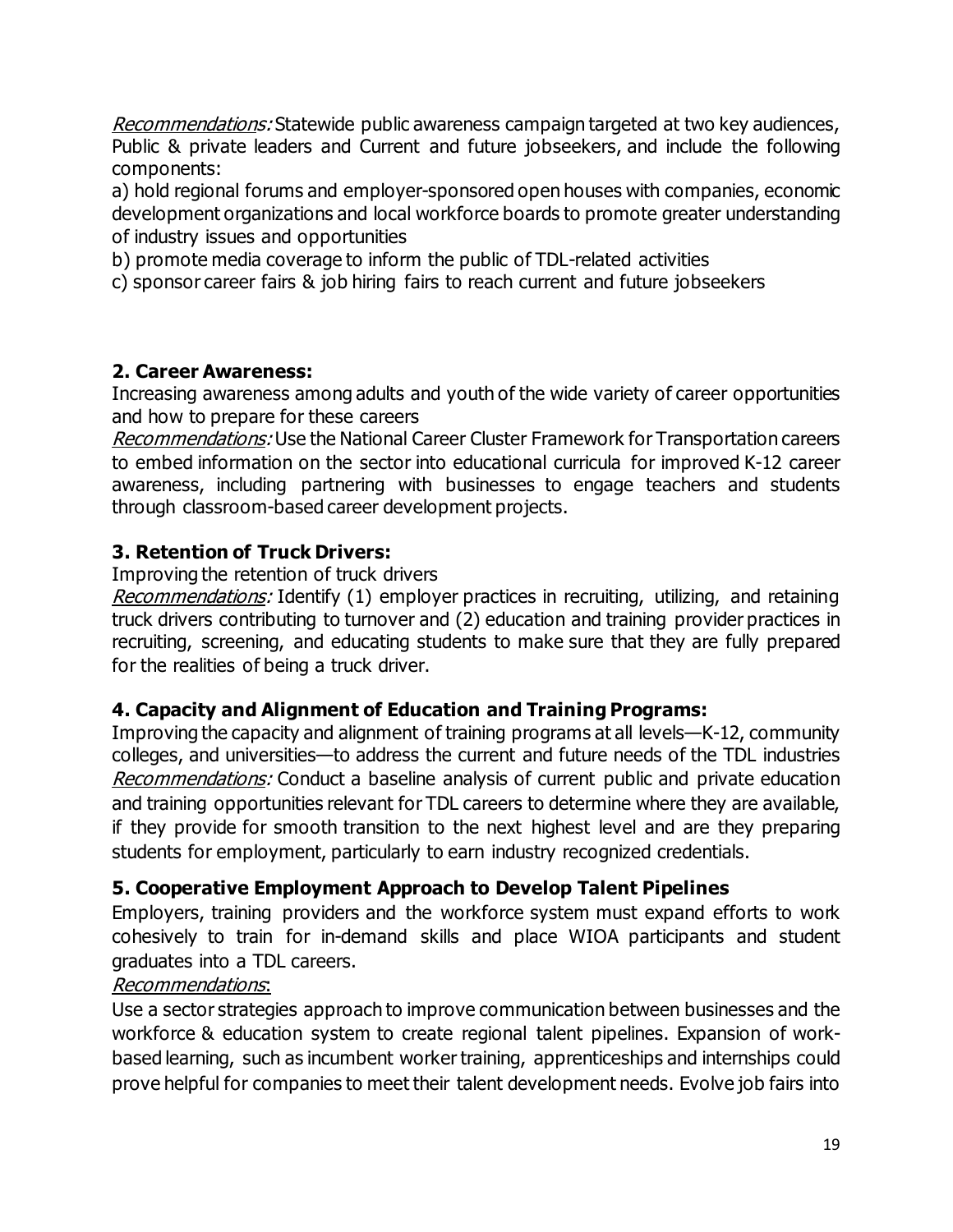hiring events, with program participants / graduates pre-screened to interview with hiring companies.

### **Conclusions and Next Steps**

The Illinois Workforce Investment Board (IWIB) established the Transportation and Logistics Task Force to develop recommendations for addressing worker shortages in transportation and logistics. The Illinois Workforce Investment Board (IWIB) established this task force because of the critical importance of the transportation and logistics industry to the future economic development of the state and its regions.

This task force concluded Illinois is at a critical crossroads in promoting the future growth of the transportation, distribution, and logistics industry. Illinois is currently a leading state in the transportation and logistics industry. Illinois is located at the center of the nation at the crossroads of all major transportation networks and has an excellent transportation infrastructure.

To retain its leadership position, Illinois must take immediate actions to upgrade and expand the capacity of its infrastructure. Illinois must also address critical workforce challenges that threaten the future growth of the industry. The IWIB Transportation and Logistics Task Force recommends that Illinois take immediate actions to: (1) increase awareness of the industry, (2) increase the capacity and improve the alignment of secondary and postsecondary education and training programs, (3) expand K-12 career awareness, and (4) address truck driver shortages by promoting efforts to increase employees interested in TDL, and (5) promote a cooperative employment approach to cohesively place participants to careers.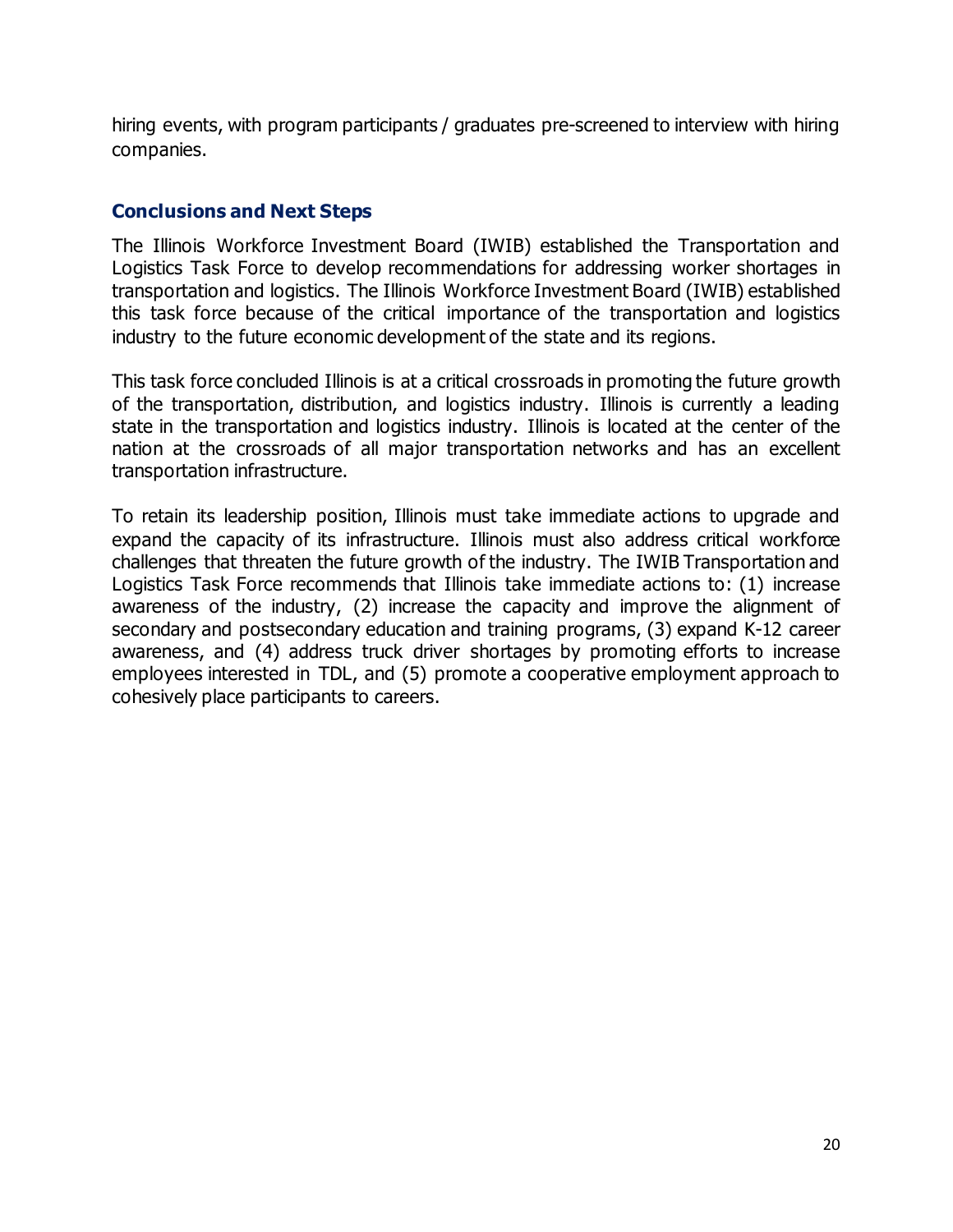## **Appendix**

## **Appendix A:**

## **Task Force members list**

|                                 |                                         | 2021 Transportation, Distribution, Logistics Task Force Roster |
|---------------------------------|-----------------------------------------|----------------------------------------------------------------|
| <b>Last Name</b>                | <b>First Name</b>                       | Company                                                        |
|                                 |                                         |                                                                |
| <u>Private Sector / Eco Dev</u> |                                         |                                                                |
| Abell                           | David                                   | <b>AM Trucking</b>                                             |
| Alvarez                         | Alfredo                                 | All-Pro Driving School                                         |
| <b>Boogemans</b>                | Mary                                    | United Natural Foods, Inc.                                     |
| <b>Burkart</b>                  | Alex                                    | <b>America's Central Port</b>                                  |
| Clark                           | Jane                                    | <b>National Lease</b>                                          |
| <b>Drake</b>                    | Raymond                                 | <b>UPS</b>                                                     |
| Greenwood                       | Reggie                                  | Gov. State University                                          |
| Herman                          | Jennifer                                | JA Frate                                                       |
| Jedlicka                        | Shannon                                 | <b>ADM Transportation</b>                                      |
| Jones                           | Grailing                                | Chair                                                          |
| Lamie                           | Mary                                    | <b>Bi-State Development</b>                                    |
| Rebarcek                        | Renee                                   | Dot Foods                                                      |
| Gayon                           | Ryan                                    | Dot Foods                                                      |
| Schmidt                         | Craig                                   | <b>Calumet Area Industial Commission</b>                       |
| Snyder                          | Alisha                                  | Coca-Cola                                                      |
| Wellhausen                      | Paul                                    | <b>SCF Lewis and Clark</b>                                     |
| Wesoloski                       | Jenny                                   | <b>Schneider National</b>                                      |
|                                 | <b>Local Workforce Innovation Areas</b> |                                                                |
| Fuhrmann                        | Anthony                                 | Madison County Employment & Training Department                |
| Moore                           | Patricia                                | Chicago / Cook Workforce Partnership                           |
| <b>Community College</b>        |                                         |                                                                |
| Johl                            | Mike                                    | Moraine Valley Community College                               |
| <u>WIOA State Agency Staff</u>  |                                         |                                                                |
| <b>Baker</b>                    | Michael                                 | <b>DCEO</b>                                                    |
| Doak                            | Samantha                                | <b>DCEO</b>                                                    |
| Nelson                          | Lavon                                   | <b>ICCB</b>                                                    |
| Johnson                         | Marty                                   | <b>IDES</b>                                                    |
| Lowery                          | Todd                                    | <b>IDES</b>                                                    |
| Payne                           | Ron                                     | <b>IDES</b>                                                    |
| Kim                             | Kuchenbrod                              | <b>ISU</b>                                                     |
|                                 |                                         |                                                                |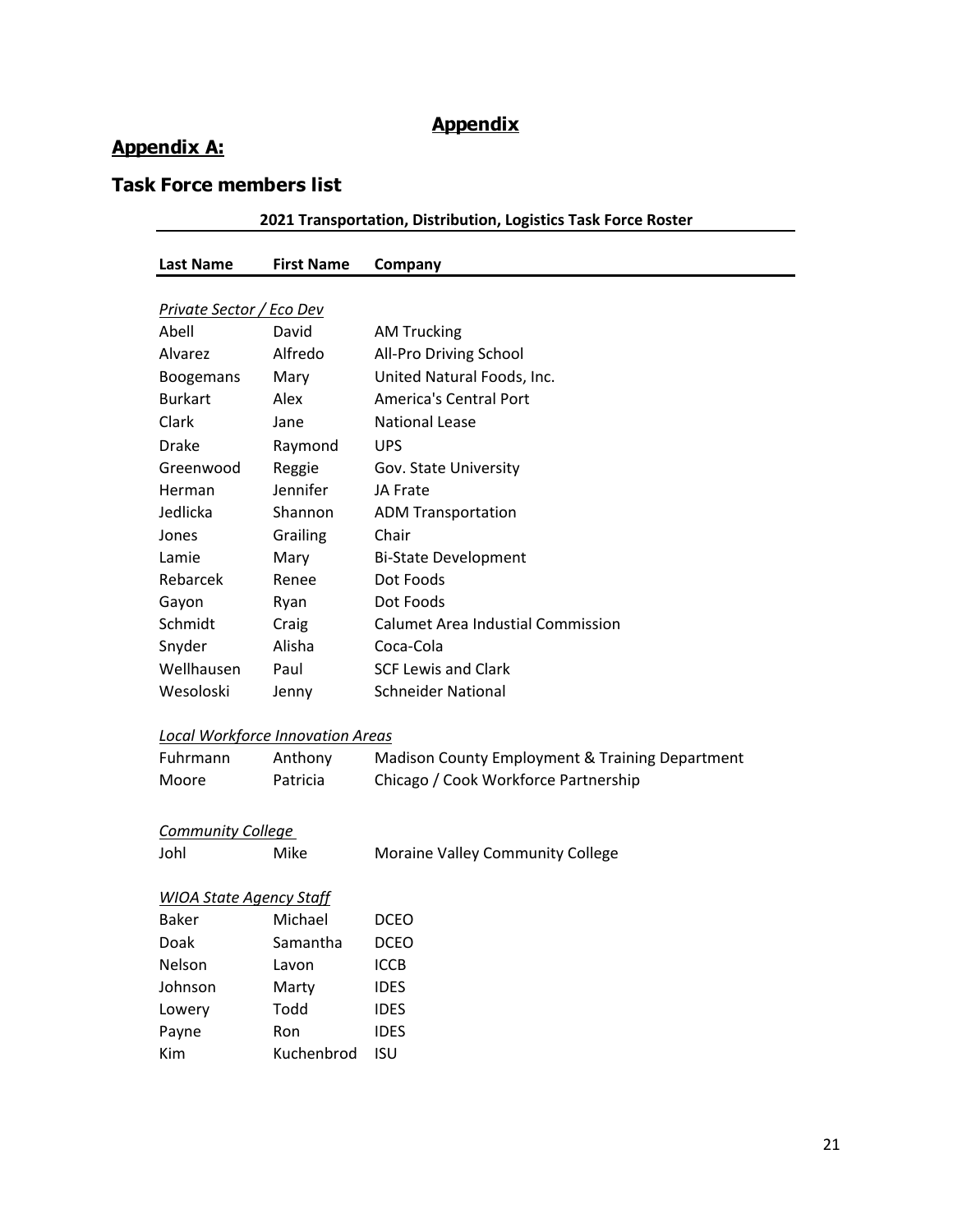## **Appendix B:**

### **Transportation and Logistics Industry North American Industrial Classification System Codes (NAICS)**

| 420000 | <b>Wholesale Trade</b>                                              |
|--------|---------------------------------------------------------------------|
| 423000 | Merchant Wholesalers, Durable Goods                                 |
| 424000 | Merchant Wholesalers, Nondurable Goods                              |
| 425000 | Wholesale Electronic Markets/Agts/Brokers                           |
| 460000 | <b>Transportation &amp; Warehousing</b>                             |
| 481000 | Air Transportation                                                  |
| 482000 | Rail Transportation                                                 |
| 483000 | <b>Water Transportation</b>                                         |
| 484000 | <b>Truck Transportation</b>                                         |
| 485000 | Transit & Ground Passenger Transportation                           |
| 486000 | Pipeline Transportation                                             |
| 487000 | Scenic and Sightseeing Transportation                               |
| 488000 | Support Activities for Transportation                               |
| 491000 | <b>Postal Service</b>                                               |
| 492000 | <b>Couriers and Messengers</b>                                      |
| 493000 | Warehousing and Storage                                             |
| 541600 | <b>Management, Scientific &amp; Tech. Services</b>                  |
| 541614 | Process, Physical Distribution, and Logistics Consulting Services   |
|        | Activities included under NAICS 541614                              |
|        | Efficiency management (i.e., efficiency expert) consulting services |
|        | Freight rate auditor services                                       |
|        | Freight rate consulting services                                    |
|        | Freight traffic consulting services                                 |
|        | Inventory planning and control management consulting services       |
|        | Logistics management consulting services                            |
|        | Manufacturing management consulting services                        |
|        | Manufacturing operations improvement consulting services            |
|        | Materials management consulting services                            |
|        | Operations research consulting services                             |
|        | Physical distribution consulting services                           |
|        | Production planning and control consulting services                 |
|        | Productivity improvement consulting services                        |
|        | Tariff rate consulting services                                     |
|        | Tariff rate information services                                    |
|        | Transportation management consulting services                       |
|        |                                                                     |

Source: Illinois Department of Employment Security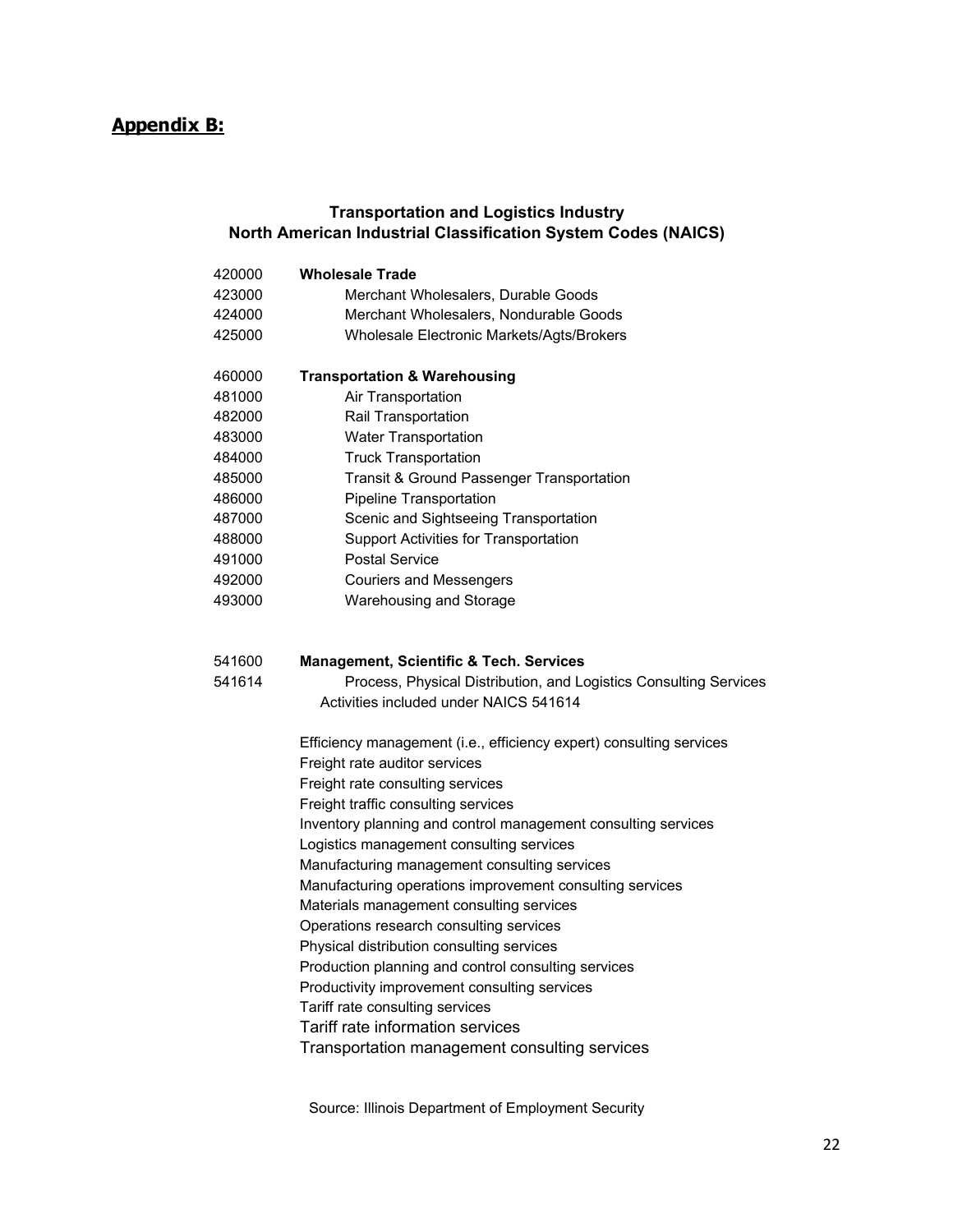## **Code Title North American Industrial Classification System (NAICS)**

| 420000 | <b>Wholesale Trade</b>                           |
|--------|--------------------------------------------------|
| 423000 | Merchant Wholesalers, Durable Goods              |
| 424000 | Merchant Wholesalers, Nondurable Goods           |
| 425000 | <b>Wholesale Electronic Markets/Agts/Brokers</b> |

| 460000 | <b>Transportation &amp; Warehousing</b>              |
|--------|------------------------------------------------------|
| 481000 | Air Transportation                                   |
| 482000 | <b>Rail Transportation</b>                           |
| 483000 | <b>Water Transportation</b>                          |
| 484000 | <b>Truck Transportation</b>                          |
| 485000 | <b>Transit &amp; Ground Passenger Transportation</b> |
| 486000 | <b>Pipeline Transportation</b>                       |
| 487000 | Scenic and Sightseeing Transportation                |
| 488000 | <b>Support Activities for Transportation</b>         |
| 491000 | <b>Postal Service</b>                                |
| 492000 | <b>Couriers and Messengers</b>                       |
| 493000 | Warehousing and Storage                              |
|        |                                                      |

## 541600 **Management, Scientific & Tech. Services**

Source: Illinois Department of Employment Security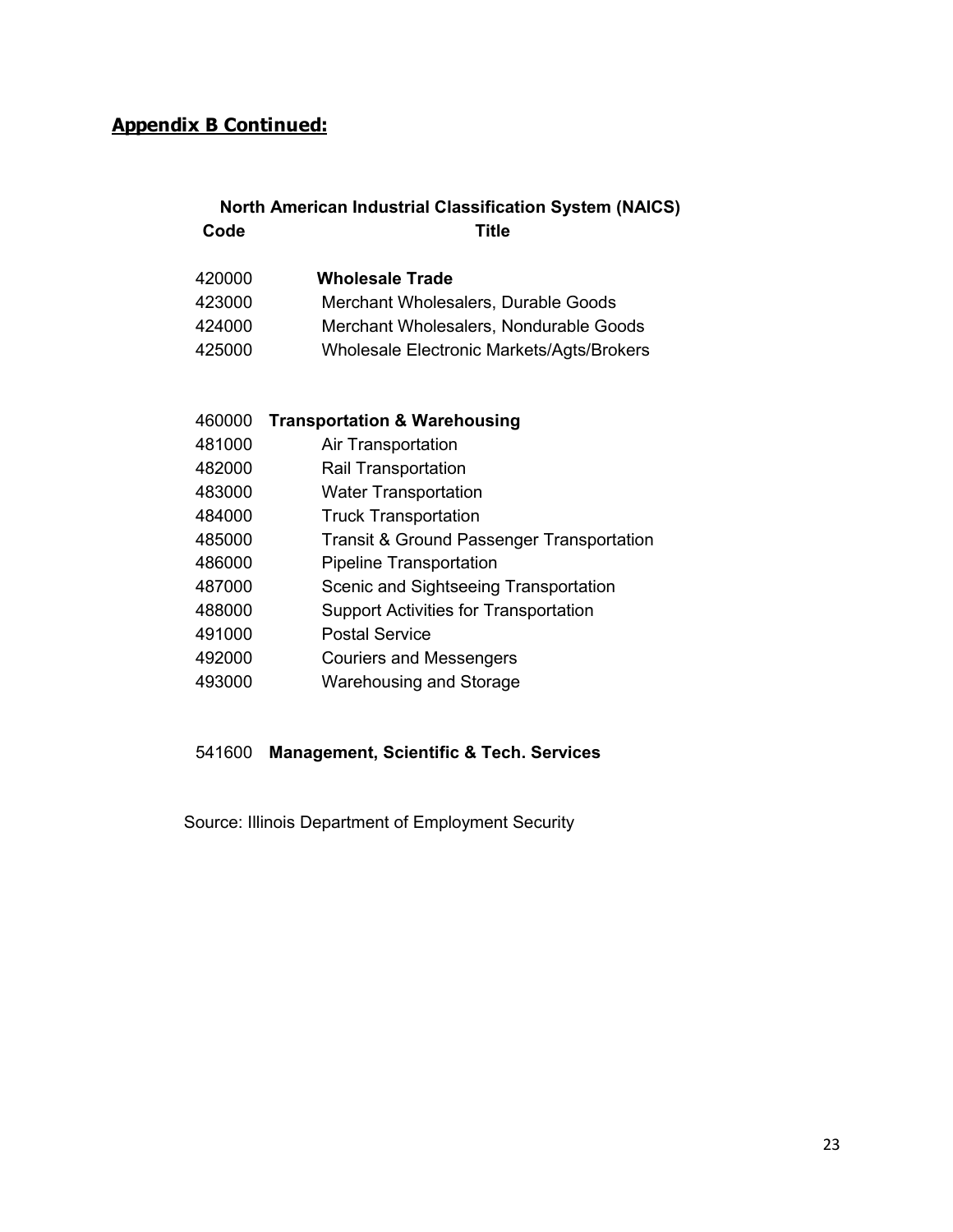## **Appendix C:**

# **Transportation and Logistics Occupational Clusters Facility and Mobile Equipment Maintenance**

|         |                                                   |                  | Projected  |                          |          |              |          |                                    |       |
|---------|---------------------------------------------------|------------------|------------|--------------------------|----------|--------------|----------|------------------------------------|-------|
|         |                                                   | <b>Base Year</b> | Year       | <b>Employment Change</b> |          |              |          | <b>Average Annual Job Openings</b> |       |
|         | <b>Standard Occupational Classification (SOC)</b> | Employment       | Employment | 2018-2028                |          |              | due to   |                                    |       |
| Code    | Title                                             | 2018             | 2028       | <b>Number</b>            | Percent  | <b>Exits</b> | Transfer | Growth                             | Total |
| 49-3023 | Automotive Service Techs/Mechanics                | 30.789           | 29.827     | -962                     | $-3.12$  | 823          | 2.128    | -96                                | 2,855 |
| 53-7061 | Cleaners of Vehicles & Equipment                  | 18.709           | 19,388     | 679                      | 3.63     | 949          | 1,824    | 68                                 | 2,841 |
| 49-3031 | <b>Bus/Truck/Diesel Engine Mechanics</b>          | 10,532           | 10,885     | 353                      | 3.35     | 298          | 693      | 35                                 | 1,026 |
| 49-3021 | Automotive Body & Related Repairers               | 7.130            | 7.208      | 78                       | 1.09     | 230          | 458      | 8                                  | 696   |
| 53-6031 | Auto & Watercraft Service Attendants              | 2,595            | 2,659      | 64                       | 2.47     | 117          | 271      | 6                                  | 394   |
| 49-3011 | Aircraft Mechanics & Service Technicians          | 4,638            | 4,419      | $-219$                   | $-4.72$  | 121          | 249      | $-22$                              | 348   |
| 49-3042 | Mobile Heavy Equipment Mechanics                  | 3,191            | 3,227      | 36                       | 1.13     | 100          | 219      | 4                                  | 323   |
| 49-3043 | Rail Car Repairers                                | 3,191            | 3,220      | 29                       | 0.91     | 100          | 219      | 3                                  | 322   |
| 49-9097 | Signal & Track Switch Repairers                   | 943              | 945        | $\overline{2}$           | 0.21     | 37           | 64       | 0                                  | 101   |
| 49-2093 | Elec. & Electronics Installers-Trans. Equip.      | 614              | 617        | 3                        | 0.49     | 11           | 43       | 0                                  | 54    |
| 49-3051 | <b>Motorboat Mechanics</b>                        | 459              | 477        | 18                       | 3.92     | 18           | 28       | $\overline{2}$                     | 48    |
| 49-3022 | Automotive Glass Installers & Repairers           | 432              | 437        | 5                        | 1.16     | 10           | 31       | 0                                  | 41    |
| 49-3052 | Motorcycle Mechanics                              | 271              | 292        | 21                       | 7.75     | 11           | 17       | $\overline{2}$                     | 30    |
| 49-2096 | Elec/Equip. Repairers, Motor Vehicles             | 391              | 198        | $-193$                   | $-49.36$ | 8            | 26       | $-19$                              | 15    |

#### **Logistics Planning and Management Services**

|                               | <b>Standard Occupational Classification (SOC)</b>                                                  | <b>Base Year</b><br>Employment | Year<br><b>Employment Change</b><br>2018-2028<br><b>Employment</b> |                    |                         | <b>Average Annual Job Openings</b><br>due to |                   |                   |                   |  |
|-------------------------------|----------------------------------------------------------------------------------------------------|--------------------------------|--------------------------------------------------------------------|--------------------|-------------------------|----------------------------------------------|-------------------|-------------------|-------------------|--|
| Code                          | Title                                                                                              | 2018                           | 2028                                                               | Number             | Percent                 | <b>Exits</b>                                 | Transfer          | Growth            | Total             |  |
| 13-1081<br>11-3071<br>43-5032 | Logisticians<br>Transportation/Storage/Distribution Mgrs<br>Dispatchers, Ex. Police/Fire/Ambulance | 8.137<br>9.429<br>6.889        | 8.522<br>9.762<br>6.720                                            | 385<br>333<br>-169 | 4.73<br>3.53<br>$-2.45$ | 195<br>208<br>239                            | 598<br>547<br>405 | 38<br>33<br>$-17$ | 831<br>788<br>627 |  |

#### **Sales and Service**

|         |                                                   | <b>Base Year</b>  | Year              | <b>Employment Change</b> |         | <b>Average Annual Job Openings</b> |          |        |       |
|---------|---------------------------------------------------|-------------------|-------------------|--------------------------|---------|------------------------------------|----------|--------|-------|
|         | <b>Standard Occupational Classification (SOC)</b> | <b>Employment</b> | <b>Employment</b> | 2018-2028                |         | due to                             |          |        |       |
| Code    | Title                                             | 2018              | 2028              | Number                   | Percent | Exits                              | Transfer | Growth | Total |
|         |                                                   |                   |                   |                          |         |                                    |          |        |       |
| 43-3021 | <b>Billing &amp; Posting Clerks</b>               | 16.329            | 16.938            | 609                      | 3.73    | 684                                | 1.122    | 61     | 1.867 |
| 53-6021 | Parking Lot Attendants                            | 5.635             | 5.240             | $-395$                   | $-7.01$ | 279                                | 551      | $-40$  | 790   |
| 43-5011 | Cargo & Freight Agents                            | 4.407             | 4.518             | 111                      | 2.52    | 159                                | 264      |        | 434   |

#### **Transportation Operations**

|                                                   |                                             | <b>Base Year</b><br>Year |        |               | <b>Employment Change</b> |              | <b>Average Annual Job Openings</b> |        |       |  |
|---------------------------------------------------|---------------------------------------------|--------------------------|--------|---------------|--------------------------|--------------|------------------------------------|--------|-------|--|
| <b>Standard Occupational Classification (SOC)</b> |                                             | Employment<br>Employment |        | 2018-2028     |                          | due to       |                                    |        |       |  |
| Code                                              | Title                                       | 2018                     | 2028   | <b>Number</b> | Percent                  | <b>Exits</b> | <b>Transfer</b>                    | Growth | Total |  |
| 53-3032                                           | Truck Drivers, Heavy & Tractor-Trailer      | 74,404                   | 78,323 | 3,919         | 5.27                     | 3,144        | 5,539                              | 392    | 9,075 |  |
| 53-7064                                           | Packers & Packagers, Hand                   | 51,874                   | 50,752 | $-1,122$      | $-2.16$                  | 3,070        | 4,323                              | $-112$ | 7,281 |  |
| 53-3033                                           | Truck Drivers, Light or Delivery Services   | 51,788                   | 55,149 | 3,361         | 6.49                     | 2,201        | 3,878                              | 336    | 6,415 |  |
| 53-7051                                           | Industrial Truck & Tractor Operators        | 30,258                   | 31,338 | 1,080         | 3.57                     | 922          | 2,542                              | 108    | 3,572 |  |
| 53-1048                                           | 1st-LineSpvrs/Trans/Moving Material Workers | 15,164                   | 16,148 | 984           | 6.49                     | 497          | 1,174                              | 98     | 1,769 |  |
| 53-2031                                           | <b>Flight Attendants</b>                    | 10.741                   | 10,496 | $-245$        | $-2.28$                  | 557          | 641                                | -24    | 1,174 |  |
| 53-2011                                           | Airline Pilots, Copilots & Flight Engineers | 7,349                    | 6,847  | $-502$        | $-6.83$                  | 198          | 524                                | $-50$  | 672   |  |
| 53-6099                                           | Transportation Workers, All Other           | 2,635                    | 2,461  | $-174$        | $-6.6$                   | 88           | 180                                | $-17$  | 251   |  |
| 43-5021                                           | <b>Couriers &amp; Messengers</b>            | 2,528                    | 2,593  | 65            | 2.57                     | 101          | 143                                | 6      | 250   |  |
| 53-4031                                           | Railroad Conductors & Yardmasters           | 2,629                    | 2,640  | 11            | 0.42                     | 51           | 197                                |        | 249   |  |
| 53-6061                                           | Trans. Attendants, Ex Flight Attendants     | 1,689                    | 1,686  | -3            | $-0.18$                  | 132          | 90                                 | 0      | 222   |  |
| 53-3099                                           | Motor Vehicle Operators, All Other          | 1,048                    | 1,087  | 39            | 3.72                     | 108          | 71                                 | 4      | 183   |  |
| 53-4011                                           | Locomotive Engineers                        | 1,774                    | 1,780  | 6             | 0.34                     | 48           | 117                                |        | 166   |  |
| 53-5021                                           | Captains/Mates/Pilots of Water Vessels      | 1,289                    | 1,255  | $-34$         | $-2.64$                  | 34           | 87                                 | $-3$   | 118   |  |
| 53-3011                                           | Ambulance Drivers/Attendants, Ex EMTs       | 621                      | 669    | 48            | 7.73                     | 36           | 62                                 | 5      | 103   |  |
| 53-5011                                           | Sailors & Marine Oilers                     | 702                      | 673    | $-29$         | $-4.13$                  | 21           | 65                                 | $-3$   | 83    |  |
| 53-2012                                           | <b>Commercial Pilots</b>                    | 578                      | 584    | 6             | 1.04                     | 16           | 43                                 |        | 60    |  |
| 53-7199                                           | Material Moving Workers, All Other          | 304                      | 306    | 2             | 0.66                     | 15           | 24                                 | 0      | 39    |  |
| 53-4041                                           | Subway & Streetcar Operators                | 352                      | 359    |               | 1.99                     | 15           | 22                                 |        | 38    |  |
| 53-6011                                           | Bridge & Lock Tenders                       | 277                      | 279    | 2             | 0.72                     | 10           | 20                                 | 0      | 30    |  |
| 53-7121                                           | Tank Car, Truck & Ship Loaders              | 189                      | 205    | 16            | 8.47                     | 9            | 15                                 | 2      | 26    |  |
| 53-4013                                           | Rail Yard Eng./Dinkey Operators/Hostlers    | 214                      | 214    | 0             | 0                        | 6            | 14                                 | 0      | 20    |  |
| 53-7073                                           | <b>Wellhead Pumpers</b>                     | 54                       | 54     | 0             | 0                        | 2            | 5                                  | 0      | 7     |  |
| 53-7071                                           | Gas Compresor/Pumping Station Oprators      | 41                       | 39     | $-2$          | $-4.88$                  |              | 3                                  | 0      | 4     |  |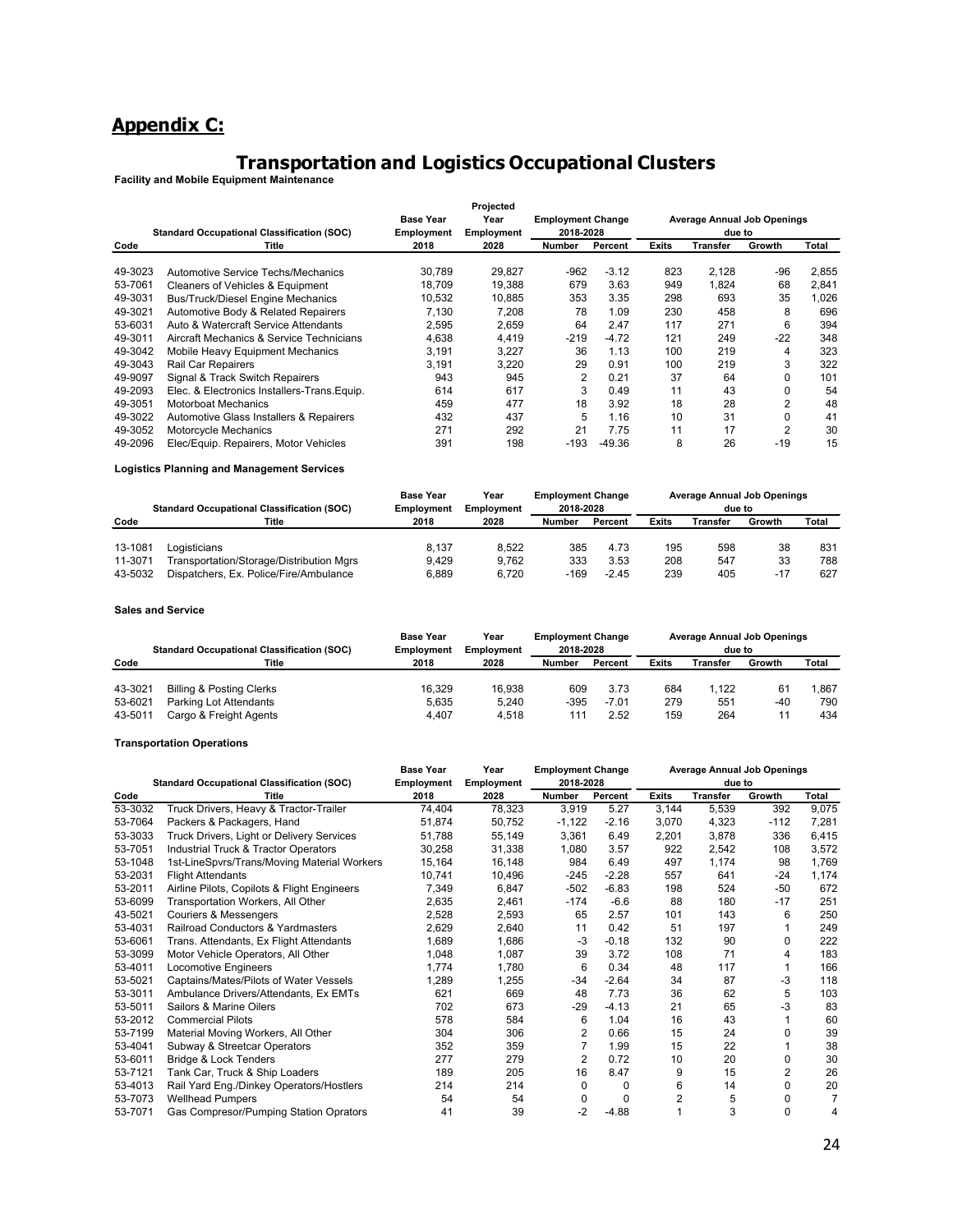#### **Transportation Systems/Infrastructure Planning, Management and Regulation**

| <b>Standard Occupational Classification (SOC)</b> |                                                            | <b>Base Year</b><br>Year<br><b>Employment</b><br><b>Employment</b> |            | <b>Employment Change</b><br>2018-2028 |                 | <b>Average Annual Job Openings</b><br>due to |          |        |          |
|---------------------------------------------------|------------------------------------------------------------|--------------------------------------------------------------------|------------|---------------------------------------|-----------------|----------------------------------------------|----------|--------|----------|
| Code                                              | <u>Title</u>                                               | 2018                                                               | 2028       | Number                                | Percent         | <b>Exits</b>                                 | Transfer | Growth | Total    |
| 53-2021<br>53-2022                                | Air Traffic Controllers<br>Airfield Operations Specialists | 793<br>495                                                         | 796<br>472 | -23                                   | 0.38<br>$-4.65$ | 19                                           | 55<br>34 | -2     | 74<br>43 |

#### **Material Handling**

|         |                                                   | <b>Base Year</b> | Year       | <b>Employment Change</b> |                | <b>Average Annual Job Openings</b> |          |        |              |
|---------|---------------------------------------------------|------------------|------------|--------------------------|----------------|------------------------------------|----------|--------|--------------|
|         | <b>Standard Occupational Classification (SOC)</b> | Employment       | Employment | 2018-2028                |                |                                    |          |        |              |
| Code    | Title                                             | 2018             | 2028       | Number                   | <b>Percent</b> | Exits                              | Transfer | Growth | <u>Total</u> |
| 53-7062 | Laborers/Freight/Stock & Material Movers          | 160,469          | 166,493    | 6,024                    | 3.75           | 7,383                              | 15,323   | 602    | 23,308       |
| 43-5081 | Stock Clerks & Order Fillers                      | 102,622          | 103,202    | 580                      | 0.57           | 5,208                              | 8,490    | 58     | 13,756       |
| 53-7064 | Packers & Packagers, Hand                         | 51.874           | 50,752     | $-1,122$                 | $-2.16$        | 3,070                              | 4,323    | $-112$ | 7,281        |
| 53-7051 | Industrial Truck & Tractor Operators              | 30,258           | 31,338     | 1,080                    | 3.57           | 922                                | 2,542    | 108    | 3,572        |
| 43-5071 | Shipping, Receiving & Traffic Clerks              | 32.650           | 32.119     | $-531$                   | $-1.63$        | 1,082                              | 2,132    | $-53$  | 3,161        |
| 43-5061 | Production/Planning/Expediting Clerks             | 15.736           | 16,071     | 335                      | 2.13           | 527                                | 1,130    | 34     | 1.691        |
| 43-5032 | Dispatchers, Ex. Police/Fire/Ambulance            | 6.889            | 6.720      | $-169$                   | $-2.45$        | 239                                | 405      | $-17$  | 627          |
| 43-5011 | Cargo & Freight Agents                            | 4.407            | 4.518      | 111                      | 2.52           | 159                                | 264      | 11     | 434          |
| 43-5053 | P.S. Mail Sorters & Machine Operators             | 5.464            | 4,634      | $-830$                   | $-15.19$       | 232                                | 186      | -83    | 335          |
| 43-5111 | Weighers/Measurers/Checkers/Samplers              | 1,834            | 1.912      | 78                       | 4.25           | 86                                 | 127      | 8      | 221          |
| 53-7021 | <b>Crane &amp; Tower Operators</b>                | 1.778            | 1.841      | 63                       | 3.54           | 57                                 | 154      | 6      | 217          |
| 53-7011 | <b>Conveyor Operators &amp; Tenders</b>           | 1,161            | 1,145      | $-16$                    | $-1.38$        | 39                                 | 98       | $-2$   | 135          |
| 53-7199 | Material Moving Workers, All Other                | 304              | 306        | 2                        | 0.66           | 15                                 | 24       |        | 39           |
| 53-7121 | Tank Car, Truck & Ship Loaders                    | 189              | 205        | 16                       | 8.47           | 9                                  | 15       | 2      | 26           |
| 53-7071 | Gas Compresor/Pumping Station Oprators            | 41               | 39         | $-2$                     | $-4.88$        |                                    | 3        | 0      | 4            |

#### **Administrative and Operational Support**

|         |                                                   |                   | <b>Base Year</b><br>Year<br><b>Employment Change</b> |           |          | <b>Average Annual Job Openings</b> |          |          |        |  |
|---------|---------------------------------------------------|-------------------|------------------------------------------------------|-----------|----------|------------------------------------|----------|----------|--------|--|
|         | <b>Standard Occupational Classification (SOC)</b> | <b>Employment</b> | Employment                                           | 2018-2028 |          |                                    | due to   |          |        |  |
| Code    | Title                                             | 2018              | 2028                                                 | Number    | Percent  | Exits                              | Transfer | Growth   | Total  |  |
| 43-4051 | <b>Customer Service Representatives</b>           | 122,357           | 115,106                                              | $-7,251$  | $-5.93$  | 5,702                              | 10,122   | -725     | 15,099 |  |
| 15-1151 | <b>Computer User Support Specialists</b>          | 25,743            | 26,705                                               | 962       | 3.74     | 482                                | 1,668    | 96       | 2,246  |  |
| 15-1121 | <b>Computer Systems Analysts</b>                  | 28,967            | 29,412                                               | 445       | 1.54     | 555                                | 1,553    | 44       | 2,152  |  |
| 53-2031 | <b>Flight Attendants</b>                          | 10.741            | 10,496                                               | $-245$    | $-2.28$  | 557                                | 641      | $-24$    | 1,174  |  |
| 15-1152 | <b>Computer Network Support Specialists</b>       | 10,333            | 10,373                                               | 40        | 0.39     | 190                                | 658      | 4        | 852    |  |
| 13-1081 | Logisticians                                      | 8,137             | 8,522                                                | 385       | 4.73     | 195                                | 598      | 38       | 831    |  |
| 15-1142 | Network & Computer Sys. Administrators            | 12,071            | 11,714                                               | $-357$    | $-2.96$  | 200                                | 630      | $-36$    | 794    |  |
| 43-4181 | <b>Reservation/Transportation Ticket Agents</b>   | 5,663             | 5,397                                                | $-266$    | $-4.7$   | 230                                | 398      | $-27$    | 601    |  |
| 43-9021 | Data Entry Keyers                                 | 8,287             | 6,010                                                | $-2,277$  | $-27.48$ | 322                                | 502      | $-228$   | 596    |  |
| 41-3041 | <b>Travel Agents</b>                              | 4,332             | 3,949                                                | -383      | $-8.84$  | 241                                | 309      | $-38$    | 512    |  |
| 15-1141 | Database Administrators                           | 3,746             | 3,762                                                | 16        | 0.43     | 72                                 | 194      | 2        | 268    |  |
| 53-6061 | Trans. Attendants, Ex Flight Attendants           | 1,689             | 1,686                                                | $-3$      | $-0.18$  | 132                                | 90       | $\Omega$ | 222    |  |
| 39-7010 | Tour & Travel Guides                              | 1,101             | 1,108                                                |           | 0.64     | 85                                 | 108      |          | 194    |  |
| 43-9011 | <b>Computer Operators</b>                         | 1,517             | 1,099                                                | -418      | $-27.55$ | 63                                 | 96       | -42      | 117    |  |
| 53-6051 | <b>Transportation Inspectors</b>                  | 785               | 827                                                  | 42        | 5.35     | 24                                 | 57       | 4        | 85     |  |
| 53-2021 | Air Traffic Controllers                           | 793               | 796                                                  | 3         | 0.38     | 19                                 | 55       | $\Omega$ | 74     |  |
| 53-2022 | <b>Airfield Operations Specialists</b>            | 495               | 472                                                  | $-23$     | $-4.65$  | 11                                 | 34       | $-2$     | 43     |  |
| 53-6041 | <b>Traffic Technicians</b>                        | 114               | 115                                                  |           | 0.88     | 4                                  | 8        | 0        | 12     |  |
|         | <b>Machinery Maintenance</b>                      |                   |                                                      |           |          |                                    |          |          |        |  |

|         |                                                   | <b>Base Year</b><br><b>Employment Change</b><br>Year |                   |           |          |              | Average Annual Job Openings |        |       |  |  |
|---------|---------------------------------------------------|------------------------------------------------------|-------------------|-----------|----------|--------------|-----------------------------|--------|-------|--|--|
|         | <b>Standard Occupational Classification (SOC)</b> | Employment                                           | <b>Employment</b> | 2018-2028 |          | due to       |                             |        |       |  |  |
| Code    | Title                                             | 2018                                                 | 2028              | Number    | Percent  | <b>Exits</b> | Transfer                    | Growth | Total |  |  |
| 49-9071 | Maintenance & Repair Workers, General             | 64.864                                               | 66.351            | 1.487     | 2.29     | 2.300        | 4.059                       | 149    | 6.508 |  |  |
| 49-9041 | Industrial Machinery Mechanics                    | 14.107                                               | 14.917            | 810       | 5.74     | 456          | 874                         | 81     | 1.411 |  |  |
| 49-9043 | Maintenance Workers, Machinery                    | 3.654                                                | 3.924             | 270       | 7.39     | 142          | 200                         | 27     | 369   |  |  |
| 49-2094 | Elec. Repairers-Commercial/Industrial             | 2.080                                                | 2.086             | 6         | 0.29     | 36           | 145                         |        | 182   |  |  |
| 49-9044 | <b>Millwrights</b>                                | 1.839                                                | 1.934             | 95        | 5.17     | 53           | 110                         | 10     | 173   |  |  |
| 49-9012 | Control & Valve Installers & Repairers            | 1.078                                                | 1.073             | -5        | $-0.46$  | 27           | 65                          |        | 92    |  |  |
| 49-2092 | Electric Motor/Power Tool Repairers               | 763                                                  | 764               |           | 0.13     | 28           | 51                          |        | 79    |  |  |
| 49-9096 | <b>Riggers</b>                                    | 595                                                  | 598               | 3         | 0.5      | 13           | 45                          |        | 58    |  |  |
| 49-2093 | Elec. & Electronics Installers-Trans. Equip.      | 614                                                  | 617               | 3         | 0.49     | 11           | 43                          |        | 54    |  |  |
| 49-2096 | Elec/Equip. Repairers, Motor Vehicles             | 391                                                  | 198               | $-193$    | $-49.36$ | 8            | 26                          | $-19$  | 15    |  |  |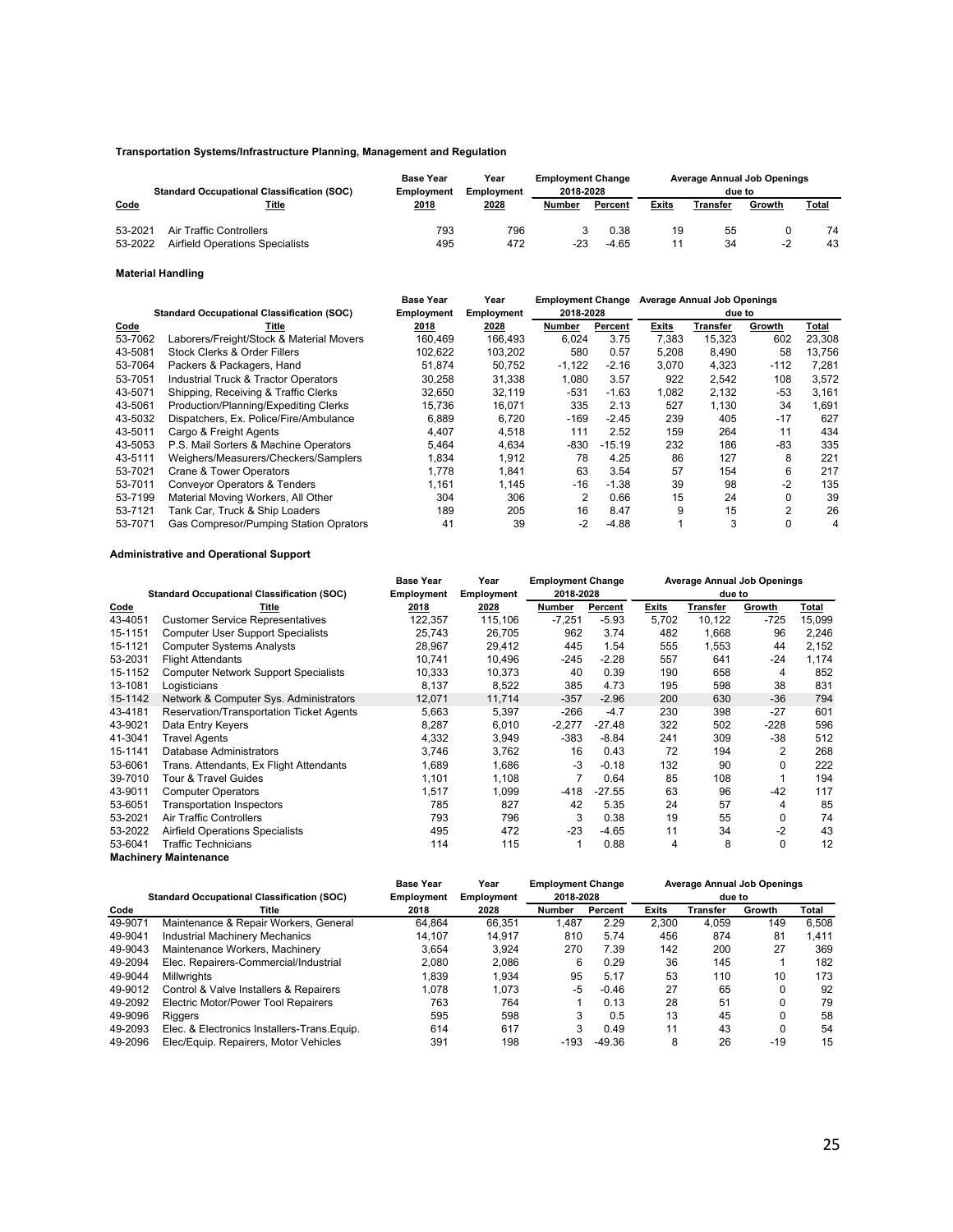## **Appendix D**

TDL Demographics

## Job Qualifications - Years of Experience



#### **Salary By Education**



#### **Salary By Experience**



Salary distribution is not shown for education levels with insufficient sample size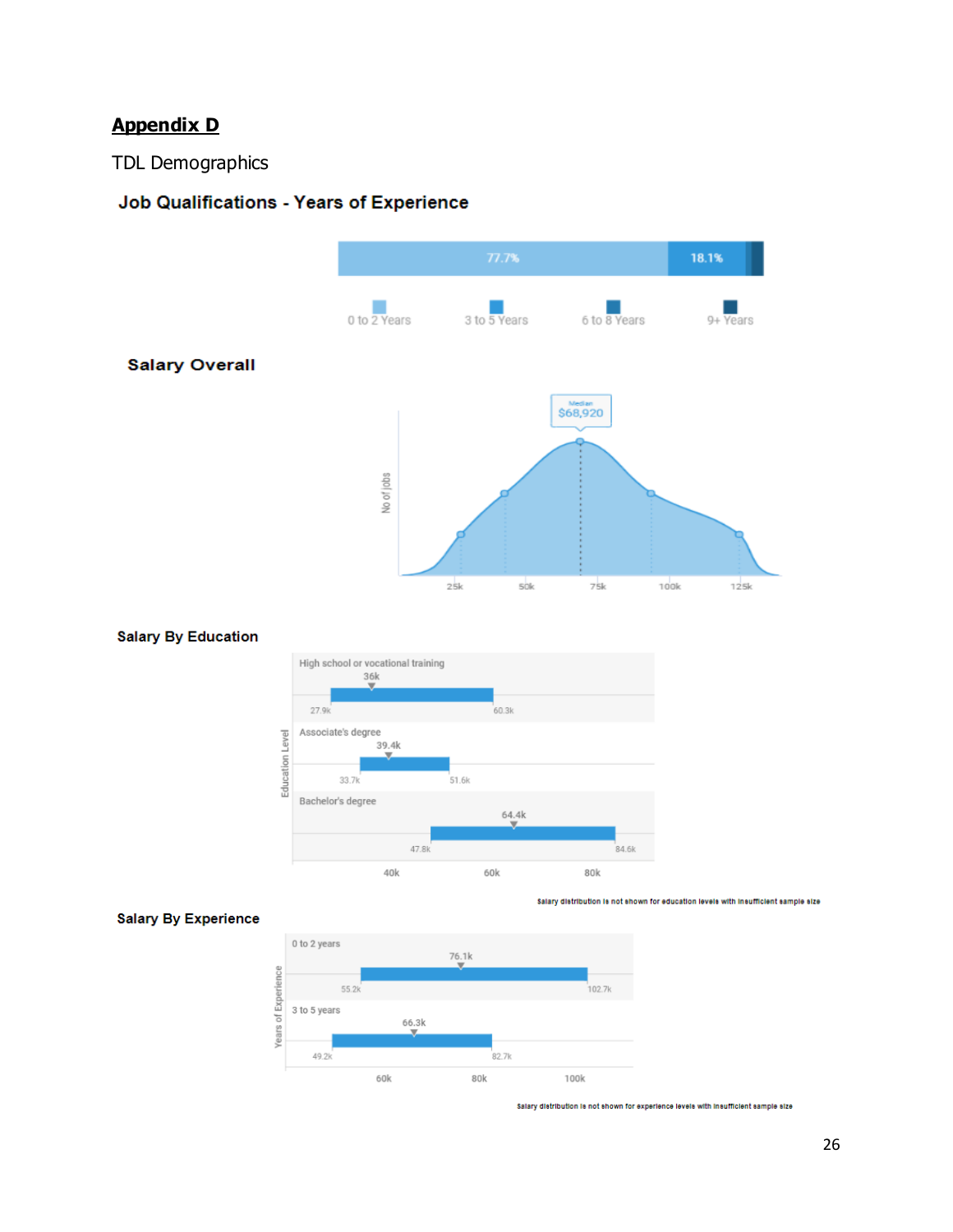#### **Race Breakdown**





#### **Age Breakdown**

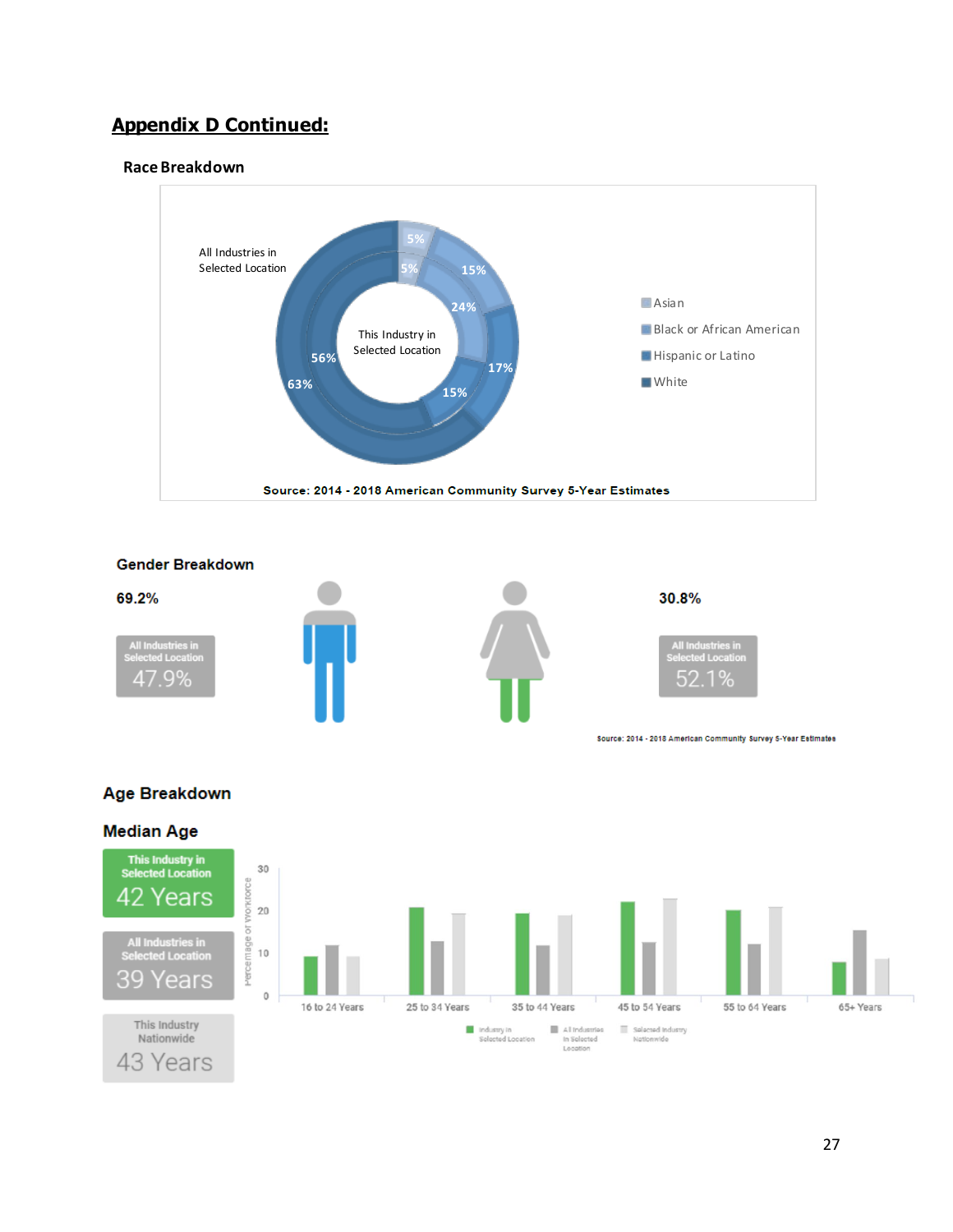## **Appendix E**

This figure shows the percent of TDL programs that are part of the Manufacturing, Engineering, Technology and Trade (METT) area. There are 96,236 students enrolled in at least one METT course. This includes 43,035 TDL students.



The table below shows the number of Illinois K-12 students participating in TDL-related education programs and the different areas of concentration.

| <b>Endorsement Areas</b>                                                     | <b>StudentCount</b> |
|------------------------------------------------------------------------------|---------------------|
| <b>E</b> Autobody/Collision and Repair Technology/Technician.                | 27910               |
| <b>⊞</b> Automobile/Automotive Mechanics<br>Technology/Technician.           | 42169               |
| $\Box$ Forklift Operation/Operator.                                          | 27130               |
| $\boxplus$ Small Engine Mechanics and Repair<br>Technology/Technician.       | 29324               |
| <b>E Truck and Bus Driver/Commercial Vehicle Operator and</b><br>Instructor. | 27130               |
| Total                                                                        |                     |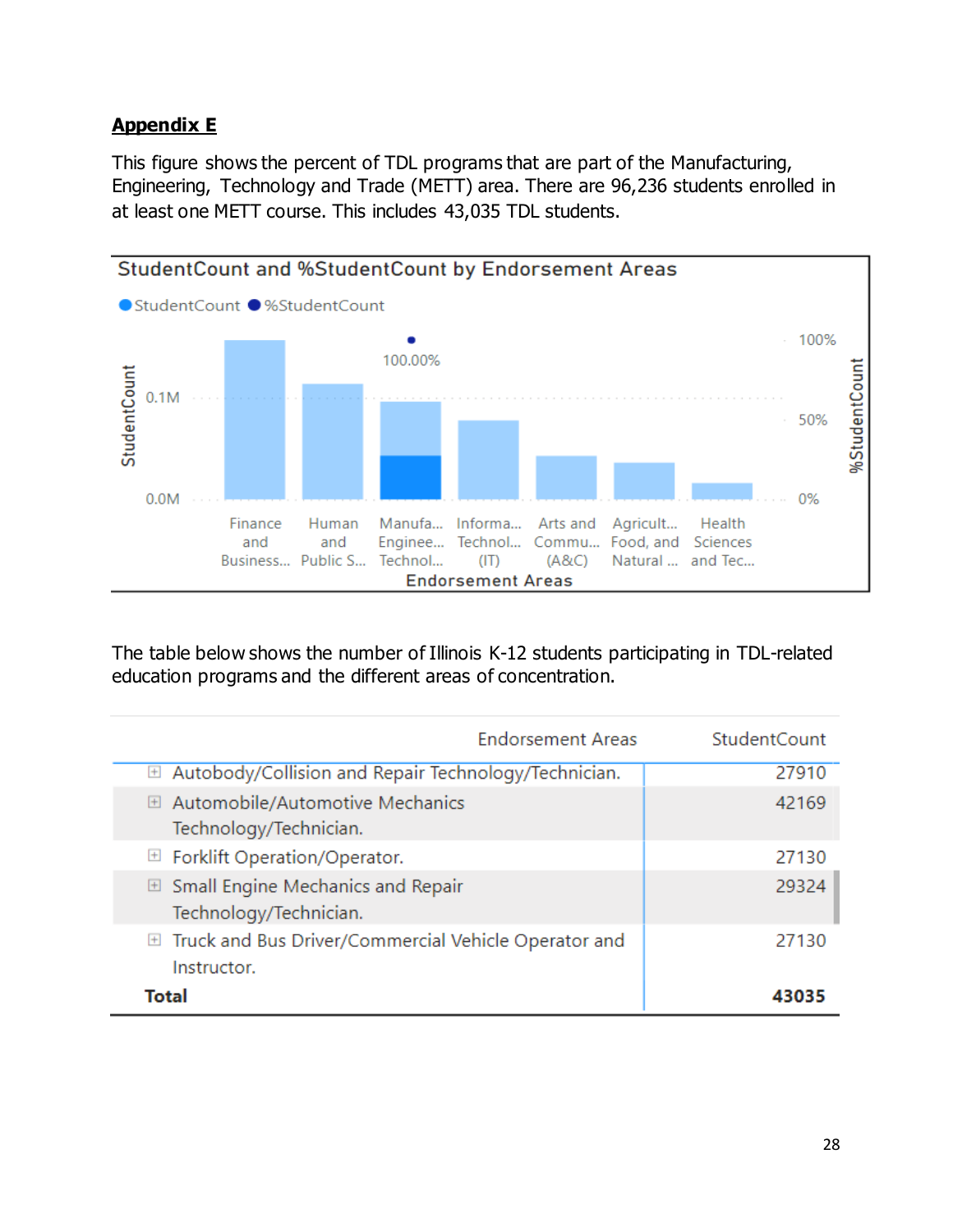This figure shows the number of METT concentrators (taken two or more courses in one area), of these there are approximately 19,000 students concentrating in TDL courses.

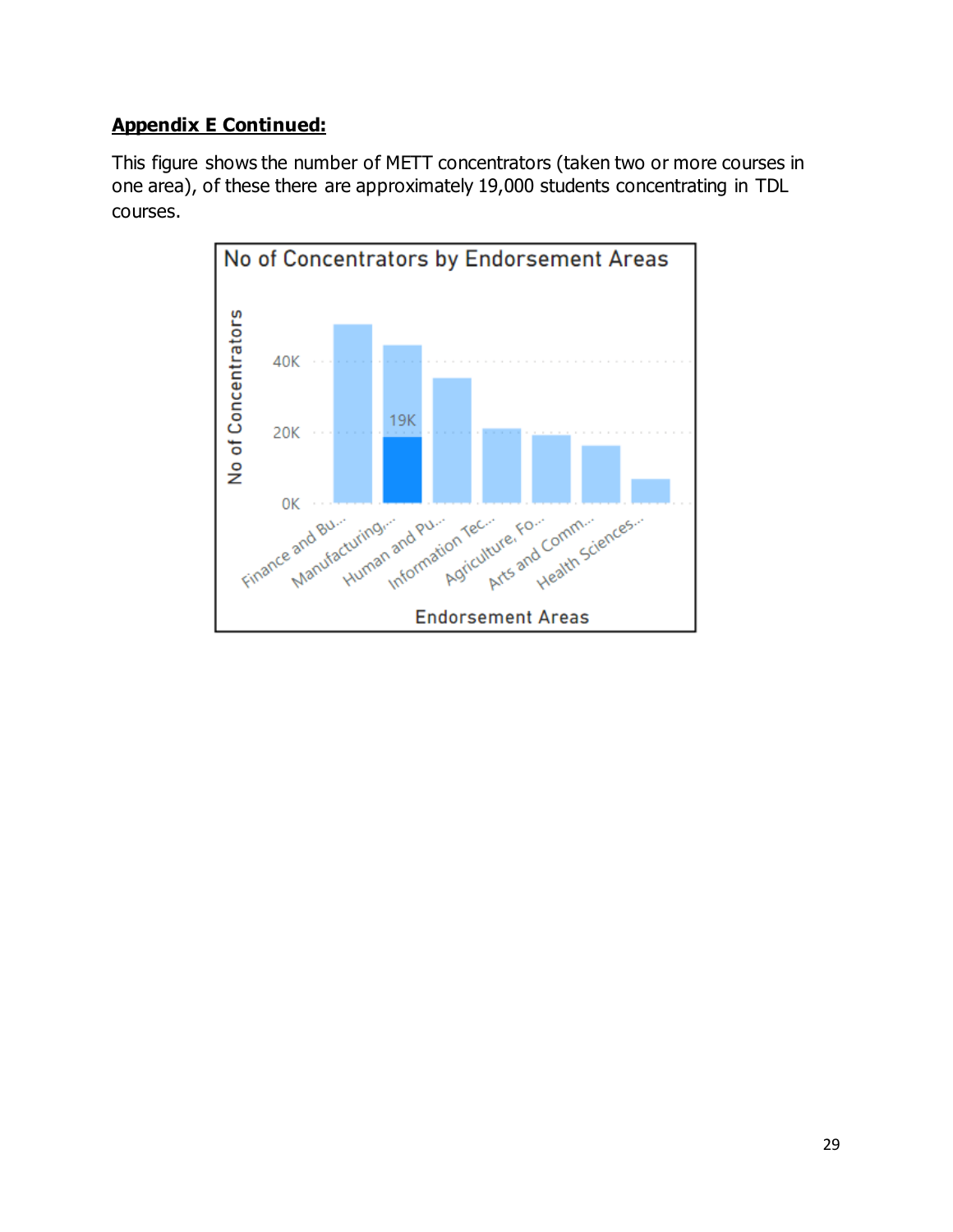## **Appendix F:**

|                 | TDL PROGRAMS AT IL CCS |        |                  |               |                                                |  |  |  |
|-----------------|------------------------|--------|------------------|---------------|------------------------------------------------|--|--|--|
| <b>DISTRICT</b> | <b>COLLEGE CIP</b>     |        | <b>PROG TYPE</b> | <b>MINHRS</b> | <b>PROGRAM TITLE</b>                           |  |  |  |
| 501             | 01                     | 470303 | AAS              | 67.0          | INDUSTRIAL TECHNOLOGY                          |  |  |  |
| 501             | 01                     | 470303 | <b>CERT</b>      | 38.0          | INDUSTRIAL TECHNOLOGY CERTIFICATE              |  |  |  |
| 501             | 01                     | 470303 | <b>CERT</b>      | 34.0          | <b>INDUSTRIAL ELECTRICITY</b>                  |  |  |  |
| 501             | 01                     | 470303 | AAS              | 66.0          | <b>INDUSTRIAL ELECTRICITY</b>                  |  |  |  |
| 501             | 01                     | 470303 | <b>CERT</b>      | 24.0          | INDUSTRIAL SERVICE TECHNICIAN                  |  |  |  |
| 501             | 01                     | 470604 | <b>CERT</b>      | 16.0          | <b>HEAT &amp; AIR CONDITIONING CERTIFICATE</b> |  |  |  |
| 501             | 01                     | 470604 | <b>CERT</b>      | 24.0          | <b>ENGINE PERFORMANCE CERTIFICATE</b>          |  |  |  |
| 501             | 01                     | 470604 | <b>CERT</b>      | 17.0          | BRAKE AND SUSPENSION CERTIFICATE               |  |  |  |
| 501             | 01                     | 470604 | <b>CERT</b>      | 32.0          | AUTOMOTIVE TECH BASIC CERTIFICATE              |  |  |  |
| 501             | 01                     | 470604 | AAS              | 70.0          | AUTOMOTIVE TECHNOLOGY                          |  |  |  |
| 501             | 01                     | 470604 | <b>CERT</b>      | 20.0          | AUTOMOTIVE ELECTRICAL CERTIFICATE              |  |  |  |
| 501             | 01                     | 470604 | <b>CERT</b>      | 12.0          | AUTOMOTIVE MAINTENANCE & INSPECTION            |  |  |  |
| 501             | 01                     | 470604 | <b>CERT</b>      | 18.0          | AUTOMOTIVE PARTS SPECIALIST                    |  |  |  |
| 501             | 01                     | 470604 | <b>CERT</b>      | 49.0          | AUTOMOTIVE ADVANCED CERTIFICATE                |  |  |  |
| 501             | 01                     | 470605 | <b>CERT</b>      | 32.0          | LIGHT DIESEL TECHNOLOGY                        |  |  |  |
| 501             | 01                     | 470605 | AAS              | 63.0          | LIGHT DIESEL TECHNOLOGY                        |  |  |  |
| 501             | 01                     | 490205 | <b>CERT</b>      | 16.0          | TRUCK DRIVER TRAINING                          |  |  |  |
| 501             | 01                     | 490205 | <b>CERT</b>      | 7.0           | TRACTOR/TRAILER DRIVER TRAINING                |  |  |  |
| 502             | 01                     | 470604 | <b>CERT</b>      | 50.0          | MASTER AUTOMOTIVE SERVICE TECHNOLOGY           |  |  |  |
| 502             | 01                     | 470604 | AAS              | 68.0          | <b>MASTER AUTOMOTIVE SERVICE TECHNOLOGY</b>    |  |  |  |
| 502             | 01                     | 470604 | <b>CERT</b>      | 34.0          | ENTRY LEVEL AUTO SERVICE TECH CERT             |  |  |  |
| 502             | 01                     | 470604 | <b>CERT</b>      | 22.0          | AUTOMOTIVE SERVICE MANAGEMENT                  |  |  |  |
| 503             | 01                     | 470604 | <b>CERT</b>      | 17.0          | WHEEL ALIGNMENT/SUSPENSION                     |  |  |  |
| 503             | 01                     | 470604 | <b>CERT</b>      | 12.0          | AIR CONDITIONING SPECIALIST                    |  |  |  |
| 503             | 01                     | 470604 | <b>CERT</b>      | 16.0          | <b>BRAKE SPECIALIST</b>                        |  |  |  |
| 503             | 01                     | 470604 | <b>CERT</b>      | 43.0          | <b>AUTOMOTIVE REPAIR</b>                       |  |  |  |
| 503             | 01                     | 470604 | AAS              | 66.0          | AUTOMOTIVE REPAIR TECHNOLOGY                   |  |  |  |
| 503             | 01                     | 520409 | <b>CERT</b>      | 33.0          | LOGISTICS & WAREHOUSING                        |  |  |  |
| 503             | 01                     | 520409 | <b>CERT</b>      | 10.0          | LOGISTICS & WAREHOUSING                        |  |  |  |
| 504             | 01                     | 470604 | <b>CERT</b>      | 15.0          | LIGHT VEHICLE MAINTENANCE CERT                 |  |  |  |
| 504             | 01                     | 470604 | AAS              | 72.0          | HONDA/ACURA (PACT) DEGREE                      |  |  |  |
| 504             | 01                     | 470604 | <b>CERT</b>      | 58.0          | HONDA/ACURA (PACT) CERTIFICATE                 |  |  |  |
| 504             | 01                     | 470604 | AAS              | 73.0          | AUTO: GENERAL MOTORS/AC DELCO                  |  |  |  |
| 504             | 01                     | 470604 | <b>CERT</b>      | 19.0          | <b>AUTO BRAKE &amp; SUSPENSION CERT</b>        |  |  |  |
| 504             | 01                     | 470604 | <b>CERT</b>      | 24.0          | AUTO ENGINE PERFORMANCE CERT                   |  |  |  |
| 504             | 01                     | 470604 | <b>CERT</b>      | 22.0          | AUTOMOTIVE TRANSMISSION REPAIR                 |  |  |  |
| 504             | 01                     | 470604 | AAS              | 67.0          | AUTOMOTIVE TECHNOLOGY                          |  |  |  |
| 504             | 01                     | 470604 | <b>CERT</b>      | 52.0          | AUTOMOTIVE TECHNOLOGY CERT                     |  |  |  |
| 504             | 01                     | 470604 | AAS              | 64.0          | AUTOMOTIVE SERVICE DEPT. MGMT.                 |  |  |  |
| 504             | 01                     | 470613 | <b>CERT</b>      | 20.0          | <b>CVT BRAKE AND SUSPENSION CERT</b>           |  |  |  |
| 505             | 01                     | 470303 | <b>CERT</b>      | 37.0          | INDUSTRIAL MAINTENANCE TECHNOLOGY              |  |  |  |
| 505             | 01                     | 470603 | AAS              | 63.0          | AUTO COLLISION REPAIR TECH                     |  |  |  |
| 505             | 01                     | 470603 | <b>CERT</b>      | 32.0          | AUTOMOTIVE COLLISION REPAIR TECHNCN            |  |  |  |
| 505             | 01                     | 470604 | <b>CERT</b>      | 7.0           | <b>BRAKES AND ALIGNMENT</b>                    |  |  |  |
| 505             | 01                     | 470604 | <b>CERT</b>      | 23.0          | AUTO ELECTRICITY/ELECTRONICS                   |  |  |  |
| 505             | 01                     | 470604 | <b>CERT</b>      | 39.0          | AUTOMOTIVE TECHNICIAN                          |  |  |  |
| 505             | 01                     | 470604 | AAS              | 73.0          | AUTOMOTIVE TECHNOLOGY                          |  |  |  |
| 505             | 01                     | 470604 | <b>CERT</b>      | 13.0          | AUTOMOTIVE ENGINE OVERHAUL                     |  |  |  |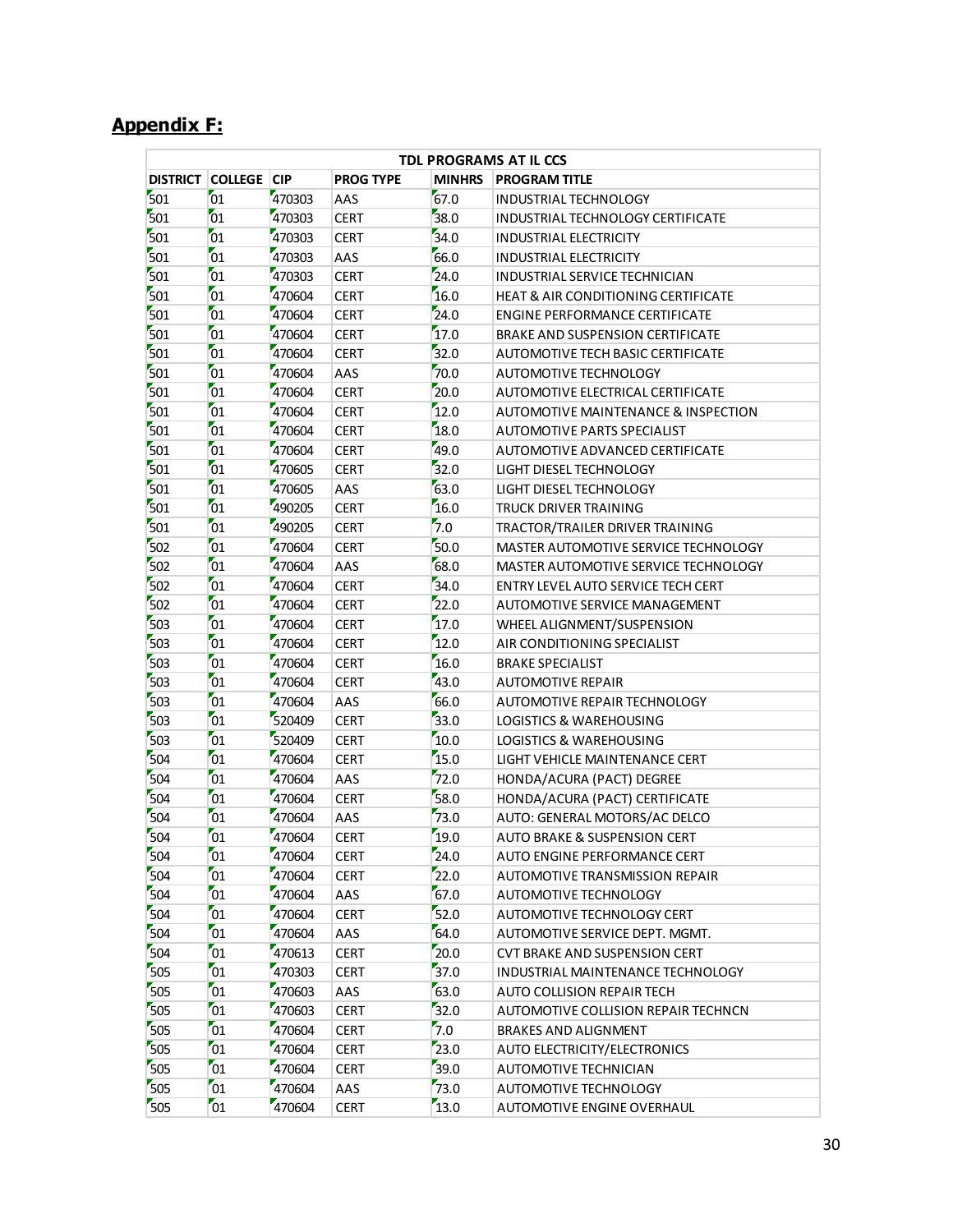| 505        | 01              | 470604 | CERT        | 27.0 | AUTOMOTIVE MAINTENANCE & LGHT REPAIR    |
|------------|-----------------|--------|-------------|------|-----------------------------------------|
| 505        | 01              | 470604 | AAS         | 71.0 | AUTOMOTIVE FORD ASSET PROGRAM           |
| 505        | 01              | 470604 | <b>CERT</b> | 11.0 | <b>AUTOMOTIVE POWER TRAINS</b>          |
| 505        | 01              | 470605 | AAS         | 70.0 | DIESEL POWER EQUIPMENT TECHNOLOGY       |
| 505        | 01              | 470605 | AAS         | 67.0 | CNH SERVICE TECHNICIAN                  |
| 505        | 01              | 490102 | <b>CERT</b> | 6.0  | AVIATION: COMMERCIAL PILOT              |
| 505        | 01              | 490102 | <b>CERT</b> | 6.0  | AVIATION: INSTRUMENT RATING             |
| 505        | 01              | 490102 | <b>CERT</b> | 6.0  | AVIATION: PRIVATE PILOT                 |
| 505        | 01              | 490199 | <b>CERT</b> | 9.0  | ADVANCED UAS                            |
| 505        | 01              | 490199 | <b>CERT</b> | 6.0  | UNMANNED AIRCRAFT SYSTEMS               |
| 505        | 01              | 490205 | <b>CERT</b> | 7.0  | TRACTOR-TRAILER DRIVER TRAINING         |
| 506        | 01              | 490205 | <b>CERT</b> | 10.0 | TRUCK DRIVING PROGRAM                   |
| 506        | 01              | 490205 | <b>CERT</b> | 18.0 | TRUCK DRIVING ENTREPRENEURSHIP          |
| 507        | 01              | 470303 | <b>CERT</b> | 37.0 | <b>MAINTENANCE MECHANIC CERTIFICATE</b> |
| 507        | 01              | 470303 | AAS         | 66.0 | ADVANCED MANUFACTURING AAS              |
| 507        | 01              | 470303 | CERT        | 18.0 | ADVANCED MAINTENANCE MECHANIC           |
| 507        | 01              | 470303 | <b>CERT</b> | 24.0 | <b>MECHATRONICS</b>                     |
| 507        | 01              | 470604 | <b>CERT</b> | 26.0 | <b>BASIC AUTO TECHNOLOGY (DOC)</b>      |
| 507        | 01              | 470604 | <b>CERT</b> | 13.0 | ADVANCED AUTO TECHNOLOGY (DOC)          |
| 507        | 01              | 470604 | AAS         | 62.0 | AUTOMOTIVE TECHNOLOGY                   |
| 507        | 01              | 470604 | <b>CERT</b> | 33.0 | AUTOMOTIVE TECHNOLOGY- - CERTIFICATE    |
| 507        | 01              | 470604 | <b>CERT</b> | 12.0 | FUNDAMENTALS OF AUTO TECHNOLOGY (AO)    |
| 507        | 01              | 490205 | <b>CERT</b> | 1.0  | <b>CLASS B CDL TRAINING</b>             |
| 507        | 01              |        |             |      |                                         |
|            | 01              | 490205 | <b>CERT</b> | 11.0 | TRACTOR TRAILER DRIVER I                |
| 507        | 01              | 490205 | <b>CERT</b> | 16.0 | TRACTOR TRAILER DRIVER II               |
| 508        |                 | 470603 | <b>CERT</b> | 40.0 | <b>COLLISION TECHNOLOGY</b>             |
| 508<br>508 | 01<br>01        | 470603 | <b>CERT</b> | 22.0 | AUTO. BODY RECONSTRUCTION TECH.         |
|            | $\overline{01}$ | 470603 | <b>CERT</b> | 22.0 | AUTO. BODY REPAINTING TECHNOLOGY        |
| 508        |                 | 470604 | <b>CERT</b> | 19.0 | AUTOMOTIVE CHASSIS MAINTENANCE          |
| 508        | 01              | 470604 | <b>CERT</b> | 46.0 | AUTOMOTIVE TECHNOLOGY                   |
| 508        | 01              | 470604 | AAS         | 66.0 | AUTOMOTIVE TECHNOLOGY                   |
| 508        | 01              | 470604 | <b>CERT</b> | 27.0 | AUTOMOTIVE FUEL MGMT. TECHNOLOGY        |
| 508        | 01              | 470604 | <b>CERT</b> | 27.0 | AUTOMOTIVE MAINTENANCE                  |
| 508        | 01              | 470614 | <b>CERT</b> | 16.0 | ALTERNATIVE FUEL VEHICLE TECHNOLOGY     |
| 508        | 04              | 470604 | <b>CERT</b> | 46.0 | <b>AUTOMOTIVE TECHNOLOGY</b>            |
| 508        | 04              | 470604 | <b>CERT</b> | 20.0 | <b>AUTOMOTIVE TECHNOLOGY</b>            |
| 508        | 04              | 470604 | AAS         | 66.0 | AUTOMOTIVE TECHNOLOGY                   |
| 508        | 05              | 470604 | <b>CERT</b> | 19.0 | AUTOMOTIVE CHASSIS MAINTENANCE          |
| 508        | 05              | 470604 | <b>CERT</b> | 46.0 | AUTOMOTIVE TECHNOLOGY                   |
| 508        | 05              | 470604 | <b>CERT</b> | 20.0 | AUTOMOTIVE TECHNOLOGY                   |
| 508        | 05              | 470604 | AAS         | 66.0 | AUTOMOTIVE TECHNOLOGY                   |
| 508        | 05              | 470604 | <b>CERT</b> | 27.0 | AUTOMOTIVE FUEL MGMT TECHNOLOGY         |
| 508        | 05              | 470604 | <b>CERT</b> | 27.0 | <b>AUTOMOTIVE MAINTENANCE</b>           |
| 508        | 05              | 470605 | <b>CERT</b> | 50.0 | DIESEL TECHNOLOGY                       |
| 508        | 05              | 470605 | <b>CERT</b> | 19.0 | DIESEL TECHNOLOGY                       |
| 508        | 05              | 470605 | AAS         | 70.0 | DIESEL TECHNOLOGY                       |
| 508        | 05              | 470614 | <b>CERT</b> | 16.0 | ALTERNATIVE FUEL VEHICLE TECHNOLOGY     |
| 508        | $\overline{0}5$ | 490205 | <b>CERT</b> | 3.0  | <b>CLASS C DRIVER TRAINING</b>          |
| 508        | 05              | 490205 | <b>CERT</b> | 16.0 | COMMERCIAL DRIVER TRAINING              |
| 508        | $\overline{05}$ | 490205 | <b>CERT</b> | 9.0  | COMMERCIAL PASSENGER DRIVER-CLASS B     |
|            |                 |        |             |      |                                         |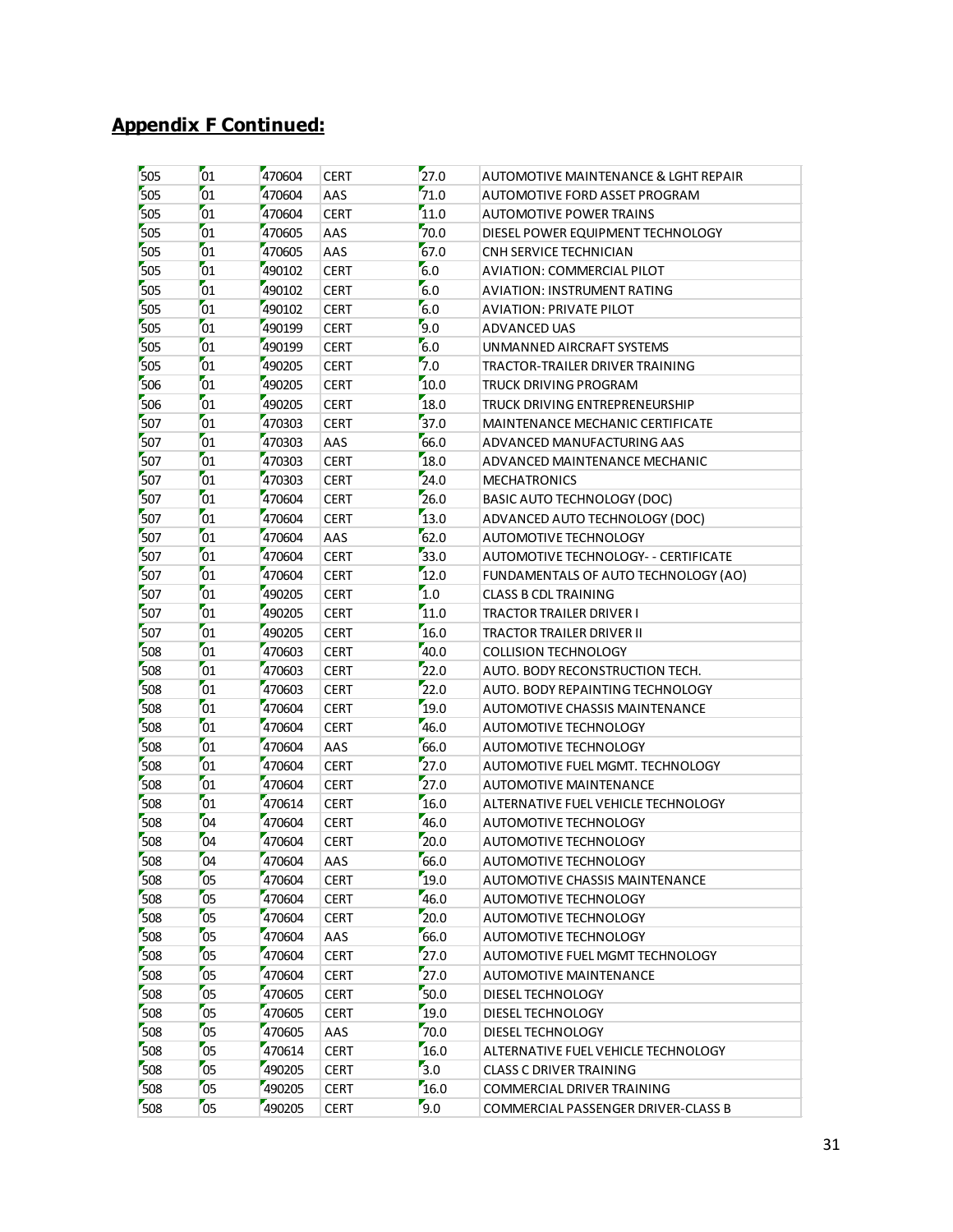| 508 | 05 | 490299 | <b>CERT</b> | 2.0  | FORK LIFT OPERATION AND SAFETY          |
|-----|----|--------|-------------|------|-----------------------------------------|
| 508 | 05 | 520203 | <b>CERT</b> | 30.0 | SUPPLY CHAIN MANAGEMENT & LOGISTICS     |
| 508 | 05 | 520203 | <b>CERT</b> | 15.0 | SUPPLY CHAIN MANAGEMENT & LOGISTICS     |
| 508 | 05 | 520203 | AAS         | 60.0 | SUPPLY CHAIN MANAGEMENT & LOGISTICS     |
| 508 | 06 | 470303 | <b>CERT</b> | 38.0 | <b>FACTORY AUTOMATION</b>               |
| 508 | 06 | 470303 | <b>CERT</b> | 22.0 | <b>FACTORY AUTOMATION</b>               |
| 508 | 06 | 470303 | <b>CERT</b> | 35.0 | MANUFACTURING TECHNOLOGY                |
| 508 | 06 | 470303 | AAS         | 62.0 | MANUFACTURING TECHNOLOGY                |
| 509 | 01 | 470303 | <b>CERT</b> | 25.0 | INDUSTRIAL MAINTENANCE                  |
| 509 | 01 | 470303 | AAS         | 62.5 | IST/MAINTENANCE TECHNOLOGY              |
| 509 | 01 | 470303 | <b>CERT</b> | 9.0  | AUTOMATED ELECTRONIC SYSTEMS            |
| 509 | 01 | 470604 | <b>CERT</b> | 7.0  | ENGINE MECHANICAL REPAIR SPECIALIST     |
| 509 | 01 | 470604 | <b>CERT</b> | 14.0 | <b>ENGINE PERFORMANCE SPECIALIST</b>    |
| 509 | 01 | 470604 | <b>CERT</b> | 10.0 | BRAKE AND SUSPENSION SPECIALIST         |
| 509 | 01 | 470604 | <b>CERT</b> | 12.0 | TRANSMISSION & DRIVETRAIN SPECIALIST    |
| 509 | 01 | 470604 | <b>CERT</b> | 5.0  | AUTO HEATING & AIR CONDITIONING-BVS     |
| 509 | 01 | 470604 | <b>CERT</b> | 10.0 | <b>AUTOMOTIVE ELECTRICAL SPECIALIST</b> |
| 509 | 01 | 470604 | AAS         | 68.0 | AUTOMOTIVE SERVICE TECHNOLOGY           |
| 509 | 01 | 490205 | <b>CERT</b> | 16.0 | <b>TRUCK DRIVING</b>                    |
| 509 | 01 | 490205 | <b>CERT</b> | 30.0 | TRUCK DRIVING OWNER/OPERATOR            |
| 509 | 01 | 490299 | <b>CERT</b> | 1.0  | <b>CERTIFIED FORKLIFT OPERATOR</b>      |
| 509 | 01 | 520203 | <b>CERT</b> | 18.0 | SUPPLY CHAIN & LOGISTICS SPECIALIST     |
| 509 | 01 | 520203 | AAS         | 60.0 | SUPPLY CHAIN MANAGEMENT                 |
| 510 | 01 | 470605 | <b>CERT</b> | 21.0 | NAVISTAR DIESEL TECHNOLOGY              |
| 510 | 01 | 470605 | AAS         | 63.0 | <b>COACH MAINTENANCE</b>                |
| 511 | 01 | 470604 | <b>CERT</b> | 15.0 | AUTO HEATING & AIR CONDITIONING CERT    |
| 511 | 01 | 470604 | <b>CERT</b> | 15.0 | AUTOMOTIVE TRANSMISSION CERTIFICATE     |
| 511 | 01 | 470604 | <b>CERT</b> | 51.0 | AUTOMOTIVE TECHNICIAN CERTIFICATE       |
| 511 | 01 | 470604 | <b>CERT</b> | 11.0 | AUTOMOTIVE ELECTRICAL CERT.             |
| 511 | 01 | 470604 | <b>CERT</b> | 19.0 | AUTOMOTIVE ENGINE PERFORMANCE CERT.     |
| 511 | 01 | 470604 | <b>CERT</b> | 9.0  | AUTOMOTIVE ENGINE CERTIFICATE           |
| 511 | 01 | 470604 | AAS         | 66.0 | AUTOMOTIVE SERVICE TECHNOLOGY           |
| 511 | 01 | 470604 | <b>CERT</b> | 11.0 | AUTOMOTIVE SUSPENSION & BRAKES CERT.    |
| 511 | 01 | 470607 | <b>CERT</b> | 47.0 | AIRFRAME TECHNICIAN                     |
| 511 | 01 | 470607 | <b>CERT</b> | 76.0 | AVIATION MAINTENANCE CERT.              |
| 511 | 01 | 470607 | AAS         | 82.0 | <b>AVIATION MAINTENANCE TECHNOLOGY</b>  |
| 511 | 01 | 470608 | <b>CERT</b> | 46.0 | POWERPLANT TECHNICIAN                   |
| 511 | 01 | 520203 | <b>CERT</b> | 31.0 | ADVANCED SUPPLY CHAIN MANAGEMENT        |
| 511 | 01 | 520203 | <b>CERT</b> | 16.0 | FUNDAMENTALS OF SUPPLY CHAIN MGT        |
| 512 | 01 | 490199 | <b>CERT</b> | 16.0 | DRONE TECHNOLOGY/APPLICATIONS           |
| 512 | 01 | 520409 | <b>CERT</b> | 12.0 | INVENTORY/PRODUCTION CONTROL            |
| 512 | 01 | 520409 | <b>CERT</b> | 12.0 | <b>LOGISTICS</b>                        |
| 512 | 01 | 520409 | <b>CERT</b> | 18.0 | SUPPLY CHAIN MANAGEMENT                 |
| 512 | 01 | 520409 | AAS         | 60.0 | SUPPLY CHAIN MANAGEMENT                 |
| 513 | 01 | 470303 | <b>CERT</b> | 28.5 | INDUSTRIAL MAINTENANCE CERTIFICATE      |
| 513 | 01 | 470604 | <b>CERT</b> | 27.0 | BASIC AUTOMOTIVE TECHNOLOGY             |
| 513 | 01 | 470604 | <b>CERT</b> | 29.0 | ADVANCED AUTOMOTIVE TECHNOLOGY          |
| 513 | 01 | 470604 | <b>CERT</b> | 6.0  | <b>ENGINE PERFORMANCE</b>               |
| 513 | 01 | 470604 | <b>CERT</b> | 12.5 | <b>DRIVEABILITY</b>                     |
| 513 | 01 | 470604 | <b>CERT</b> | 9.5  | <b>AUTO BRAKES</b>                      |
|     |    |        |             |      |                                         |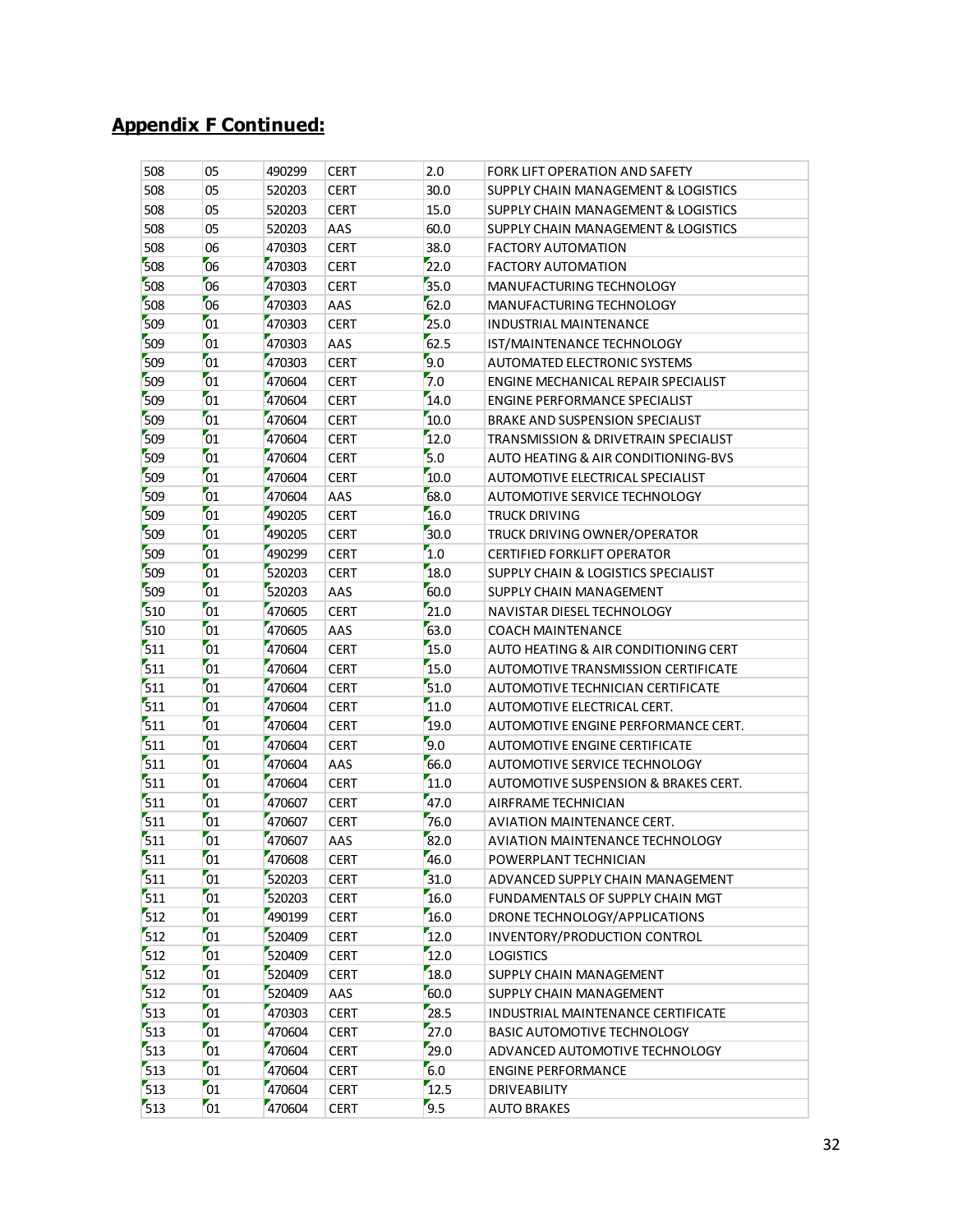| 513 | 01              | 470604 | AAS         | 70.0 | AUTOMOTIVE TECHNOLOGY                      |
|-----|-----------------|--------|-------------|------|--------------------------------------------|
| 513 | 01              | 490205 | <b>CERT</b> | 16.0 | TRUCK DRVR TRAINING ADV PROFICIENCY        |
| 513 | 01              | 490205 | <b>CERT</b> | 10.0 | TRUCK DRIVER TRAINING                      |
| 514 | 01              | 470303 | <b>CERT</b> | 27.0 | INDUSTRIAL MAINTENANCE                     |
| 514 | 01              | 470604 | AAS         | 69.0 | <b>GM-AUTO SERVICE EDUCATIONAL PROGRAM</b> |
| 514 | 01              | 470604 | AAS         | 63.0 | AUTOMOTIVE TECHNOLOGY                      |
| 514 | 01              | 470605 | AAS         | 69.0 | CATERPILLAR DEALER SERVICE TECH            |
| 514 | 01              | 490205 | <b>CERT</b> | 7.0  | TRUCK DRIVER TRAINING PROGRAM              |
| 514 | 01              | 520203 | <b>CERT</b> | 27.0 | MANAGEMENT OF SUPPLY CHAIN                 |
| 515 | 01              | 470303 | <b>CERT</b> | 30.0 | INDUSTRIAL MECHANIC                        |
| 515 | 01              | 470303 | AAS         | 61.0 | INDUSTRIAL MECHANIC                        |
| 515 | 01              | 470303 | <b>CERT</b> | 44.0 | INDUSTRIAL MAINTENANCE TECHNICIAN          |
| 515 | 01              | 470604 | <b>CERT</b> | 11.0 | AUTOMOTIVE HEATING/AIR COND. SPEC.         |
| 515 | 01              | 470604 | <b>CERT</b> | 11.0 | AUTOMOTIVE BRAKE SPECIALIST                |
| 515 | 01              | 470604 | <b>CERT</b> | 15.0 | AUTOMOTIVE TRANSMISSION SPECIALIST         |
| 515 | 01              | 470604 | AAS         | 66.0 | AUTOMOTIVE TECHNOLOGY                      |
| 515 | 01              | 470604 | <b>CERT</b> | 11.0 | AUTOMOTIVE ENGINES SPECIALIST              |
| 515 | 01              | 470604 | <b>CERT</b> | 7.0  | AUTOMOTIVE ALIGNMENT SPECIALIST            |
| 515 | 01              | 470604 | <b>CERT</b> | 19.0 | AUTOMOTIVE DRIVEABILITY SPECIALIST         |
| 515 | 01              | 470604 | <b>CERT</b> | 11.0 | AUTOMOTIVE PARTS SPECIALIST                |
| 515 | 01              | 470604 | <b>CERT</b> | 47.0 | AUTOMOTIVE SERVICES TECHNOLOGY             |
| 515 | 01              | 470604 | <b>CERT</b> | 17.0 | AUTOMOTIVE SERVICE MANAGEMENT SPEC.        |
| 515 | 01              | 470605 | <b>CERT</b> | 10.0 | DIESEL TECHNOLOGY                          |
| 516 | 01              | 470603 | <b>CERT</b> | 16.0 | <b>BASIC AUTO BODY REPAIR</b>              |
| 516 | 01              | 470603 | <b>CERT</b> | 38.0 | ADVANCED AUTO BODY REPAIR                  |
| 516 | 01              | 470603 | AAS         | 60.0 | <b>AUTO BODY REPAIR</b>                    |
| 516 | 01              | 470604 | <b>CERT</b> | 14.0 | LIGHT DUTY DIESEL REPAIR                   |
| 516 | 01              | 470604 | <b>CERT</b> | 24.0 | <b>ENGINE PERFORMANCE</b>                  |
| 516 | 01              | 470604 | <b>CERT</b> | 11.0 | AUTOMOTIVE BRAKE AND SUSPENSION            |
| 516 | 01              | 470604 | <b>CERT</b> | 17.0 | AUTOMOTIVE TRANSMISSION/DRIVELINE          |
| 516 | 01              | 470604 | AAS         | 60.0 | AUTOMOTIVE TRANSPORTATION SERV TECH        |
| 516 | 01              | 470604 | <b>CERT</b> | 3.0  | <b>AUTOMOTIVE RECYCLING</b>                |
| 516 | 01              | 470604 | AAS         | 65.0 | AUTOMOTIVE TECHNOLOGY                      |
| 516 | 01              | 470604 | <b>CERT</b> | 15.0 | AUTOMOTIVE ELECTRICAL/ELECTRONICS          |
| 516 | 01              | 470604 | <b>CERT</b> | 50.0 | <b>AUTOMOTIVE MAINTENANCE</b>              |
| 517 | 01              | 470603 | <b>CERT</b> | 25.5 | <b>AUTO BODY REPAIR</b>                    |
| 517 | 01              | 470604 | <b>CERT</b> | 27.0 | <b>AUTO MECHANIC I</b>                     |
| 517 | 01              | 470604 | <b>CERT</b> | 47.5 | <b>AUTOMOTIVE MECHANICS</b>                |
| 517 | 01              | 470604 | AAS         | 63.5 | <b>AUTOMOTIVE MECHANICS</b>                |
| 517 | $\overline{01}$ | 470604 | AAS         | 66.0 | AUTOMOTIVE TECHNOLOGY                      |
| 517 | 01              | 470604 | <b>CERT</b> | 32.0 | AUTOMOTIVE REPAIR TECHNICIAN               |
| 517 | 01              | 470604 | <b>CERT</b> | 15.0 | AUTOMOTIVE SERVICE TECHNICIAN              |
| 517 | 01              | 490205 | <b>CERT</b> | 7.0  | COMMERCIAL TRUCK DRIVING TRAINING          |
| 517 | 01              | 520409 | <b>CERT</b> | 10.0 | WAREHOUSING & DISTRIBUTION SPCIALIST       |
| 518 | 01              | 470303 |             | 16.0 |                                            |
| 518 | 01              |        | <b>CERT</b> | 50.0 | BASIC INDUSTRIAL & MFG MAINTENANCE         |
| 518 |                 | 470303 | <b>CERT</b> | 60.0 | INDUSTRIAL MECHANICAL MAINTENANCE          |
|     | 01              | 470303 | AAS         | 13.0 | PROCESS MAINTENANCE TECHNOLOGY-AAS         |
| 518 | 01              | 470604 | <b>CERT</b> |      | ADVANCED ELECTRICAL AUTOMOTIVE             |
| 518 | 01              | 470604 | <b>CERT</b> | 29.0 | AUTOMOTIVE TECHNOLOGY-CERTIFICATE          |
| 519 | 01              | 470303 | <b>CERT</b> | 34.0 | <b>INDUSTRIAL MAINTENANCE</b>              |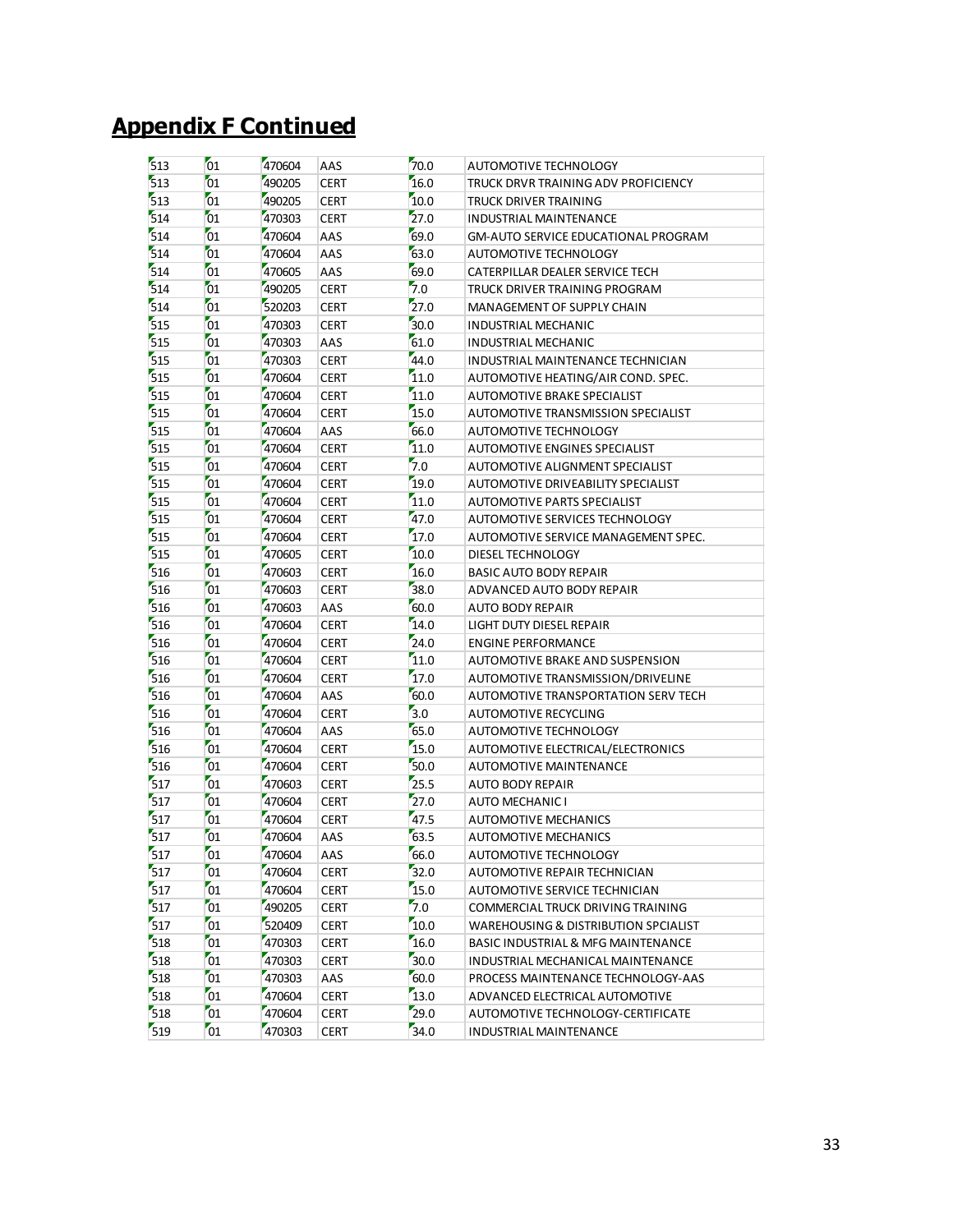| 519 | 01              | 470603 | AAS         | 60.0 | <b>AUTO BODY REPAIR</b>               |
|-----|-----------------|--------|-------------|------|---------------------------------------|
| 519 | 01              | 470603 | <b>CERT</b> | 48.0 | <b>AUTOBODY REPAIR CERTIFICATE</b>    |
| 519 | 01              | 470604 | AAS         | 70.0 | AUTOMOTIVE MECHANICS                  |
| 519 | 01              | 470604 | <b>CERT</b> | 28.0 | <b>AUTOMOTIVE SERVICE - LEVEL I</b>   |
| 519 | 01              | 470604 | <b>CERT</b> | 33.0 | AUTOMOTIVE SERVICE-LEVEL II           |
| 519 | 01              | 490205 | <b>CERT</b> | 7.0  | COMMERCIAL DRIVERS LICENSE PREP       |
| 520 | 01              | 470303 | <b>CERT</b> | 49.0 | <b>MILLWRIGHT</b>                     |
| 520 | 01              | 470604 | <b>CERT</b> | 20.0 | ADVANCED DRIVETRAIN/POWERTRAIN        |
| 520 | 01              | 470604 | <b>CERT</b> | 6.0  | <b>BRAKES &amp; ALIGNMENT</b>         |
| 520 | 01              | 470604 | <b>CERT</b> | 6.0  | <b>DRIVELINES</b>                     |
| 520 | 01              | 470604 | <b>CERT</b> | 3.0  | AUTOMOTIVE HEATING & AIR CONDITION.   |
| 520 | 01              | 470604 | <b>CERT</b> | 34.0 | AUTOMOTIVE TECHNOLOGY                 |
| 520 | 01              | 470604 | AAS         | 64.0 | AUTOMOTIVE TECHNOLOGY                 |
| 520 | 01              | 520203 | <b>CERT</b> | 29.0 | <b>GLOBAL SUPPLY CHAIN</b>            |
| 520 | 01              | 520203 | <b>CERT</b> | 14.0 | SUPPLY CHAIN MANAGEMENT               |
| 521 | 01              | 470302 | <b>CERT</b> | 29.0 | <b>HEAVY EQUIPMENT TECHNOLOGY</b>     |
| 521 | 01              | 470302 | AAS         | 70.0 | HEAVY EQUIPMENT TECHNOLOGY            |
| 521 | 01              | 470303 | AAS         | 72.0 | IND ELECTRONICS & MAINTENANCE TECH    |
| 521 | 01              | 470303 | <b>CERT</b> | 28.0 | INDUSTRIAL MAINTENANCE TECHNICIAN     |
| 521 | 01              | 470303 | <b>CERT</b> | 20.0 | INDUSTRIAL MAINTENANCE MULTI TECH     |
| 521 | 01              | 470303 | <b>CERT</b> | 18.0 | ROBOTS AND AUTOMATION CERTIFICATE     |
| 521 | 01              | 470604 | <b>CERT</b> | 18.0 | <b>FORD MLR CERTIFICATE</b>           |
| 521 | 01              | 470604 | <b>CERT</b> | 6.0  | <b>AUTOMOTIVE BRAKE</b>               |
| 521 | 01              | 470604 | <b>CERT</b> | 10.0 | AUTOMOTIVE TRANSMISSION               |
| 521 | 01              | 470604 | <b>CERT</b> | 50.0 | AUTOMOTIVE TECHNOLOGY                 |
| 521 | 01              | 470604 | AAS         | 69.0 | AUTOMOTIVE TECHNOLOGY                 |
| 521 | 01              | 470604 | <b>CERT</b> | 6.0  | <b>AUTOMOTIVE ELECTRICAL</b>          |
| 521 | 01              | 470604 | <b>CERT</b> | 7.0  | <b>AUTOMOTIVE ENGINE REPAIR</b>       |
| 521 | 01              | 470604 | <b>CERT</b> | 5.0  | AUTOMOTIVE AIR CONDITIONING           |
| 521 | 01              | 470604 | <b>CERT</b> | 6.0  | AUTOMOTIVE SUSPENSION AND STEERING    |
| 521 | 01              | 470605 | <b>CERT</b> | 16.0 | <b>HEAVY EQUIPMENT TRANSPORTATION</b> |
| 521 | 01              | 470605 | <b>CERT</b> | 30.0 | DIESEL TECHNOLOLGY                    |
| 521 | 01              | 490205 | <b>CERT</b> | 7.0  | TRUCK DRIVER TRAINING                 |
| 522 | 01              | 470303 | <b>CERT</b> | 47.0 | INDUSTRIAL MAINTENANCE MECHANICS      |
| 522 | 01              | 470303 | AAS         | 69.5 | INDUSTRIAL MAINTENANCE MECHANICS      |
| 522 | 01              | 470303 | <b>CERT</b> | 16.0 | STATIONARY ENGINEERING                |
| 522 | 01              | 470603 | <b>CERT</b> | 12.0 | <b>MECHANICAL SYSTEMS</b>             |
| 522 | 01              | 470603 | <b>CERT</b> | 22.0 | <b>NON-STRUCTURAL REPAIR</b>          |
| 522 | $\overline{01}$ | 470603 | <b>CERT</b> | 24.0 | STRUCTURAL REPAIR                     |
| 522 | $\overline{01}$ | 470603 | <b>CERT</b> | 15.0 | <b>AUTOMOTIVE REFINISHING</b>         |
| 522 | 01              | 470603 | AAS         | 68.0 | AUTOMOTIVE COLLISION REPAIR TECH      |
| 522 | 01              | 470607 | <b>CERT</b> | 36.0 | AIRFRAME                              |
| 522 | 01              | 470607 | AAS         | 60.0 | AIRFRAME & POWERPLANT                 |
| 522 | 01              | 470607 | AAS         | 75.0 | AVIATION MAINTENANCE TECHNOLOGY       |
| 522 | 01              | 470608 | <b>CERT</b> | 36.0 | POWERPLANT                            |
| 522 | 01              | 490102 | <b>CERT</b> | 34.0 | <b>AVIATION PILOT TRAINING</b>        |
| 522 | 01              | 490102 | AAS         | 64.0 | AVIATION PILOT TRN AIRPLN/HELI        |
| 522 | 01              | 490104 | <b>CERT</b> | 22.0 | AIRCRAFT DISPATCHER                   |
| 522 | 01              | 490104 | AAS         | 66.0 | <b>AVIATION MANAGEMENT</b>            |
| 522 | 01              | 490205 | <b>CERT</b> | 7.0  | <b>CDL OPERATOR CERTIFICATE</b>       |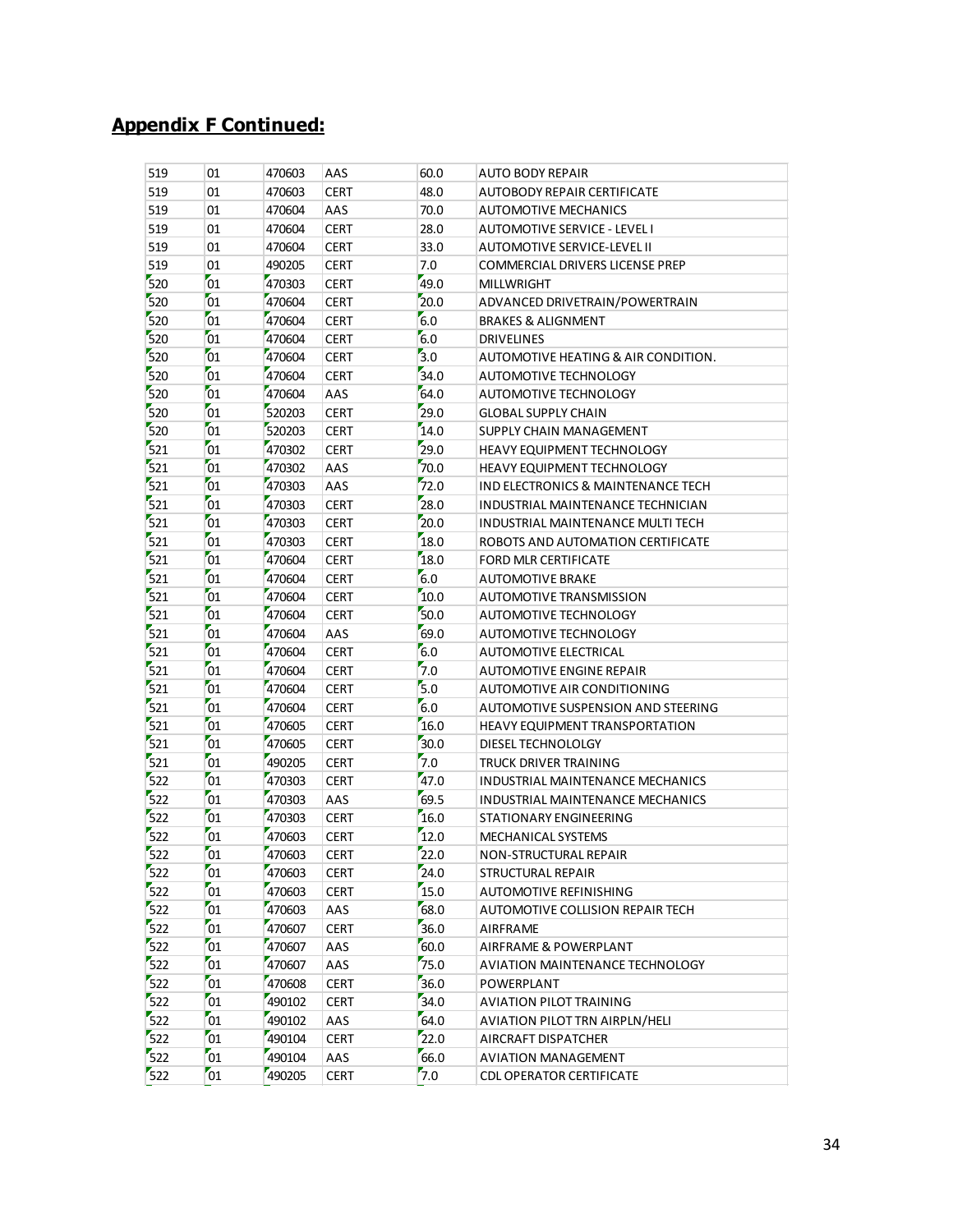| 522 | 01              | 520203 | <b>CERT</b> | 16.0 | LOGISTICS & SUPPLY CHAIN MANAGEMENT   |
|-----|-----------------|--------|-------------|------|---------------------------------------|
| 522 | 01              | 520409 | <b>CERT</b> | 10.0 | <b>WAREHOUSING &amp; DISTRIBUTION</b> |
| 523 | 01              | 470603 | <b>CERT</b> | 45.0 | ADVANCED COLLISION REPAIR             |
| 523 | 01              | 470603 | AAS         | 60.0 | <b>COLLISION REPAIR TECHNOLOGY</b>    |
| 523 | 01              | 470603 | <b>CERT</b> | 25.0 | PRO-LEVEL I COLLISION REPAIR          |
| 523 | 01              | 470603 | <b>CERT</b> | 19.0 | AUTO PHYSICAL DAMAGE APPRAISER        |
| 523 | 01              | 470604 | <b>CERT</b> | 24.0 | <b>BASIC AUTOMOTIVE TECHNOLOGY</b>    |
| 523 | 01              | 470604 | <b>CERT</b> | 46.0 | ADVANCED AUTOMOTIVE TECHNOLOGY        |
| 523 | 01              | 470604 | AAS         | 61.0 | AUTOMOTIVE TECHNOLOGY                 |
| 523 | 01              | 470605 | AAS         | 61.0 | DIESEL POWER TECHNOLOGY               |
| 524 | 01              | 470303 | <b>CERT</b> | 40.0 | MECHANICAL & FLUID POWER MAINTENANCE  |
| 524 | 01              | 470604 | <b>CERT</b> | 24.0 | <b>ENGINE DRIVEABILITY TECHNICIAN</b> |
| 524 | 01              | 470604 | <b>CERT</b> | 12.0 | BRAKE AND CHASSIS TECHNICIAN          |
| 524 | 01              | 470604 | <b>CERT</b> | 16.0 | DRIVETRAIN TECHNICIAN                 |
| 524 | 01              | 470604 | AAS         | 62.0 | AUTOMOTIVE TECHNOLOGY                 |
| 524 | 01              | 470604 | <b>CERT</b> | 12.0 | AUTOMOTIVE CLIMATE CONTROL TECH       |
| 524 | 01              | 470604 | <b>CERT</b> | 48.0 | <b>AUTOMOTIVE SERVICE TECHNICIAN</b>  |
| 524 | 01              | 470604 | <b>CERT</b> | 12.0 | AUTOMOTIVE SERVICE ADVISOR            |
| 524 | 01              | 520203 | <b>CERT</b> | 41.0 | ADVANCED SUPPLY CHAIN MANAGEMENT      |
| 524 | 01              | 520203 | <b>CERT</b> | 21.0 | INTRO TO SUPPLY CHAIN MANAGEMENT      |
| 525 | 01              | 470303 | <b>CERT</b> | 17.0 | <b>INTEGRATED SYSTEMS</b>             |
| 525 | 01              | 470303 | <b>CERT</b> | 38.0 | INDUSTRIAL MAINTENANCE TECHNOLOGY     |
| 525 | 01              | 470303 | <b>CERT</b> | 19.0 | INDUSTRIAL MAINTENANCE TECHNOLOGY     |
| 525 | 01              | 470303 | AAS         | 67.0 | INDUSTRIAL MAINTENANCE TECHNOLOGY     |
| 525 | 01              | 470303 | <b>CERT</b> | 36.0 | OPERATIONS TECHNICIAN                 |
| 525 | 01              | 470303 | AAS         | 64.0 | OPERATIONS TECHNICIAN                 |
| 525 | 01              | 470303 | <b>CERT</b> | 41.0 | <b>OPERATIONS ENGINEERING</b>         |
| 525 | 01              | 470303 | AAS         | 66.0 | <b>OPERATIONS ENGINEERING</b>         |
| 525 | 01              | 470604 | <b>CERT</b> | 10.0 | BRAKE AND CHASSIS SPECIALIST          |
| 525 | 01              | 470604 | <b>CERT</b> | 19.0 | AUTO ENGINE PERFORMANCE SPECIALIST    |
| 525 | $\overline{01}$ | 470604 | <b>CERT</b> | 13.0 | AUTOMOTIVE DRIVE-LINE SPECIALIST      |
| 525 | 01              | 470604 | <b>CERT</b> | 32.0 | AUTOMOTIVE SERVICE TECHNOLOGY         |
| 525 | 01              | 470604 | AAS         | 67.0 | AUTOMOTIVE SERVICE TECHNOLOGY - AAS   |
| 525 | 01              | 470604 | <b>CERT</b> | 50.0 | AUTOMOTIVE SERVICE TECHNOLOGY (ADV)   |
| 525 | 01              | 470604 | <b>CERT</b> | 9.0  | HYBRID & ELECTRIC VEHICLE SPECIALIST  |
| 525 | 01              | 470605 | <b>CERT</b> | 9.0  | DIESEL MAINTENANCE SPECIALIST         |
| 525 | 01              | 520203 | <b>CERT</b> | 16.0 | WAREHOUSING AND DISTRIBUTION - CCO    |
| 525 | 01              | 520203 | <b>CERT</b> | 50.0 | SUPPLY CHAIN MANAGEMENT               |
| 525 | 01              | 520203 | <b>CERT</b> | 17.0 | SUPPLY CHAIN MANAGEMENT               |
| 526 | 01              | 470303 | <b>CERT</b> | 37.0 | INDUSTRIAL MAINTENANCE TECHNOLOGY     |
| 526 | 01              | 470603 | AAS         | 62.5 | <b>COLLISION REPAIR TECHNOLOGY</b>    |
| 526 | 01              | 470603 | <b>CERT</b> | 30.0 | <b>AUTO BODY REPAIR</b>               |
| 526 | 01              | 470604 | <b>CERT</b> | 9.0  | TIRE SERVICE AND SUSPENSION SYSTEMS   |
| 526 | 01              | 470604 | <b>CERT</b> | 9.0  | <b>BRAKES</b>                         |
| 526 | 01              | 470604 | <b>CERT</b> | 9.0  | STEERING AND ALIGNMENT                |
| 526 | 01              | 470604 | <b>CERT</b> | 9.0  | AUTO HEATING AND AIR CONDITIONING     |
| 526 | 01              | 470604 | <b>CERT</b> | 32.5 | AUTOMOTIVE TECHNICIAN                 |
| 526 | 01              | 470604 | AAS         | 68.0 | AUTOMOTIVE TECHNOLOGY                 |
| 526 | 01              | 470607 | AAS         | 81.0 | AIRFRAME & POWERPLANT AVIATION MECH.  |
| 526 | 01              | 470607 | <b>CERT</b> | 42.0 | AVIATION AIRFRAME TECHNICIAN          |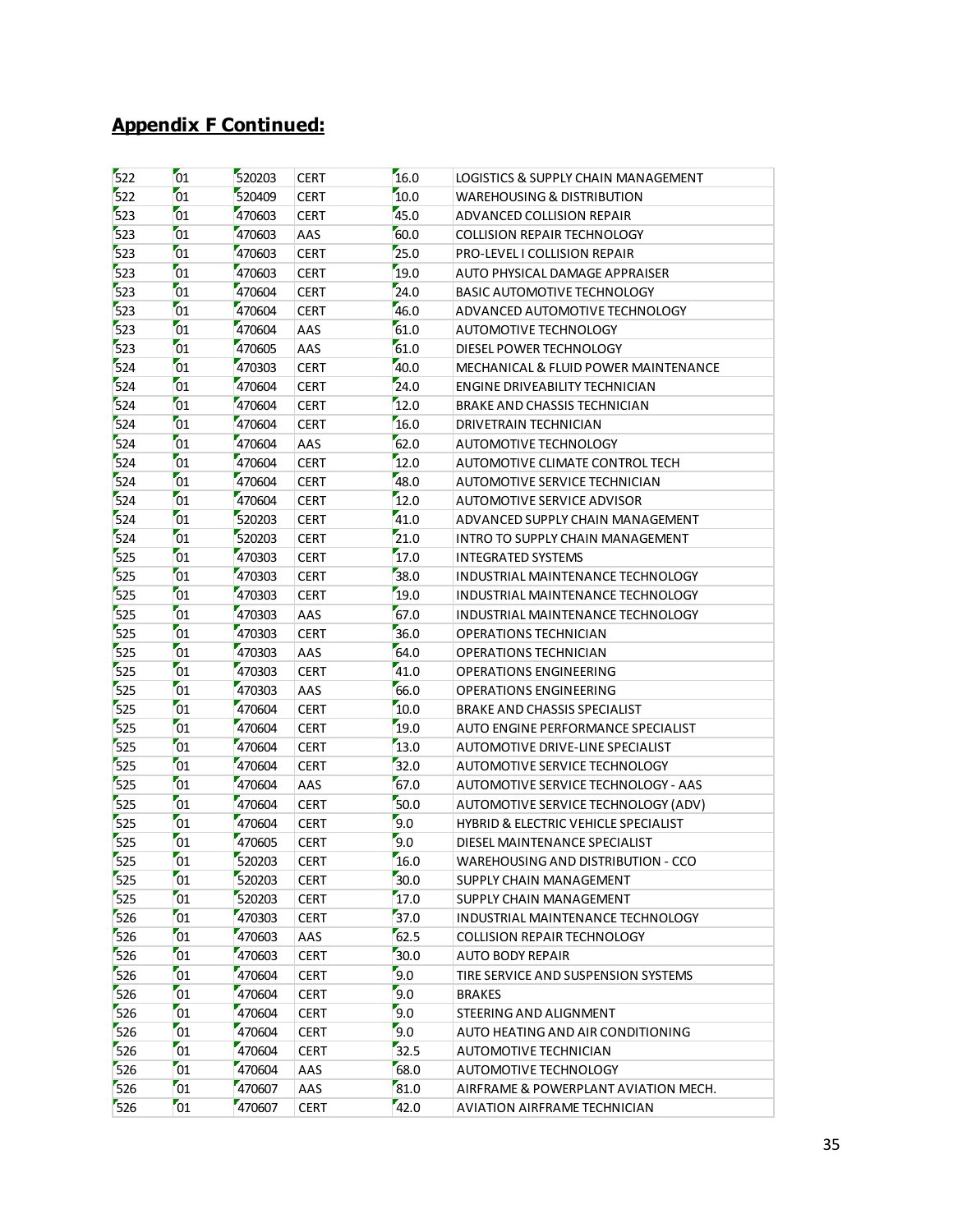| 526 | 01              | 470608 | <b>CERT</b> | 41.0 | AVIATION POWERPLANT TECHNICIAN       |
|-----|-----------------|--------|-------------|------|--------------------------------------|
| 526 | 01              | 490104 | AAS         | 61.0 | <b>AVIATION MANAGEMENT</b>           |
| 526 | 01              | 490205 | <b>CERT</b> | 7.0  | TRUCK DRIVER TRAINING CDL BASIC      |
| 527 | 01              | 470604 | <b>CERT</b> | 16.0 | MAINTENANCE AND LIGHT REPAIR (MLR)   |
| 527 | 01              | 470604 | <b>CERT</b> | 16.0 | AUTOMOTIVE MOBILE ELECTRONICS        |
| 527 | 01              | 470604 | <b>CERT</b> | 50.0 | <b>AUTOMOTIVE TECHNOLOGY</b>         |
| 527 | 01              | 470604 | AAS         | 64.0 | AUTOMOTIVE TECHNOLOGY                |
| 527 | 01              | 470604 | <b>CERT</b> | 19.0 | <b>AUTOMOTIVE SERVICE</b>            |
| 527 | 01              | 470614 | <b>CERT</b> | 35.0 | <b>ALTERNATIVE FUELS</b>             |
| 527 | 01              | 520203 | <b>CERT</b> | 18.0 | SUPPLY CHAIN MANAGEMENT              |
| 528 | 01              | 470604 | <b>CERT</b> | 45.0 | ADVANCED AUTOMOTIVE TECHNICIAN       |
| 528 | 01              | 470604 | <b>CERT</b> | 12.0 | <b>AUTOMOTIVE CHASSIS</b>            |
| 528 | 01              | 470604 | AAS         | 65.0 | AUTOMOTIVE TECHNOLOGY                |
| 528 | 01              | 470604 | AAS         | 69.0 | AUTOMOTIVE TECHNOLOGY MANAGEMENT     |
| 528 | 01              | 470604 | <b>CERT</b> | 12.0 | <b>AUTOMOTIVE ELECTRICAL</b>         |
| 528 | 01              | 470604 | <b>CERT</b> | 24.0 | AUTOMOTIVE MAINTENANCE TECHNICIAN    |
| 529 | 02              | 470303 | <b>CERT</b> | 16.0 | IMT: LEVEL I                         |
| 529 | 02              | 470303 | <b>CERT</b> | 16.0 | IMT: LEVEL II                        |
| 529 | 02              | 470303 | <b>CERT</b> | 16.0 | IMT: LEVEL III                       |
| 529 | 02              | 470303 | AAS         | 60.0 | Industrial Maintenance Technology    |
| 529 | 02              | 470603 | AAS         | 68.0 | <b>COLLISION REPAIR TECHNOLOGY</b>   |
| 529 | 02              | 470604 | <b>CERT</b> | 6.0  | LIGHT VEHICLE DIESEL SERVICE         |
| 529 | 02              | 470604 | <b>CERT</b> | 12.0 | <b>AUTO MAINTENANCE &amp; REPAIR</b> |
| 529 | 02              | 470604 | <b>CERT</b> | 12.0 | AUTOMOTIVE REPAIR TECHNICIAN         |
| 529 | 02              | 470604 | AAS         | 70.0 | AUTOMOTIVE SERVICE TECHNOLOGY        |
| 529 | 02              | 470604 | <b>CERT</b> | 26.0 | AUTO SERVICE TECHNOLOGY I            |
| 529 | 02              | 470604 | <b>CERT</b> | 26.0 | AUTO SERVICE TECHNOLOGY II           |
| 529 | 02              | 490199 | AAS         | 60.0 | UNMANNED AERIAL TECHNOLOGY           |
| 529 | 02              | 490199 | <b>CERT</b> | 12.0 | UNMANNED AERIAL PILOT                |
| 529 | 03              | 470605 | AAS         | 69.5 | DIESEL EQUIPMENT TECHNOLOGY          |
| 529 | 03              | 490205 | <b>CERT</b> | 7.0  | TRUCK DRIVING                        |
| 529 | 04              | 470604 | <b>CERT</b> | 6.0  | LIGHT VEHICLE DIESEL SERVICE         |
| 529 | 04              | 470604 | <b>CERT</b> | 17.0 | AUTO LIGHT REPAIR TECH               |
| 529 | 04              | 470604 | AAS         | 68.0 | AUTOMOTIVE TECHNOLOGY                |
| 529 | 04              | 470604 | <b>CERT</b> | 51.0 | AUTOMOTIVE SERVICE SPECIALIST        |
| 530 | 01              | 470303 | AAS         | 72.0 | <b>INDUSTRIAL MAINTENANCE</b>        |
| 530 | 01              | 470603 | <b>CERT</b> | 18.0 | PAINT & METAL TECHNICIAN             |
| 530 | $\overline{01}$ | 470603 | AAS         | 66.0 | AUTO COLLISION TECHNOLOGY            |
| 530 | 01              | 470603 | <b>CERT</b> | 50.0 | AUTO COLLISION TECHNOLOGY            |
| 530 | 01              | 470604 | <b>CERT</b> | 49.0 | AUTOMOTIVE SERVICES TECH             |
| 530 | 01              | 470604 | AAS         | 71.0 | AUTOMOTIVE SERVICES TECHNOLOGY       |
| 531 | 01              | 470603 | <b>CERT</b> | 6.0  | AUTO BODY                            |
| 531 | 01              | 470604 | <b>CERT</b> | 31.0 | AUTOMOTIVE TECHNICIAN ASSISTANT      |
| 531 | 01              | 470604 | AAS         | 62.0 | AUTOMOTIVE TECHNOLOGY                |
| 531 | 01              | 470604 | <b>CERT</b> | 16.0 | AUTOMOTIVE MAINTENANCE & LGT REPAIR  |
| 531 | 01              | 470605 | <b>CERT</b> | 28.0 | DIESEL TECHNOLOGY                    |
| 531 | 01              | 490205 | <b>CERT</b> | 16.0 | TRUCK DRIVING                        |
| 532 | 01              | 470303 | <b>CERT</b> | 17.0 | MECHANICAL SERVICE TECHNICIAN I CERT |
| 532 | 01              | 470303 | <b>CERT</b> | 18.0 | MECHANICAL SRVICE TECHNICIAN II CERT |
| 532 | 01              | 470603 | <b>CERT</b> | 14.0 | DAMAGE ANALYSIS CERTIFICATE          |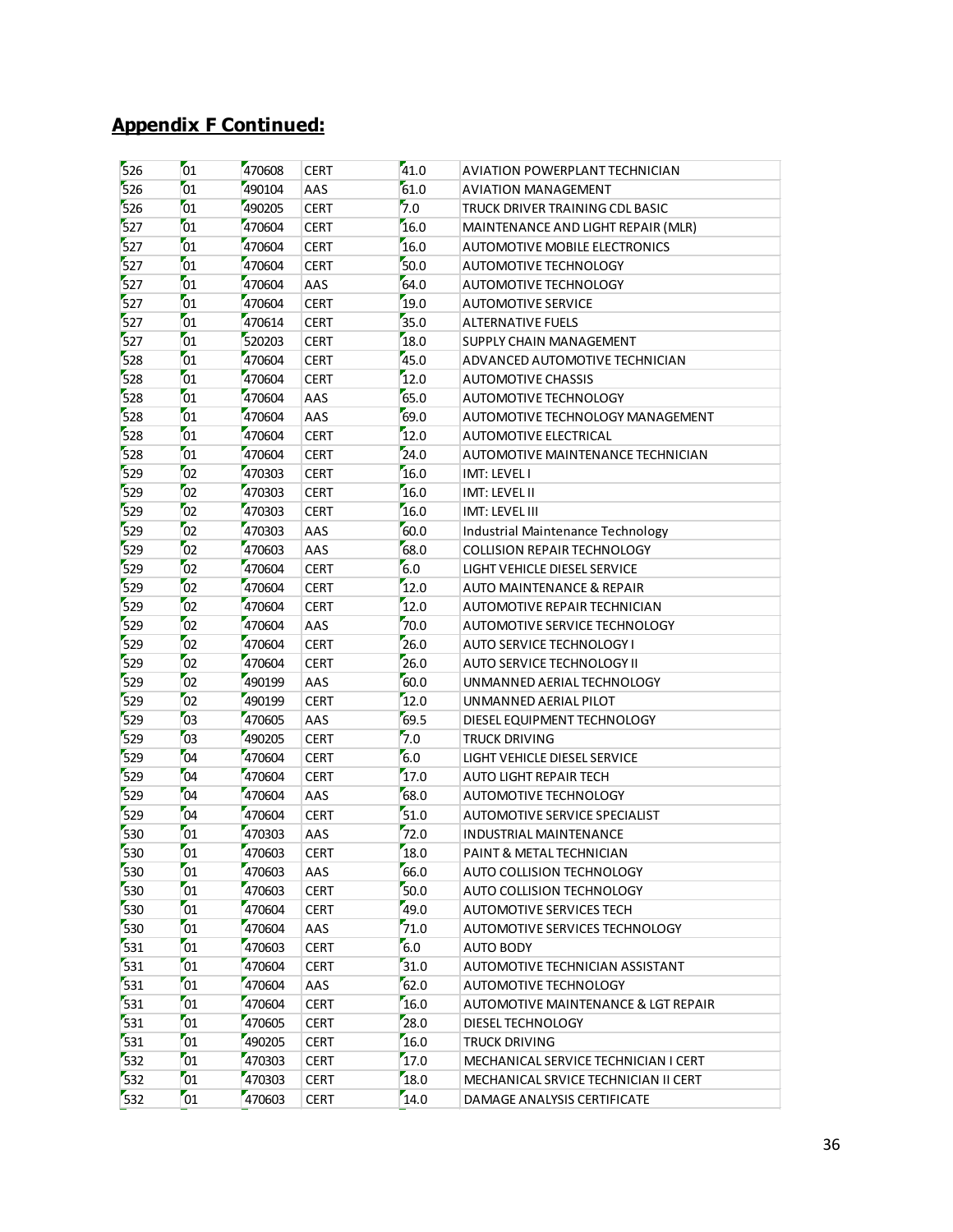| 532 | 01 | 470603 | <b>CERT</b> | $\overline{22.0}$ | REFINISH TECHNICIAN                    |
|-----|----|--------|-------------|-------------------|----------------------------------------|
| 532 | 01 | 470603 | <b>CERT</b> | 23.0              | STRUCTURAL REPAIR TECHNICIAN           |
| 532 | 01 | 470603 | <b>CERT</b> | 23.0              | <b>AUTOMOTIVE COLLISION REPAIR</b>     |
| 532 | 01 | 470603 | <b>CERT</b> | 17.0              | AUTOMOTIVE COLLISION REPAIR ASST       |
| 532 | 01 | 470603 | AAS         | 60.0              | AUTOMOTIVE COLLISON REPAIR AAS         |
| 532 | 01 | 470604 | <b>CERT</b> | 11.0              | AUTO AIR CONDIT & HEATING SPECIALIST   |
| 532 | 01 | 470604 | <b>CERT</b> | 11.0              | AUTO BRAKES & SUSPENSION SPECIALIST    |
| 532 | 01 | 470604 | <b>CERT</b> | 11.0              | AUTOMOTIVE TRANSMISSION SPECIALIST     |
| 532 | 01 | 470604 | <b>CERT</b> | 11.0              | AUTOMOTIVE ELECTRICAL SPECIALIST       |
| 532 | 01 | 470604 | <b>CERT</b> | 11.0              | AUTOMOTIVE FUEL SYSTEMS SPECIALIST     |
| 532 | 01 | 470604 | <b>CERT</b> | 11.0              | AUTOMOTIVE OIL CHANGE SPECIALIST       |
| 532 | 01 | 470604 | <b>CERT</b> | 53.0              | <b>AUTOMOTIVE SERVICE</b>              |
| 532 | 01 | 470604 | <b>CERT</b> | 11.0              | AUTOMOTIVE SERVICE SPECIALIST          |
| 532 | 01 | 470604 | AAS         | 65.0              | AUTOMOTIVE SERVICE AAS                 |
| 532 | 01 | 520409 | <b>CERT</b> | 30.0              | ADVANCED SUPPLY CHAIN MANAGEMENT       |
| 532 | 01 | 520409 | <b>CERT</b> | 15.0              | INTRO TO SUPPLY CHAIN MANAGEMENT       |
| 532 | 01 | 520409 | AAS         | 60.0              | SUPPLY CHAIN MANAGEMENT                |
| 533 | 01 | 470604 | <b>CERT</b> | 31.0              | <b>BASIC VEHICLE REPAIR TECHNICIAN</b> |
| 533 | 01 | 470605 | <b>CERT</b> | 47.0              | DIESEL TECHNOLOGY MHDT CERTIFICATE     |
| 533 | 01 | 470605 | AAS         | 70.0              | DIESEL TECHNOLOGY-MED HVY DUTY TRUCK   |
| 533 | 01 | 470605 | AAS         | 70.0              | DIESEL TECHNOLOGY-HEAVY EQUIPMENT      |
| 533 | 01 | 470611 | <b>CERT</b> | 28.0              | POWERSPORTS TECHNOLOGY                 |
| 533 | 01 | 490205 | <b>CERT</b> | 7.0               | <b>TRUCK DRIVING</b>                   |
| 534 | 01 | 470302 | <b>CERT</b> | 12.0              | LOCOMOTIVE MECHANICAL                  |
| 534 | 01 | 470302 | <b>CERT</b> | 21.5              | PREVENTIVE MAINTENANCE                 |
| 534 | 01 | 470605 | <b>CERT</b> | 34.0              | RAIL TRANSP. & POWER SYSTEM TECH       |
| 534 | 01 | 490205 | <b>CERT</b> | 10.0              | BASIC COMM. DRIVER TRAINING CERT       |
| 534 | 01 | 490205 | <b>CERT</b> | 17.0              | COMMERCIAL DRIVER TRAINING CERT.       |
| 534 | 01 | 490205 | <b>CERT</b> | 16.0              | TRUCK DRIVER TRAINING                  |
| 534 | 01 | 520203 | AAS         | 61.0              | LOGISTICS AND OPERATIONS MANAGEMENT    |
| 535 | 01 | 470604 | AAS         | 67.0              | AUTOMOTIVE TECHNOLOGY                  |
| 535 | 01 | 470604 | <b>CERT</b> | 28.0              | AUTOMOTIVE TECHNOLOGY CERTIFICATE      |
| 535 | 01 | 470604 | <b>CERT</b> | 32.0              | AUTOMOTIVE TECHNOLGY POWERTRAIN CERT   |
| 535 | 01 | 520203 | <b>CERT</b> | 14.0              | CANNABIS TRANS LOG & SUPPLYCHAIN MGT   |
| 536 | 01 | 470604 | <b>CERT</b> | 12.0              | UNDERCAR SPECIALIST                    |
| 536 | 01 | 470604 | <b>CERT</b> | 33.0              | AUTO DRIVE LINE                        |
| 536 | 01 | 470604 | AAS         | 72.0              | AUTOMOTIVE TECHNOLOGY                  |
| 536 | 01 | 470604 | <b>CERT</b> | 34.0              | AUTO PERFORM.                          |
| 536 | 01 | 470605 | <b>CERT</b> | 31.0              | DIESEL TECHNOLOGY                      |
| 536 | 01 | 490205 | <b>CERT</b> | 18.0              | INTEGRATED TRUCK DRIVER                |
| 536 | 01 | 490205 | <b>CERT</b> | 19.0              | EXTENDED TRUCK DRIVER                  |
| 536 | 01 | 520203 | <b>CERT</b> | 16.0              | <b>MANAGEMENT - LOGISTICS</b>          |
| 537 | 01 | 470303 | <b>CERT</b> | 50.0              | <b>MACHINE REPAIR</b>                  |
| 537 | 01 | 470303 | <b>CERT</b> | 27.0              | INDUSTRIAL MAINTENANCE                 |
| 537 | 01 | 470603 | <b>CERT</b> | 25.0              | DAMAGE ANALYSIS SPECIALIST             |
| 537 | 01 | 470603 | <b>CERT</b> | 14.0              | PAINT AND REFINISH SPECIALIST          |
| 537 | 01 | 470603 | <b>CERT</b> | 19.0              | MECHANICAL ELECTRICAL SPECIALIST       |
| 537 | 01 | 470603 | <b>CERT</b> | 48.0              | MECHANICAL SYSTEMS                     |
| 537 | 01 | 470603 | AAS         | 68.0              | <b>COLLISION REPAIR TECHNOLOGY</b>     |
| 537 | 01 | 470603 | <b>CERT</b> | 8.0               | <b>COLLISION GLASS SPECIALIST</b>      |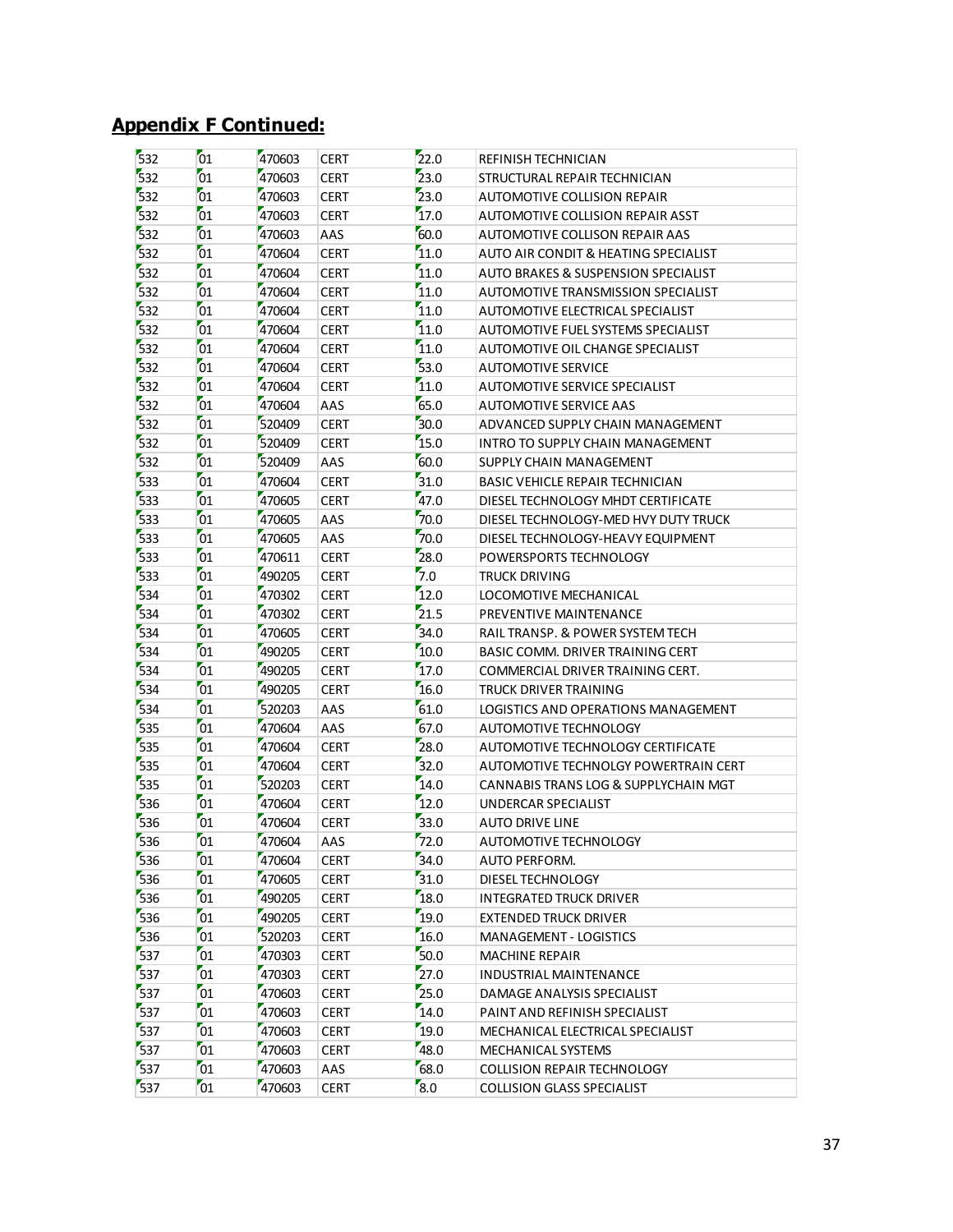| 537 | 01 | 470603 | <b>CERT</b> | 18.0 | NONSTRUCTURAL REPAIR SPECIALIST      |
|-----|----|--------|-------------|------|--------------------------------------|
| 537 | 01 | 470603 | <b>CERT</b> | 6.0  | PREPARATION DETAILER SPECIALIST      |
| 537 | 01 | 470603 | <b>CERT</b> | 22.0 | STRUCTURAL REPAIR SPECIALIST         |
| 537 | 01 | 470604 | <b>CERT</b> | 46.0 | SENIOR AUTOMOTIVE REPAIR TECHNICIAN  |
| 537 | 01 | 470604 | <b>CERT</b> | 15.0 | AUTO. BRAKE                          |
| 537 | 01 | 470604 | <b>CERT</b> | 15.0 | AUTOMOTIVE TRANS. AND DRIVELINE SPEC |
| 537 | 01 | 470604 | <b>CERT</b> | 11.0 | AUTOMOTIVE HVAC SPEC.                |
| 537 | 01 | 470604 | AAS         | 65.0 | <b>AUTOMOTIVE TECHNOLOGY</b>         |
| 537 | 01 | 470604 | <b>CERT</b> | 11.0 | <b>AUTOMOTIVE ENGINE REBUILDER</b>   |
| 537 | 01 | 470604 | <b>CERT</b> | 19.0 | AUTOMOTIVE PERFORMANCE SPECIALIST    |
| 537 | 01 | 470604 | <b>CERT</b> | 7.0  | AUTOMOTIVE SERVICE SPECIALIST        |
| 537 | 01 | 470605 | <b>CERT</b> | 44.0 | SENIOR DIESEL TECHNICIAN             |
| 537 | 01 | 470605 | <b>CERT</b> | 12.0 | DIESEL TRANSMISSION SPECIALIST       |
| 537 | 01 | 470605 | <b>CERT</b> | 12.0 | DIESEL HVAC SPECIALIST               |
| 537 | 01 | 470605 | AAS         | 63.0 | DIESEL MEDIUM/HEAVY TRUCK TECH       |
| 537 | 01 | 470605 | <b>CERT</b> | 12.0 | DIESEL ENGINE REBUILDER              |
| 537 | 01 | 470605 | <b>CERT</b> | 16.0 | DIESEL DRIVE TRAIN SPECIALIST        |
| 537 | 01 | 470605 | <b>CERT</b> | 20.0 | DIESEL PERFORMANCE SPECIALIST        |
| 537 | 01 | 470605 | <b>CERT</b> | 8.0  | DIESEL SERVICE TECHNICIAN            |
| 537 | 01 | 470605 | <b>CERT</b> | 16.0 | STEERING & SUSPENSION SPECIALIST     |
| 537 | 01 | 490205 | <b>CERT</b> | 2.0  | <b>TANKER VEHICLE TRAINING</b>       |
| 537 | 01 | 490205 | <b>CERT</b> | 2.0  | <b>CLASS "B" LICENSE TRAINING</b>    |
| 537 | 01 | 490205 | <b>CERT</b> | 7.0  | <b>TRANSPORTATION</b>                |
| 539 | 01 | 470303 | <b>CERT</b> | 17.0 | INDUSTRIAL TECHNICIAN-ELECTRICAL     |
| 539 | 01 | 470303 | <b>CERT</b> | 16.0 | INDUSTRIAL TECHNICIAN-MECHANICAL     |
| 539 | 01 | 470303 | AAS         | 64.0 | INDUSTRIAL MAINTENANCE TECHNOLOGY    |
| 539 | 01 | 470605 | <b>CERT</b> | 33.0 | DIESEL TECHNOLOGY CERTIFICATE        |
| 539 | 01 | 490205 | <b>CERT</b> | 16.0 | TRUCK DRIVER TRAINING                |
| 539 | 01 | 520203 | <b>CERT</b> | 32.0 | <b>LOGISTICS</b>                     |
| 539 | 01 | 520203 | AAS         | 64.0 | LOGISTICS AND OPERATIONS MANAGEMENT  |
| 540 | 01 | 470303 | <b>CERT</b> | 16.0 | <b>FACILITIES MAINTENANCE SKILLS</b> |
| 540 | 01 | 470303 | <b>CERT</b> | 21.0 | AUTOMATION TECHNOLOGY SKILLS         |
| 540 | 01 | 490205 | <b>CERT</b> | 13.0 | <b>ADVANCED TRUCK DRIVER</b>         |